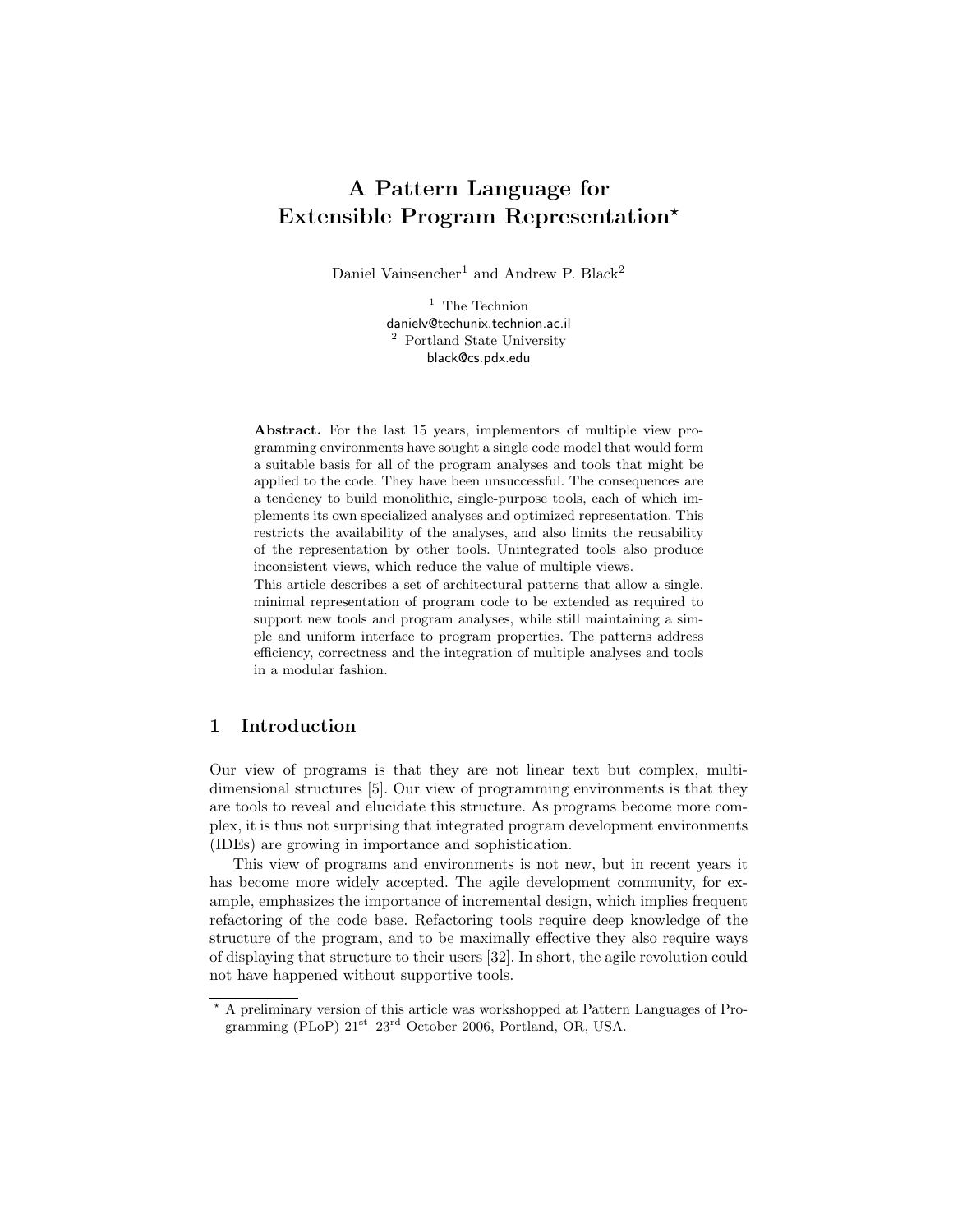#### 1.1 IDEs are Ecosystems

Integrated development environments (IDEs) are ecosystems in which three different "species"— communities of contributors— meet and interact. Two of these species are easy to identify: the *architects* of the development environment itself, and the toolsmiths, who build plugins and components to support some user task. The third species comprises the program *analysts*: the people who write the code that builds the parse trees, ASTs, dependency graphs, and other structures that the toolsmiths need to do their job.

The biological metaphor is imperfect because the same contributor may belong to more than one of these species, but it useful to distinguish them, because the contributions require different expertise. Nevertheless, powerful forces urge these three species to cooperate. Their works are synergistic: a widely used IDE provides the analysts with a platform; the availability of the analyses makes it simpler for the toolsmiths to build more sophisticated tools; the availability of more tools makes the IDE more attractive to programmers, and having more programmers use the IDE is the goal of the architects. All three species therefore collaborate to design the interfaces through which the tools, analyses and the architectural framework interact.

Getting these interfaces "right" — or at least right enough — is not easy. We believe that merely recognizing that there are three inter-dependent communities helps in the process, because the vital role of the analyst has not always been recognized. Traditionally, some basic analyses were built into the architectural framework; if a particular tool needed a deeper analysis, or just a different one, the toolsmith would incorporate this analysis into the tool itself. In effect, the analyst was excluded from the ecosystem.

We became involved in this work because we were building *Multiview* programming environments — IDEs in which multiple tools provide different views on the same program elements. This was easy to do when the architect had provided a shared code model that exposed all the information needed by the views. However, as our views started to expose latent properties of the program properties whose calculation required significant analysis — we were faced with the problem of where to put the analysis code. Putting the analysis into the tool would not work: the results of the analysis had to be shared by several tools. It seemed clear that the right place for the analysis was in the code model itself: all we had to do was invent a "universal" shared code model that was general enough to provide the data for all views. Such a shared model would need to make available not only all of the information present in the code directly, but also all of the information that could be inferred from it, just in case some tool might need it. This may be difficult, but has the important advantage of ensuring that all of the views are consistent.

This article advocates such a shared code model. We are by no means the first to do so; as long ago as 1991 Scott Meyers wrote: "many problems . . . would be solved if all the tools in a development environment shared a single representation ... Unfortunately, no representation has yet been devised that is suitable for all possible tools" [28].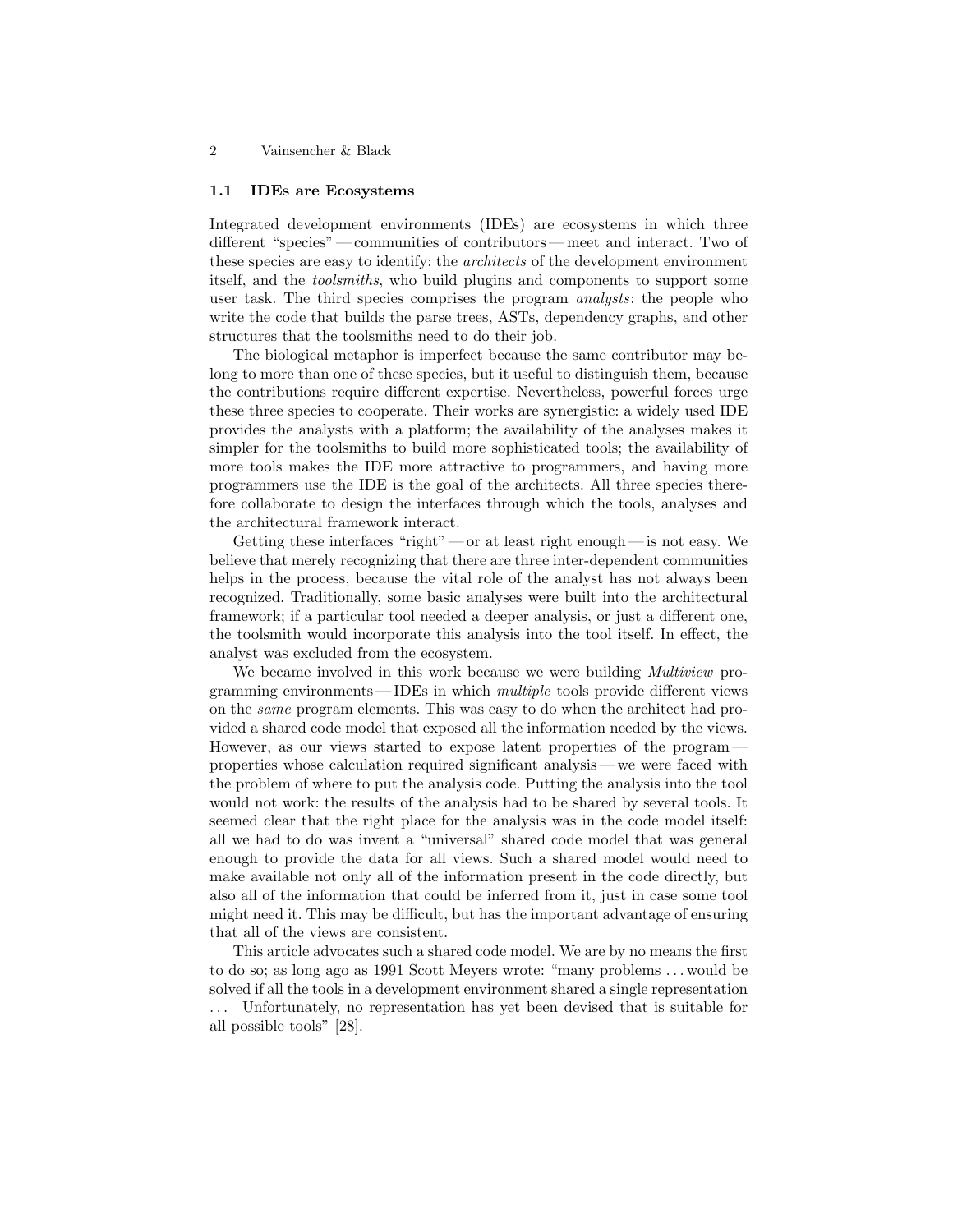In three years of work, we also failed to devise a general, abstract and efficient shared code model suitable for all possible tools. With the benefit of hindsight, we believe that the task is impossible: generality and efficiency are almost always at odds with each other. It now seems obvious that what we need instead is an extensible code model, so that generality can be added when it is found to be needed, but not before. Moreover, by focussing the computationally expensive analyses on those parts of the code base that the programmer actually finds interesting, we can avoid wasting cycles computing information that will never be used.

Instead of searching for a "silver bullet" code model for each programming language — a model that will satisfy all of the possible needs of toolsmiths, analysts and architects— we need an architecture and a common language that allows them to build on each others' work in mutual co-dependence. It is the beginnings of such an architecture and language that we seek to provide in this article.

### 1.2 The Pattern Language

The main contribution of this article is a pattern language for an abstract, extensible and efficient shared code model. The patterns are presented in four groups. The first group, described in Section 3.1, answers the primary question posed above: how should the responsibilities of a multiview programming environment be divided among the code model and the tools that maintain the views? The second group (Section 3.2) presents some common categories of information that are strong candidates for integration into the code model. The third group is devoted to performance considerations, and how these affect the proposed design (Section 3.3). One unfortunate consequence of performance work is that it may add difficult-to-find bugs; the fourth group

| List of patterns               |    |
|--------------------------------|----|
| <b>Building the Code Model</b> |    |
| Shared Code Model              | 9  |
| Model Extension                | 13 |
| Generic Tools                  | 17 |
| What to Model?                 |    |
| Alternative Representation     | 20 |
| Inverse Mapping                | 22 |
| Layered Extension              | 24 |
| Performance                    |    |
| <b>Explicit Interest</b>       | 28 |
| Life-long Interest             | 30 |
| Minimal Calculation            | 32 |
| Eager Update                   | 34 |
| Lazy Update                    | 35 |
| <b>Batch Calculation</b>       | 37 |
| Correctness                    |    |
| Canonical Implementation       | 39 |
| <b>Formal Definition</b>       | 41 |
|                                |    |

of patterns (Section 3.4) is about removing them.

The essence of the pattern language is to apply the model-view architecture to program development environments. The code — and all of the interesting analyses on it — becomes the model; the various tools in the environment become views that do nothing more than ask the model for the data that they need and present it on the screen, using Observer to ensure that they are notified of changes. This architecture hides the distinction between those attributes of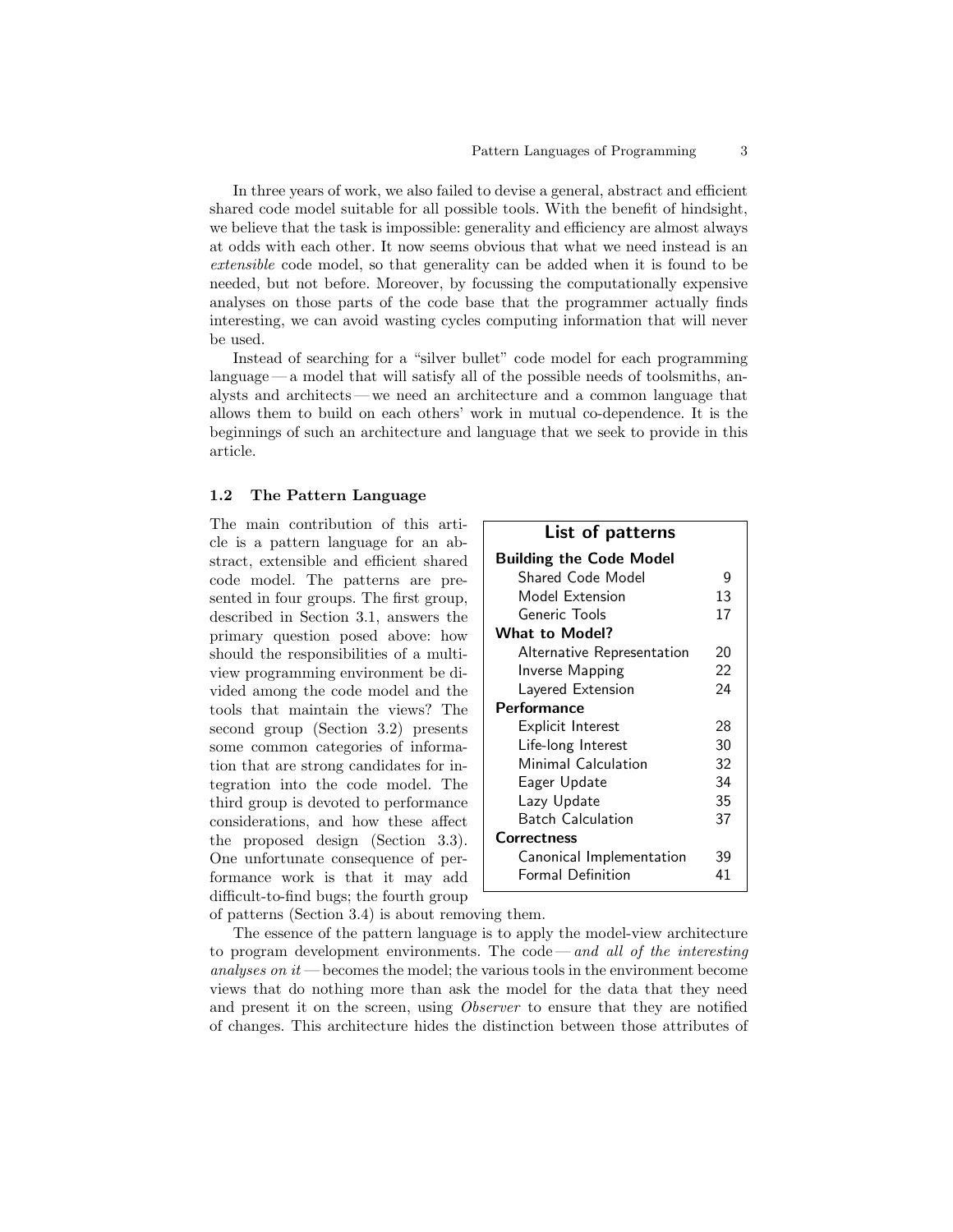the code that are stored explicitly in the model (or can be computed from it immediately), and those attributes that must be derived from a code analysis, perhaps at considerable computational cost. The key to accommodating all of these analyses in the model — including the ones that we haven't yet realized are interesting — is to make the model extensible. Some of these analyses will be complex, and will expose global properties of the code. And yet: each model extension must be able to answer, at any moment, any sequence of questions about the code that a tool might ask. Moreover, it must do so quickly, so that the view can respond in real-time as the code is modified.

The benefits of this architecture to the toolsmith should be obvious: the toolsmith no longer has to know which attributes are part of the model and which are calculated by analyses, and if multiple tools need to use similar analyses, the results are easily shared.

In the Eclipse code model, in contrast, clients must be aware of this distinction between stored and computed attributes. For example, the interface org.eclipse.jdt.core.IType, representing a Java Class or Interface, has methods getSuperclassName() and getSuperInterfaceNames(), but it does not have methods to return the type's subclasses or subinterfaces. The toolsmith who needs that information must build an ITypeHierarchy object and invoke its getAllSubtypes(IType) method. The ITypeHierarchy is not automatically updated when the model is changed; that too is the client's responsibility. The toolsmith is also warned that "once a type hierarchy has been created, it is more efficient to query the hierarchy for superinterfaces than to query a type recursively. Querying an element performs a dynamic resolution, whereas the hierarchy returns a pre-computed result"[12]. Thus, for optimal efficiency, the client needs to keep track of whether an appropriate ITypeHierarchy object has been computed (in which case it should be used), or not (in which case the IType must be queried directly).

We hypothesize that the reason that the Eclipse JDT expects its clients to be aware of all of these details is that hiding them was deemed to be too expensive. Of course it would have been possible to build all of the functionality of an ITypeHierarchy into the base model, and to refresh it every time that the model changed. But the computational cost would be high, particularly as programs become large. Moreover, much of the information thus computed would never be used: making programmers using the IDE wait at the keyboard for information that they do not want to see is a bad idea.

For this reason, our patterns pay particular attention to performance. Without a way to reduce the cost of computing derived information, the architecture proposed here would be nothing more than a hollow shell, attractive in the abstract, but completely infeasible in practice.

In the next section (Section 2) we introduce a particular code model extension, which we have implemented in the Squeak environment for Smalltalk. We use this example throughout the article to illustrate the issues and how the patterns address them. But first, we offer an apology.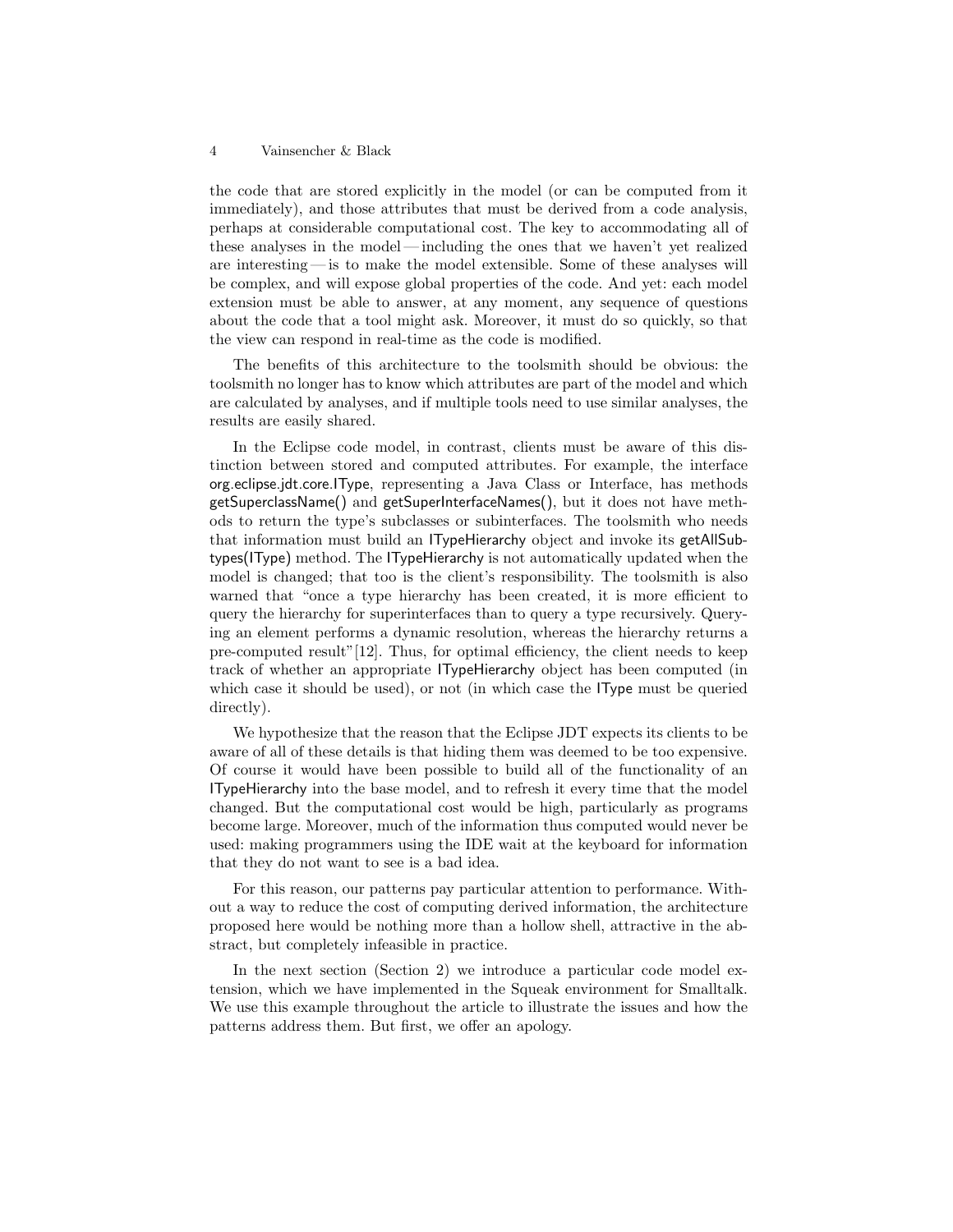#### 1.3 Patterns or Proto-patterns?

In the introduction to Linda Rising's collection Design Patterns in Communications Software [36], Douglas Schmidt writes:

Patterns represent successful solutions to challenges that arise when building software in particular contexts. When related patterns are woven together, they form a pattern language that helps to (1) define a vocabulary for talking about software development and integration challenges and (2) provide a process for the orderly resolution of these challenges. [36, p. xii].

While there is no one definition of the term "design pattern", a useful rule of thumb, as Schmidt indicates, is that a pattern presents a solution to a problem in a context. Another criterion is that a pattern should not seem startlingly new to practitioners: on the contrary, the expected response to a pattern is: "how elegant; I might have thought of that myself, if I had been faced with that problem" or "right; I have done that before in other contexts, and I see that it might be useful here too". The purpose of presenting design ideas in pattern form is to define a language for architecture in a specified domain, and to open a dialog in and around it. The language that we present here does not pretend to deal with all possible problems in the space of program representation, but we believe that it is self-contained, in that it does provide the terminology needed to talk about its own pattern, their consequences, and the concomitant solutions.

By all of these criteria, the pattern form is appropriate for this work. However, there is commonly an expectation that a pattern distills from multiple experiences. For example, Buschmann et al. [7] propose finding at least 3 examples of an idea when pattern mining, and Gamma et al. [17] offer at least two examples of each pattern. By this criterion, some of the strategies that we propose do not yet qualify as patterns because we cannot offer evidence that they are currently in wide use. However, we feel that these strategies are more than proto-patterns: we have applied them to a difficult programming problem, and found that things suddenly became easier. Our implementation was in the context of the Smalltalk programming environment, but the patterns are certainly not language-specific. We have found some (but not all) of them adopted in other environments, for example, the Eclipse environment for Java. We feel that reporting on our experience and presenting these patterns now will enable more development environments to build on this architecture in the future, and in the process extend and evolve our contribution into a pattern language that covers an ever-increasing part of the problem space. In this spirit, we particularly welcome additional examples for, or counterexamples to, our putative patterns.

Having raised this issue, for conciseness we will nevertheless refer to a specific proposed solution as a pattern in the remainder of this article.

## 2 A Running Example

Our implementation of these patterns has so far taken place in Squeak Smalltalk, where we have been working on tools to support traits [6, 40]. Although Smalltalk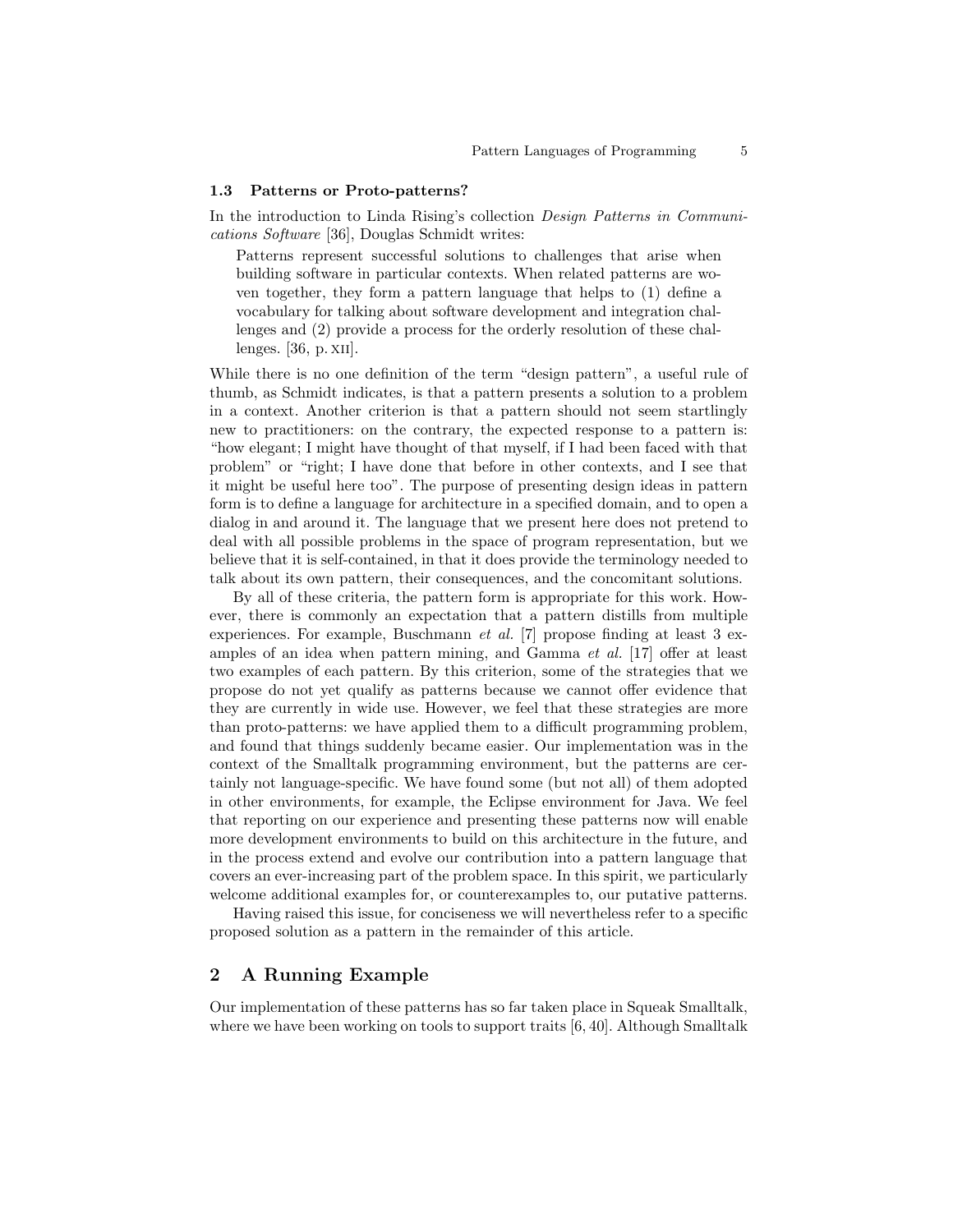has no explicit syntactic marker that identifies an abstract class, abstract classes are widely used in practice. They can be identified because they are missing critical methods. An example is the class Collection, which is the abstract superclass of many of the concrete kinds of collection, such as Sets, Bags and Dictionaries. Collection is abstract because it does not provide implementations for add:, remove:ifAbsent:, and do:; it is the responsibility of its subclasses to provide these methods. This is indicated by the existence of explicit marker methods on these messages, i.e., methods with the body self subclassResponsibility. (Such a method will raise an error if it is ever invoked.) Collection *does* provide concrete methods for addAll:, remove:, collect:, select:, etc., which are all ultimately implemented in terms of the abstract methods.

However, not all abstract methods are indicated by marker methods like subclassResponsibility. An examination of the methods provided by class Collection also reveals that a message with selector atRandom: is sent to self in another method, even though there is no maker method indicating that atRandom: is abstract: atRandom: is an *implicit* abstract method. Thus we see that an analysis of the whole of the class Collection can reveal that the class is abstract, and can also infer the names of the four abstract methods that must be provided by subclasses. However, this analysis can be computationally intensive for a large class or a deep inheritance hierarchy.

While programming in Smalltalk, we have found it very useful to show, in real time, which classes are abstract. When viewing a particular class, it is also useful to show a list of the abstract methods — which we call the required methods of the class, or simply its requirements [39]. Inferring the required methods supports "programming by intention," a style of programming in which methods are used before they are written [24]. The constant display of the required methods acts as a "to-do list" for the programmer, reminding her of the methods that she has yet to write. In Figure 1 the Smalltalk browser is showing the required methods of Collection. We call this the "requires view"; it is an example of a view that reflects the result of an extensive non-local analysis of the code base.

In seeking to implement the requires view, we started out with Schärli's efficient algorithm for determining if a particular method is required by a specific class and its subclasses [37, 39]. Our problem, then, was to construct from this algorithm a practical browser that would indicate which classes in a possibly long list of classes were abstract, and which methods were required by a particular class.

It turns out that when programmers use browsers they frequently change the display of the list of classes. The naïve approach of running Schärli's algorithm on every defined selector on every class in a long list was far too slow: the results were not available within the 100 ms time box that is the norm for interactive response. Our problem was how to efficiently reify the information needed for the requirements calculation in the code model so that this information could be shared amongst various tools, without repeatedly recalculating it.

By "reify the information" we mean "make the information concrete". In a sense, the implicit information is there in the code model all the time, but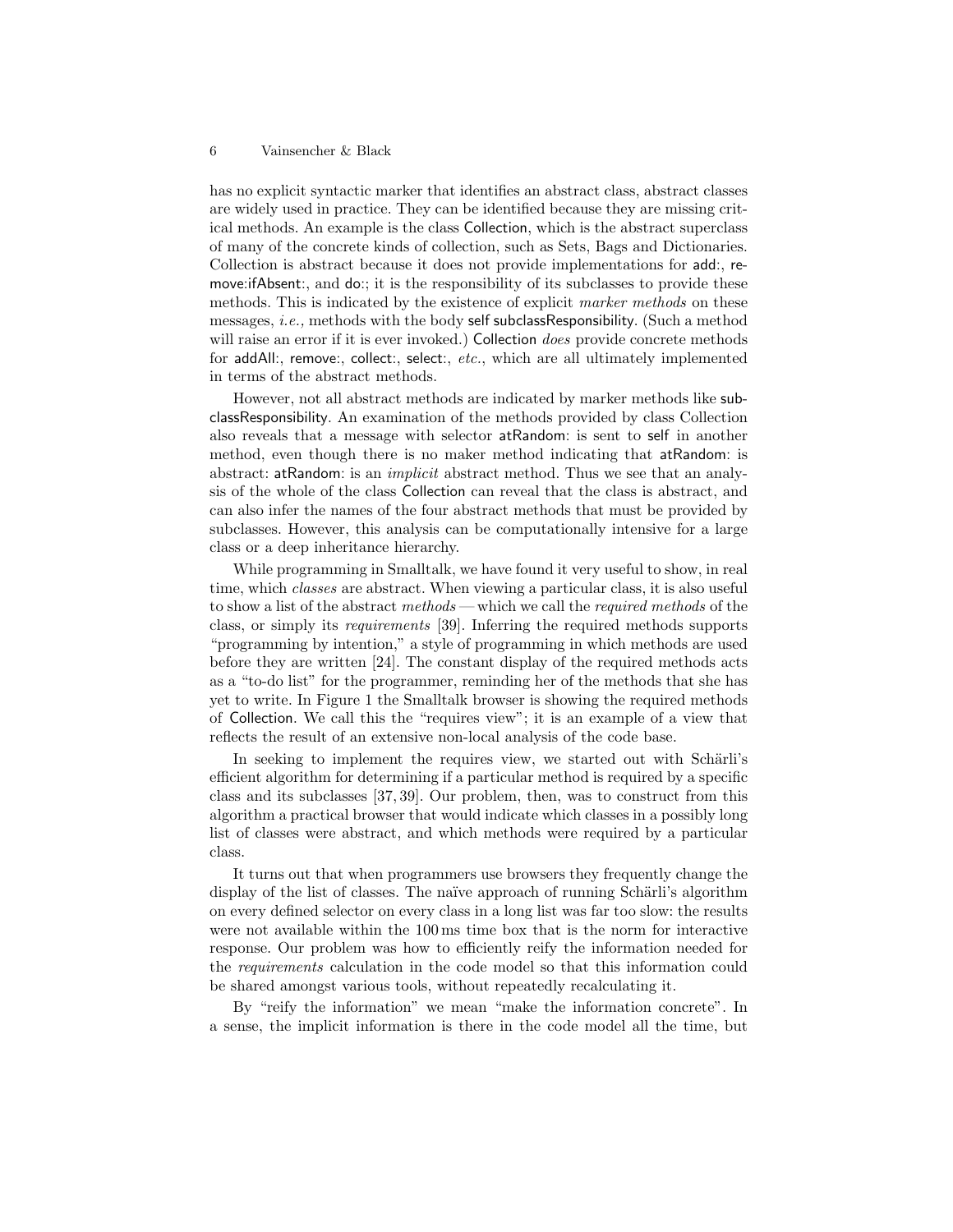

Fig. 1: The Smalltalk browser showing abstract classes and required methods. In the method list pane (at the top, on the far right), all four of the required methods of class Collection are listed. In the class pane (at the top, second pane from the left), abstract classes are highlighted in blue. The list of required methods and the fact that a class is abstract are both deduced by code analysis.

a lot of computation is required to extract it. Reified information, in contrast, is directly available through an appropriate method with little computational overhead. An additional problem was that Schärli's algorithm itself required walking the inheritance hierarchy, and obtained part of its efficiency from the careful use of caches to avoid recalculating on behalf of a subclass the same results that had already been calculated for its superclass. We hoped to be able to reuse these caches in a more general setting, so that the cached information would become available to other tools as part of the model, rather than being the exclusive property of one algorithm.

## 3 The Patterns

As we mentioned in Section 1.2, we have arranged our description of the patterns into four groups. The first group (Section 3.1) describes the division of responsibilities between the code model and the tools that use it; the second group (Section 3.2) addresses the content of the extended model; the third group (Section 3.3) provides guidance on making the extensible model fast enough, and the fourth and final group (Section 3.4) addresses correctness. Figure 2 shows the relationships between the patterns and the problems that they address. When we use the names of these patterns in the body of this article, we will set them in a slanted sans-serif font.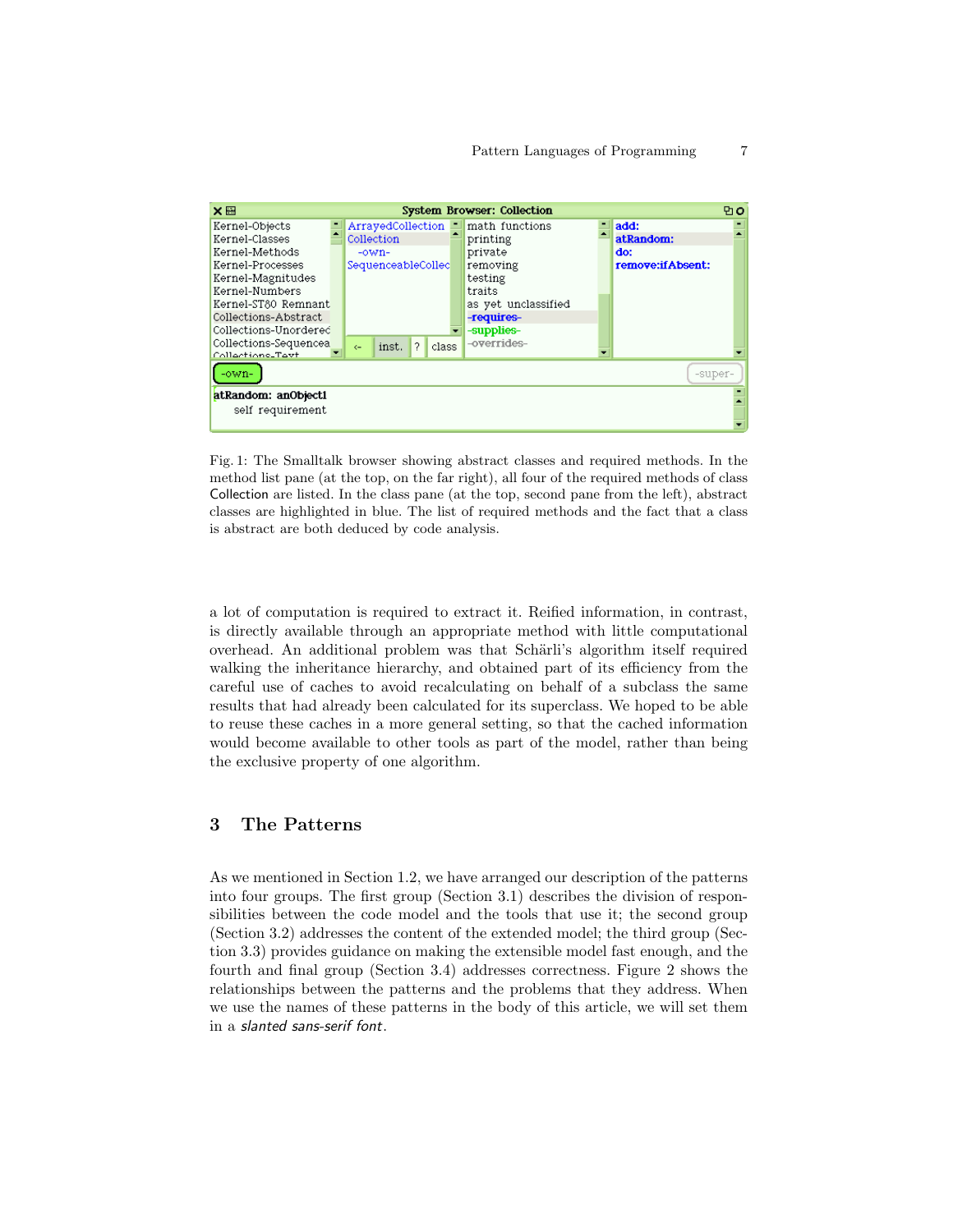

Fig. 2: Text in rounded rectangles summarizes a problem. Shaded ellipses name patterns discussed in the body of the article; they are colored by group. Arrows show how problems are addressed by the patterns, and how the use of the patterns gives rise to new problems.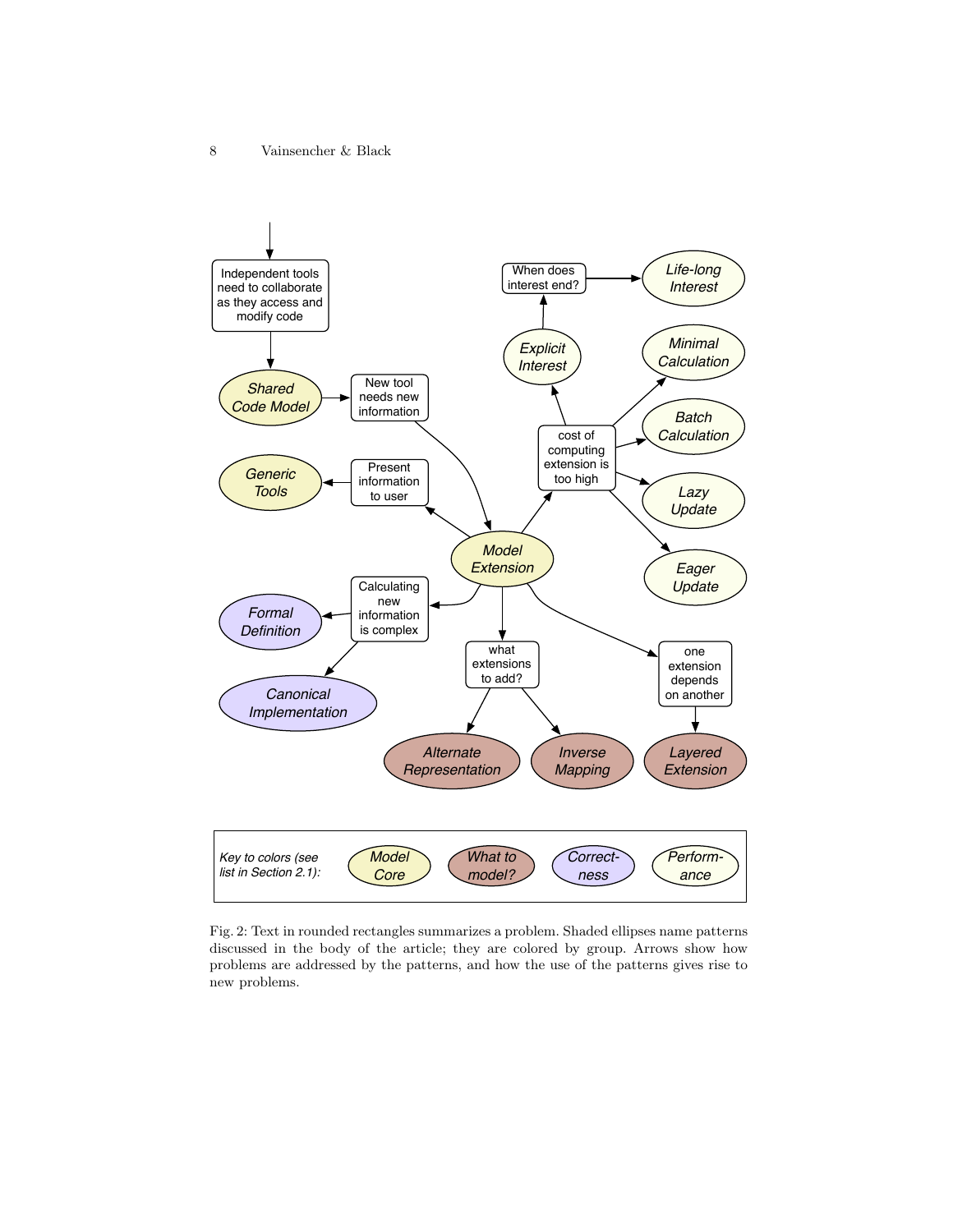### 3.1 A Code Model supporting Multiple Tools

Underlying any development environment is a representation of the code of the program under development. A very common scheme for this representation is code files in directories, possibly with additional files for metadata about the project. In contrast, Squeak Smalltalk [23], on which we implemented the requirements browser, uses a rather different code model, although it is one that is commonly used for Smalltalk. Our first pattern describes the structure of this code model and some of the features that contribute to its extensibility. The existence of these features in Smalltalk systems is not coincidental: there has been a long tradition in the Smalltalk community of programmers augmenting the set of available programming tools. Shared Code Model, described below, provides the foundation for programming tools that display information that is available explicitly in the model.

## Shared Code Model

Context. You are designing, refactoring or extending a program development environment that contains several independent tools giving different views on the same code.

Problem. How can you ensure that each tool is up-to-date regarding all of the changes made in every other tool, and that the tools are consistent with one another in their interpretation of the code?

Forces. The following forces are in play.

- The tools may be written by different developers.
- Multiple representations of the code increase maintenance costs, and lead to inconsistencies between the tools.
- $-$  The model needs to be *complete* enough so that all tools can be based on it.
- The whole development environment needs to be responsive to common actions, so requests on the model should be sufficiently cheap.
- The size of the screen and the capacity of the user's brain are limited, so the user will most often be examining and changing only a small number of program elements at any one time.
- Many tools may need access to the coarse structure of the whole program, for example, the type hierarchy.
- The tools may live in separate address spaces, in which case communication between the tools and the model will be costly.
- When one tool changes the model, other tools viewing the model need to be able to reflect the change promptly.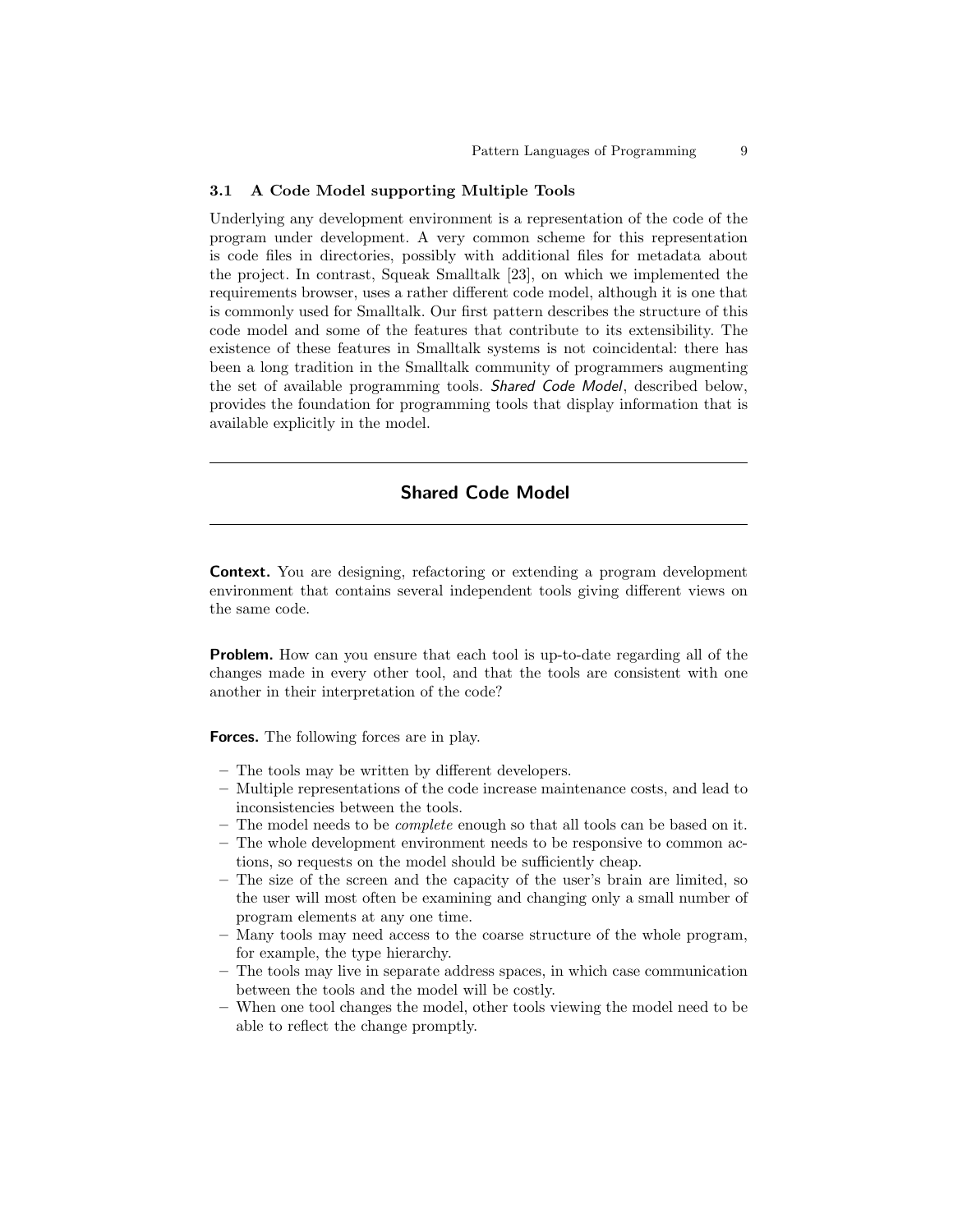**Solution.** Maintain a single direct representation of the high-level syntax of the program as a graph of objects, organized to permit efficient browsing and searching. Lower levels of syntax need not be built as object structures; instead they can be kept as text.

Keep the shared code model minimal to avoid redundancy, and the complexity and inconsistencies that result from it. This means that information that can be calculated from the model quickly should not be cached in the model. Some other reasons for minimality are that specialized information is likely to be useless to most of the tools, and that a minimal model is simple to understand.

In order to keep the tools and other clients up to date, the code model must implement a notification mechanism, such as an Observer [18]. The notification events should include enough information for a tool to update the relevant parts of its output efficiently. In Squeak this information includes the identity of the code model element (e.g., the method or class) that changed, and the nature of the change (addition, removal, or modification).

**Consequences.** This solution has the following consequences.

- $-$  The *shared* nature of the code model and the use of *Observer* to notify clients of changes together allow multiple tools to remain synchronized and yet oblivious of each other.
- The representation of the high levels of code as objects makes common navigation tasks easy. For example, it is easy to access the superclass of a class, or to enumerate the methods of a class.
- Detailed, structured representations of small parts of the program can either be stored as part of the Shared Code Model, or can be computed on demand from a textual representation.
- Repeatedly computing an alternative representation on demand may be too slow. Rather than forcing clients to cache this information themselves, cache it in the shared code model as an Alternative Representation (p. 20).
- The Shared Code Model may turn out not to be complete: new tools may require information about the program that you did not anticipate. In this case, implement a Model Extension (p. 13).

Implementation. One of the decisions that must be made when applying Shared Code Model is which parts of the code to represent as structured objects and which parts as linear text. A second decision is what to put in main memory, and what to leave on the disk. Along with the choice of representation, this will obviously dictate the memory footprint of the model, and thus the scalability of the environment.

The two decisions are not entirely independent, because the operation of following an object reference on the disk is roughly 10 000 times slower than following a reference in main memory, and so disk storage is much more suitable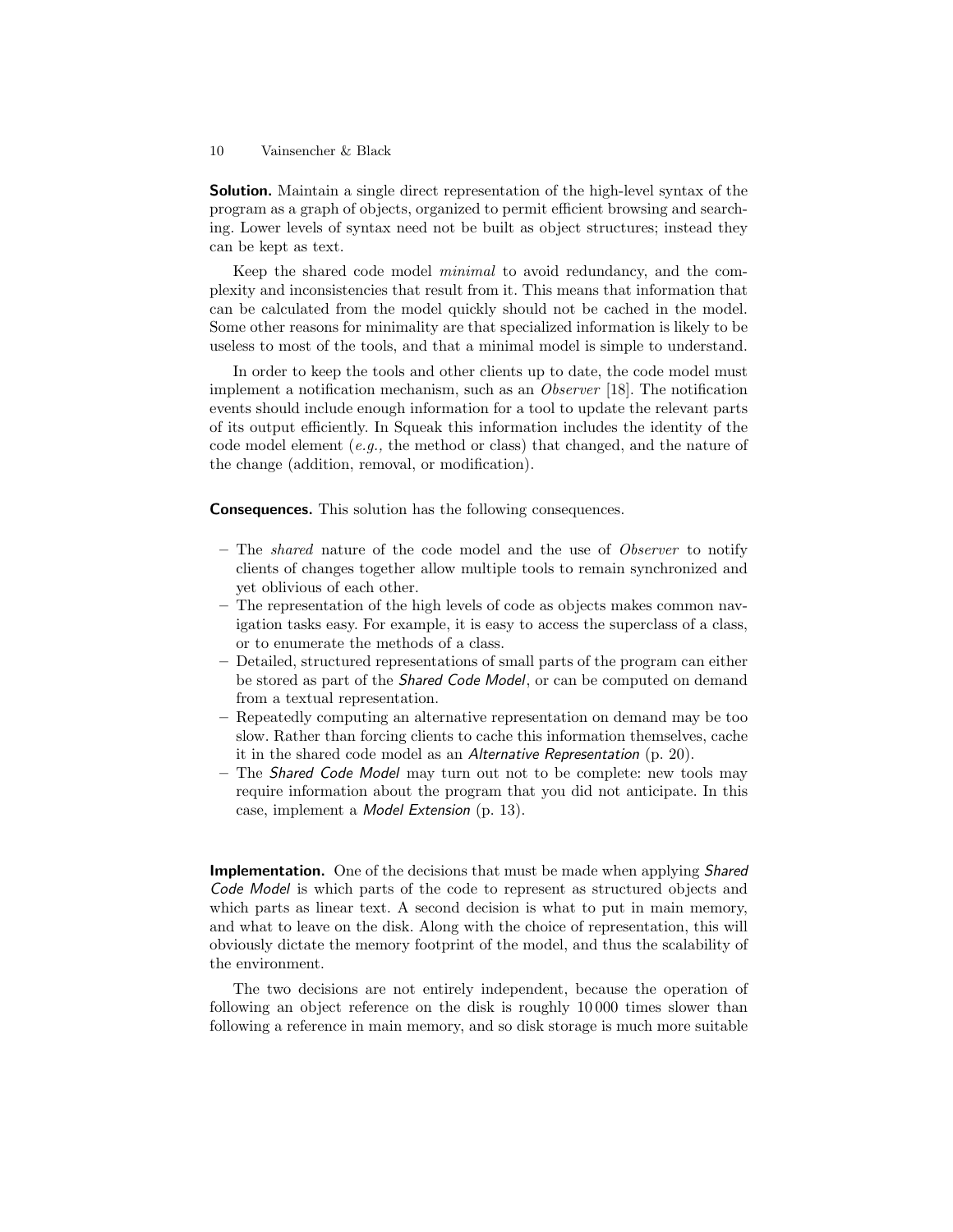for sequential representations, and main memory for linked ones. In Squeak, the class hierarchy and compiled methods are stored as an object graph in main memory, whereas method bodies are represented by pointers to text on the disk. An environment for the manipulation of very large programs might be forced to keep more information on disk; in this case various kinds of database index structure could be used to improve access times.

Known Uses. Possibly the first development environment to use a structured code model was the Cornell Program Synthesizer [41], which represented programs as threaded "executable derivation trees". This model was "shared" by the editor and the interpreter. The Synthesizer was targeted at beginning PL/I programmers; it seems unlikely that it could handle commercial-size programs.

The Smalltalk-80 development environment [21] implemented a Shared Code Model, and this model is alive and well in its decedents, such as Squeak. However, it is not as complete and straightforward as might be expected, principally due to the limited memory on the early Smalltalk-80 systems. For example, the navigation from a class to its methods and back again is rather convoluted, reflecting some implementation decisions that ought to have been better hidden.

The Cadillac programming environment [14], developed at Lucid for C++ and later named Energize, also had as its goals easy extension by the builders of the environment, and tight integration of the tools as perceived by the user. It achieved these goals by defining tool protocol interfaces that could be used to access a shared code model of persistent objects that were stored either in ISAM files or in an object-oriented data base.

The most well-known contemporary example of a Shared Code Model is in the Eclipse Java Development Toolkit (JDT), which is designed to be extensible [16, 34]. The JDT includes a model of Java code in which objects (implementing the interface IJavaElement and its subtypes) represent elements of the program under development. It provides a way to examine the code, and includes a change notification mechanism. The Java model is computed from the source code on demand, and then cached in subinstances of class JavaElementInfo. One consequence is that programmers must be aware of this caching; Gamma and Beck warn that "finding a method by traversing the Java model starting at the root and then drilling down to methods is expensive. It will fully populate the element info caches." [16, p. 315]. However, when used as intended, at least one commercial IDE developer reports that performance is satisfactory even for queries that require traversing the code of a whole project.<sup>3</sup>

The Eclipse JDT Java model thus fits many aspects of the Shared Code Model pattern. However, we cannot say that the Eclipse JDT follows the intent of this pattern, because it also contains at least two other code models: the AST model (ASTNode and its subtypes), which represents the syntax of a single compilation unit, and the bindings model (IBinding and its subtypes), which represents the

<sup>3</sup> Brian Wilkerson, Instantiations, Inc. Personal communication.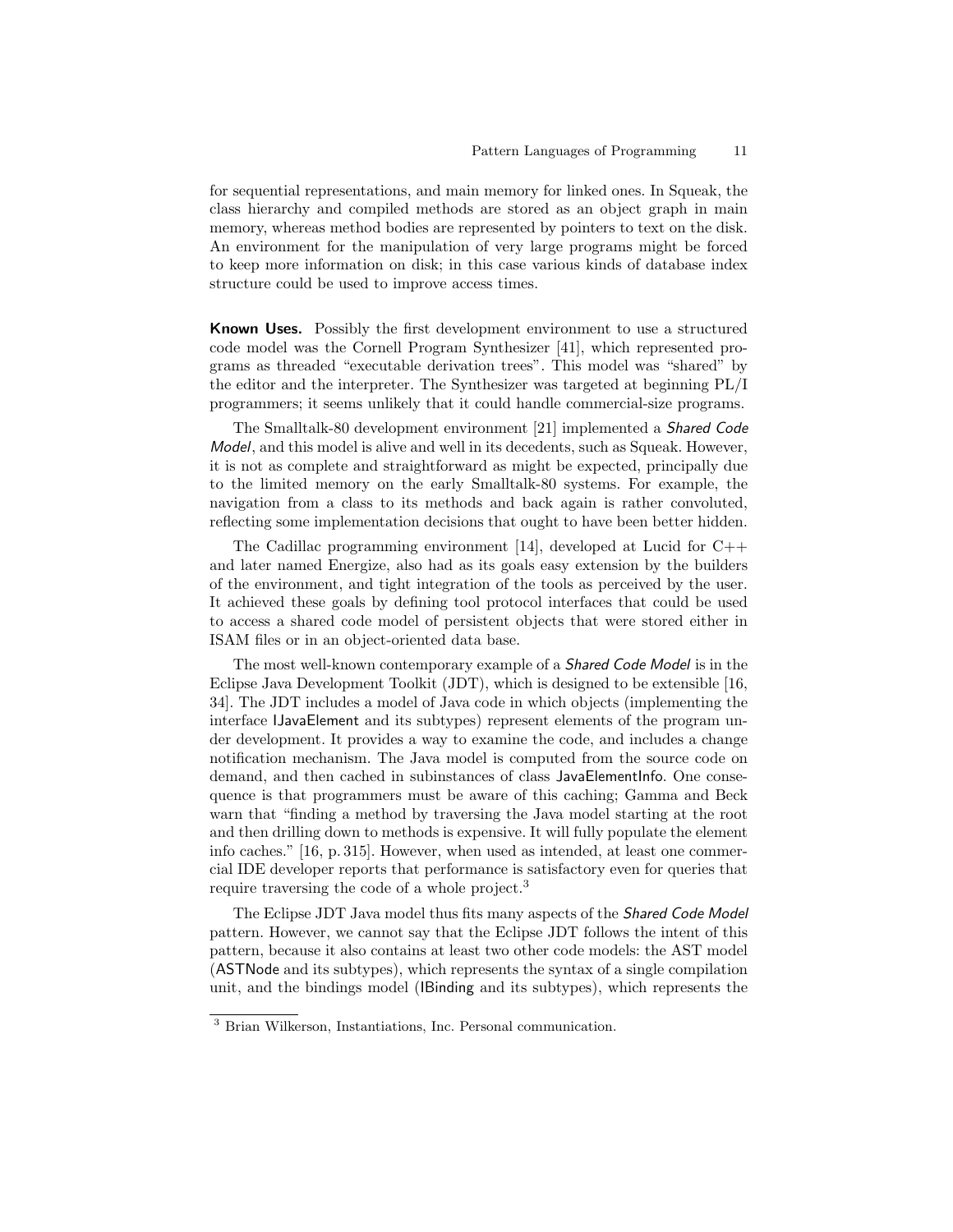network of connections reachable from a compilation unit. The intent of Shared Code Model is that there be a *single* model on which all tools can rely.

According to some of our reviewers, the  $C++$  language component of Eclipse called CDT also does not have a single shared code model. It instead uses several separate representations of the code, making it difficult to decide which to use for particular purposes.

Related patterns and variants. Riehle *et al.* [35] present the Tools and Materials metaphor, which motivates the distinction between the application (a tool) and the model on which it operates (the materials), and defines particular interfaces between them. In terms of this metaphor, our pattern language aims to make the code model a better material, by moving the boundary between it and the tools. While both approaches are intended to make the environment more extensible, they address different aspects of the problem, and make different assumptions. For example, we strive for the ability to add properties to a fixed set of code elements, while they consider the set of properties fixed and make the system extensible with new kinds of materials that enjoy those properties.

Other patterns such as MVC [7] also make the distinction between the model and the tools that allow the user to operate on it.

We have already mentioned the role of the *Observer* pattern [17] in connecting the code model to the tools that operate on it, and the use of Alternative Representation, described on page 20, when it is necessary to make available two different representations of the same program element.

 $-\Box$ 

It was our goal to implement a tool that uses some information that the Squeak code model does not provide explicitly: the requirements of a class. We wanted to access the requirements in at least two places: first, to annotate a class as being abstract when its name appears in the browser's list of classes, and second, to display the requirements of a class when the programmer browses that class. In addition, because there were other kinds of code browser that might be extended to use the requirements property, we wanted to make it very easy to access this property— as easy as it is to access the base properties of the code model. For example, getting the names of the instance variables of the class Morph in Smalltalk is very simple, because instance variables are explicit in the base model: the programmer merely issues the query Morph instVarNames. Our goal was to provide access to the requirements of a class using an equally simple query: Morph requiredSelectors.

However, our starting point was quite different: Schärli's algorithm, for good performance reasons, was implemented to update a global cache of requirements. So, getting up-to-date values required first updating the cache for the class in question, and only then accessing it. So, if we were interested in the requirements of class Morph, the code that we had to write was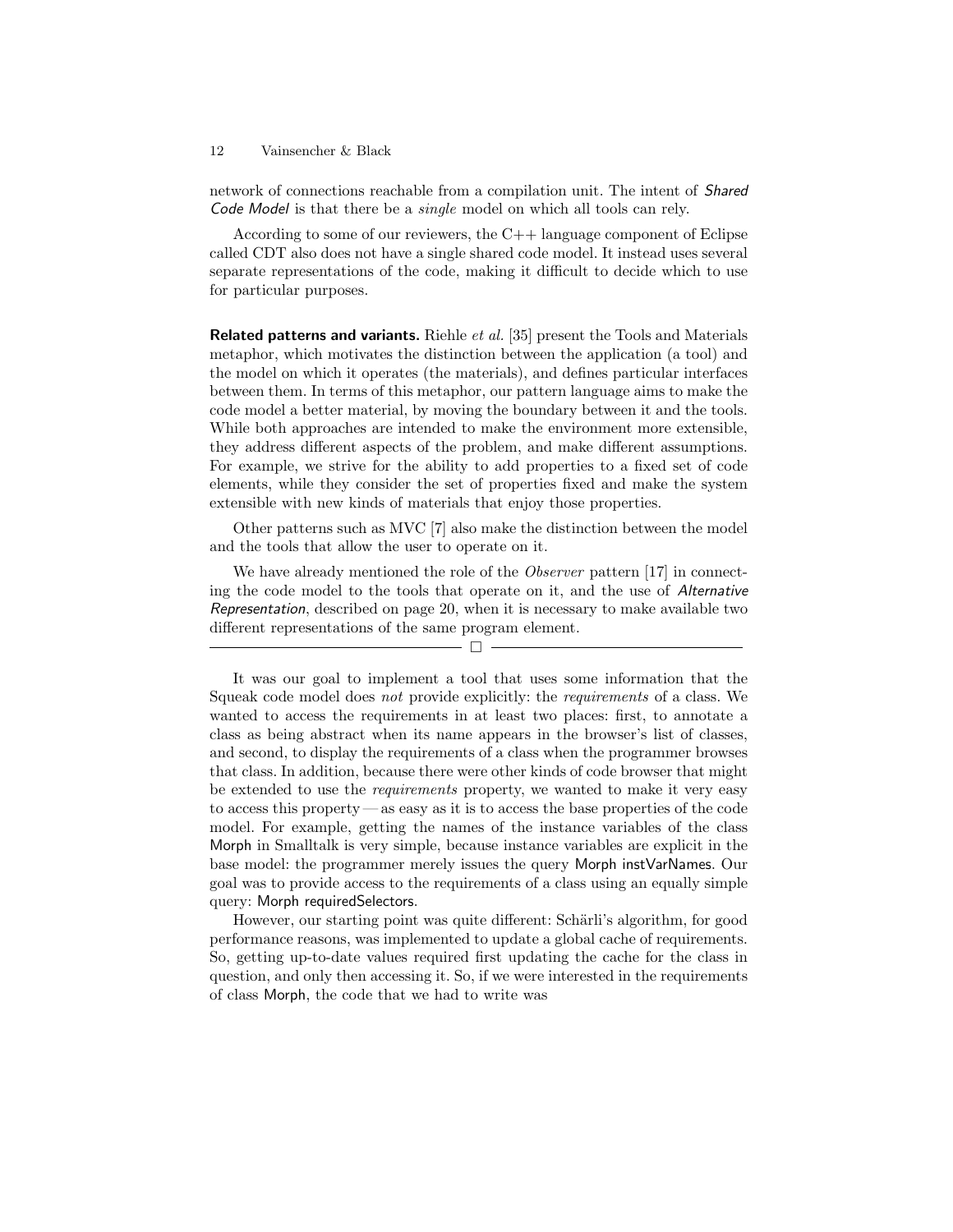Morph updateRequiredSelectors.  $requirements := Morph requiredSelectors.$ 

Thus, clients had the responsibility of ensuring that the cache was up to date: this was both inconvenient and error-prone. We felt that this was the wrong trade-off, and that simplicity of interface was more important than simplicity of implementation [13]. The next pattern, Model Extension, shows how to retain both.

## Model Extension

Context. A development environment uses a Shared Code Model to represent the code and includes several tools that operate on it.

Problem. How do tools access properties that are not stored in the code model, but are calculated from it? How can such properties be shared by multiple tools?

Forces. The following forces are in play.

- Many of the tools in an IDE exist to access properties and structures that are implicit in the code, and therefore not present in a minimal shared code model. Nevertheless, users of the code model would like to be able to interrogate these properties and structures through a simple and concise interface.
- Despite the fact that several tools may wish to access the same properties and structure, the same calculations should not be repeated.
- Analysis algorithms should not be implemented multiple times; the same implementation should be available to multiple tools.
- One of the ways in which a new analysis can add value is by defining new properties or making visible a new level of structure, so these parts of the code model should be open to extension.
- The implementation of an analysis may be complex; it should be encapsulated and separated from the core of the model.

**Solution.** Express each new property as an extension to the interface of an appropriate class in the Shared Code Model. Implement the calculation of this property as a Model Extension, that is, place it outside the Shared Code Model itself, but place an interface to it inside the code model.

In our running example, the interface that we desire is that the class model understand the additional message requiredMethods. This will make the set of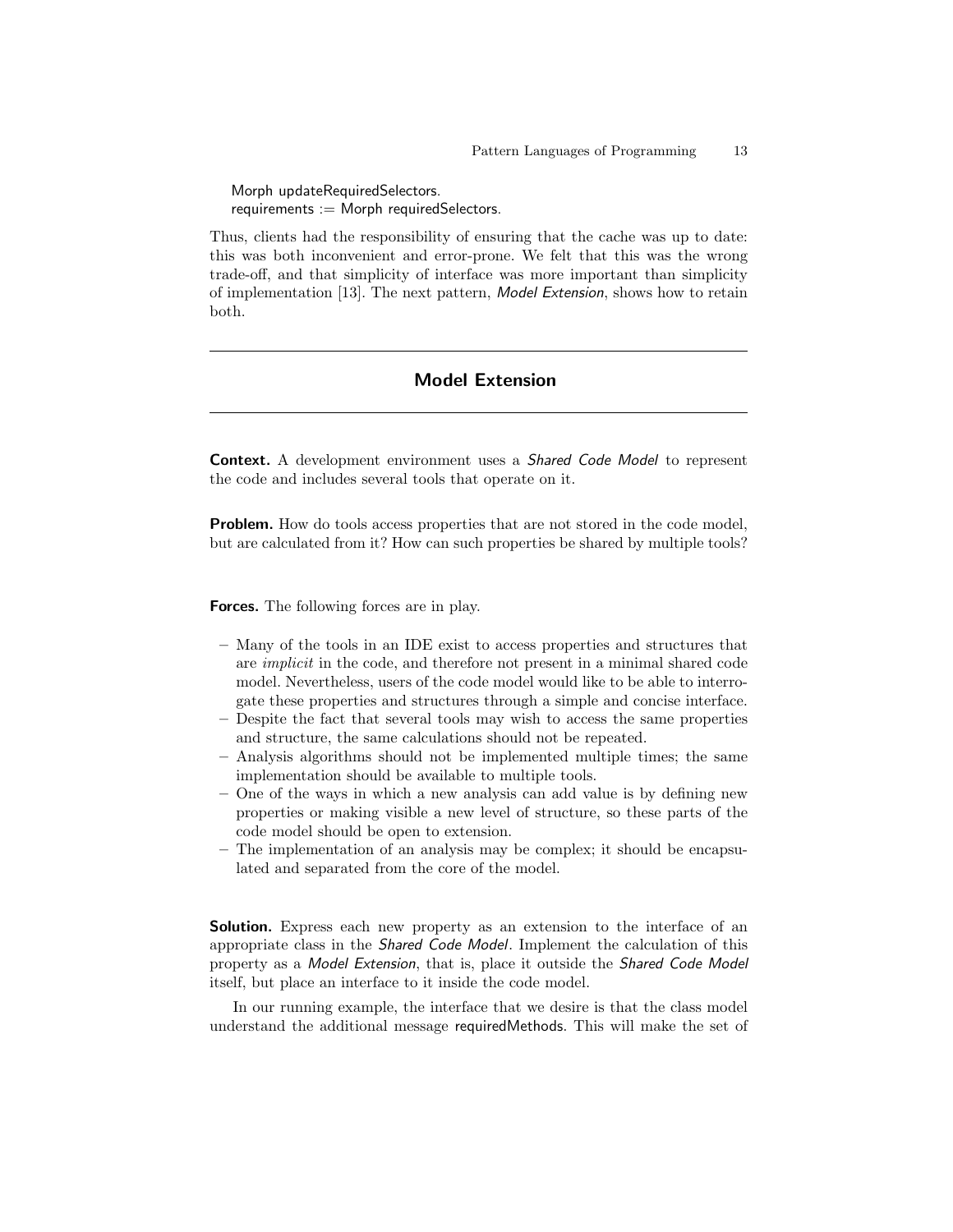

Fig. 3: Here we show three alternatives for enriching a Shared Code Model. In (a), the algorithm to extend the model (shaded buff) been added in a separate class (shaded blue). In (b), the whole of the implementation of the extension has been placed inside the model class. Alternative (c) exploits Model Extension: the interface to the extension is in the appropriate model class, but the implementation is encapsulated in its own class. See Model Extension (p. 13) for more details.

required methods accessible in the same simple and direct way as other properties of the code model: by sending a message to the appropriate object in the model.

Figure 3 shows diagrammatically three alternative organizations for the code necessary to support this new property of Class. In Fig. 3(a), Class is part of the shared code model, shaded buff. The algorithm to compute the required methods has been added in a separate class, shaded blue. This means that the user of the extension must be aware that it is an extension, and must learn a special-purpose interface for accessing the information that it represents. The user may also need to be concerned with initializing and finalizing the classes that implement it.

In (b), the whole of the implementation of the extension has been placed in the existing model class. This makes it possible to present a uniform interface, but fails to encapsulate the new algorithm, and makes it hard to provide (potentially more efficient) alternative interfaces. It also requires that the implementation language support a very complete form of class extension.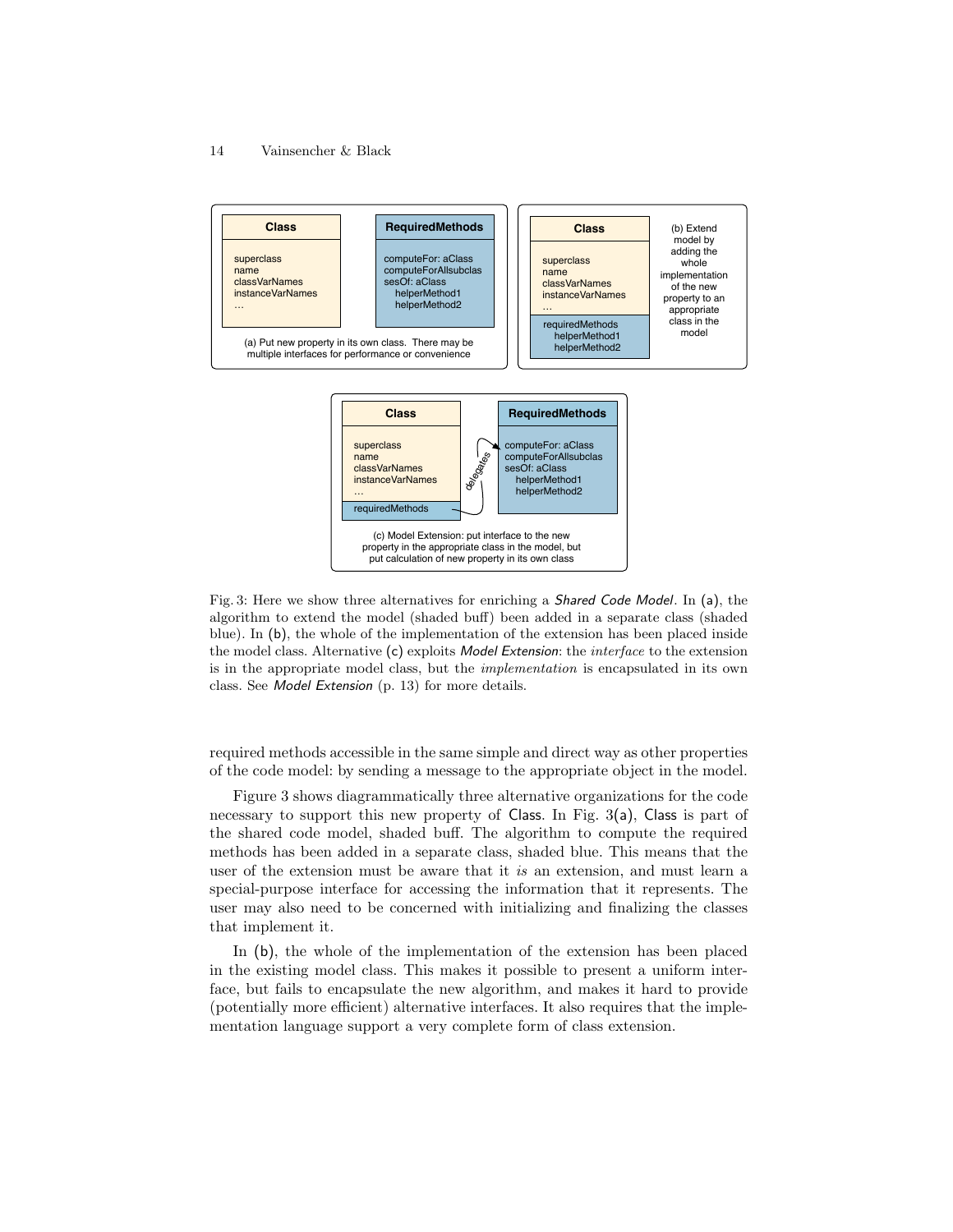Alternative (c) illustrates Model Extension  $(p, 13)$ : the *interface* to the extension is in the appropriate model class, but the implementation is encapsulated in its own class. Only the most modest class extension mechanism is required.

To the tool writer, extensions like requiredMethods add richness to the otherwise minimal *Shared Code Model*, making it a more useful representation of the code. By accessing all aspects of the code through the code model, the implementations of the various tools become simpler, and the interfaces to the output of the tools become more uniform. This makes it easier to use, understand and maintain the various tools.

Although Figure  $3(c)$  shows the implementation of the extension as a single class, more complex properties might require many classes. The intent of the pattern is to separate the implementation of the extension from the interface in whatever way is most appropriate, allowing authors of model extensions to address the complexities of correct and efficient computation of each property without increasing the complexity of the *Shared Code Model* itself.

The extensions to the interface of the code model demanded by this pattern should be *class extension* methods if the implementation language supports open classes [8, 9], or Extension Objects [15] it it does not.

Consequences. This pattern says that the derivation of properties by interpretation of the Shared Code Model should be an extension to the code model itself rather than a part of the tool that needs to use the properties. The consequence is that these derived properties are made available to other tools. This synergy between tools enables a rich suite of tools to be developed more quickly and with less effort. At the same time, the Shared Code Model itself remains simple, and the interfaces to direct and derived properties can be consistent.

Implementation. Many programming languages do not recognize the importance of open classes [8]; they make it hard to extend classes that have already been written by another programmer or obtained from an outside organization. In Java and C++, for example, any extension to the interface of a standard class library requires editing (rather than augmenting) its implementation; this may be impossible unless the implementation is under the control of the extender. Some Java variants such as MultiJava [8] and AspectJ [25] recognize the value of open classes and do provide for class extension; programmers using ordinary Java can fall back on the *Extension Object* pattern [15].

Smalltalk supports open classes: the Smalltalk programmer can extend the interface of the code model by adding new methods in a separate package that contains what is known as a class extension. However, Squeak's class extension mechanism does not allow an extension package to modify the representation of an existing class, that is, an extension package can add a method, but cannot add an instance variable.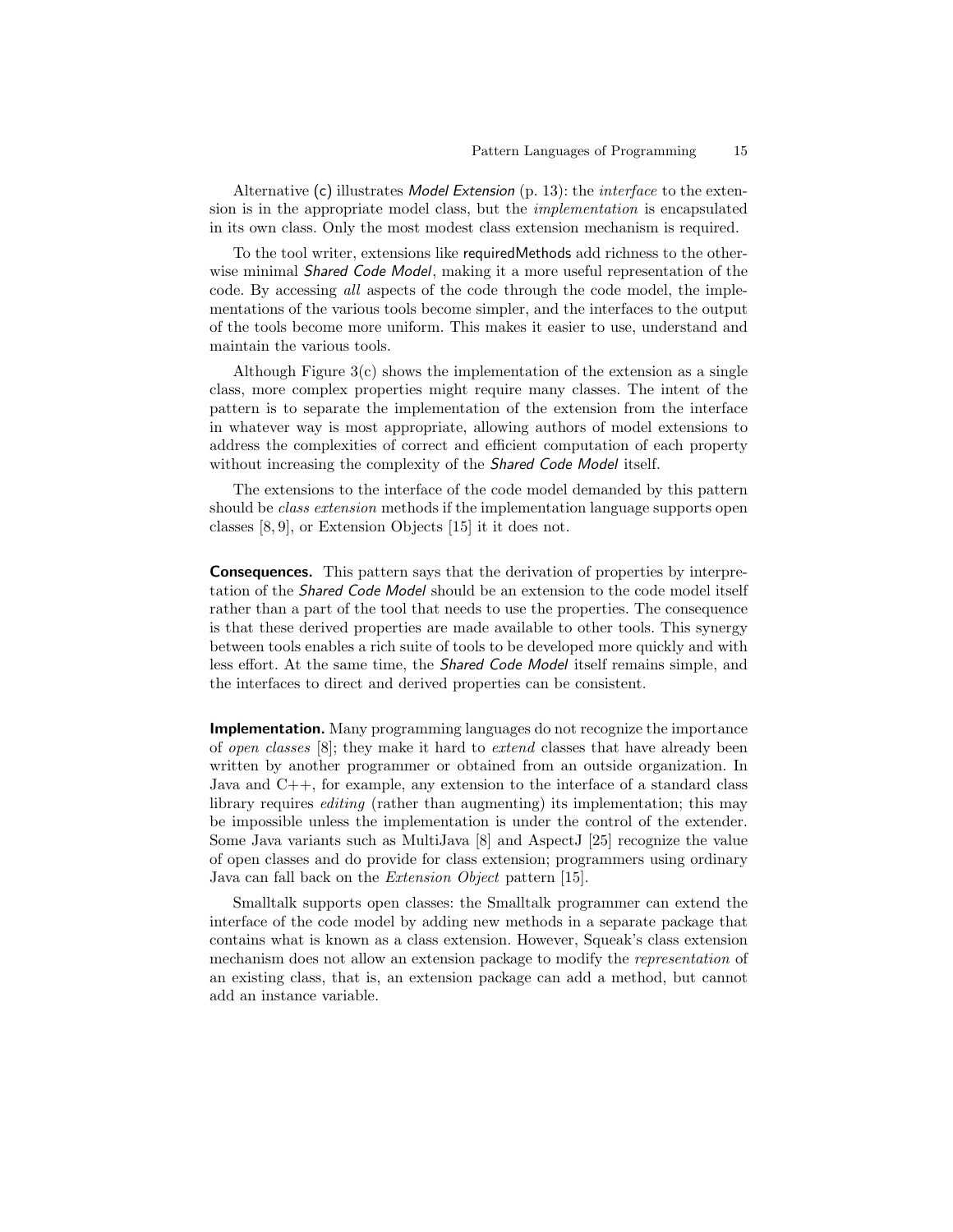This pattern places all of the logic of the Model Extension in new classes. Thus, the only extension facility that it requires is the ability to add a new stateless method to an existing class. This mitigates the effect of any deficiency of the chosen implementation language.

Known Uses. In addition to our use of Model Extension to support the required method property, this pattern is also used in the Eclipse JDT to add higher-level functionality to primitive objects. However, because Java does not allow class extensions, an implementation of this pattern in Java is somewhat inconvenient.

To see how this pattern is used in Eclipse, consider the interface org.eclipse- .core.resources.IFile, which represents raw data and support methods like get-Contents() that make it possible to read that data. If the data represents a Java class, some tools may prefer to deal with a structured representation in which one can examine individual fields, the set of defined methods, and so on. This more structured interface is called IType.

Eclipse uses the Extension Object pattern to effectively add IType's methods to IFile. IFile implements the IAdaptable interface, which means that it provides the method getAdaptor(Class). Asking an IFile for an adaptor to IType answers an object that represents the same file, but which has type IType, and which will be able to respond to questions about the structure of the code in the file.

In addition to the non-uniform interface and the extra lines of code, Extension Object has a further disadvantage: its use must be anticipated. There is no way to proceed if the need arises to extend a class that does not implement IAdaptable, and thus does not support the getAdaptor(Class) method. For example, while IType implements IAdaptable, ITypeHierarchy does not.

Related patterns and variants. This pattern specifies the mechanism of interface extension, and the separation of interface from implementation, but says nothing about the form of the implementation itself. However, implementation is critical: although the architecture that we have specified so far is functionally complete, it is insufficient to allow implementations to obtain reasonable performance on code models of any significant size. Later we will describe the performance issues, and some patterns that help resolve them. The most important of these is Explicit Interest, described on page 28, which describes a simple interface addition that allows various implementation strategies, including the well known Caching [26].

 $\Box$  -

Using the patterns that we have described, we implemented a requirements browser for Squeak, which flags classes that are abstract and displays their requirements. In the process we also implemented a reusable Model Extension, which is thus available to existing Smalltalk browsers — if they are extended to use it. However, implementing a simple interface that answers a useful question can be more rewarding than this: it should be possible to make use of a model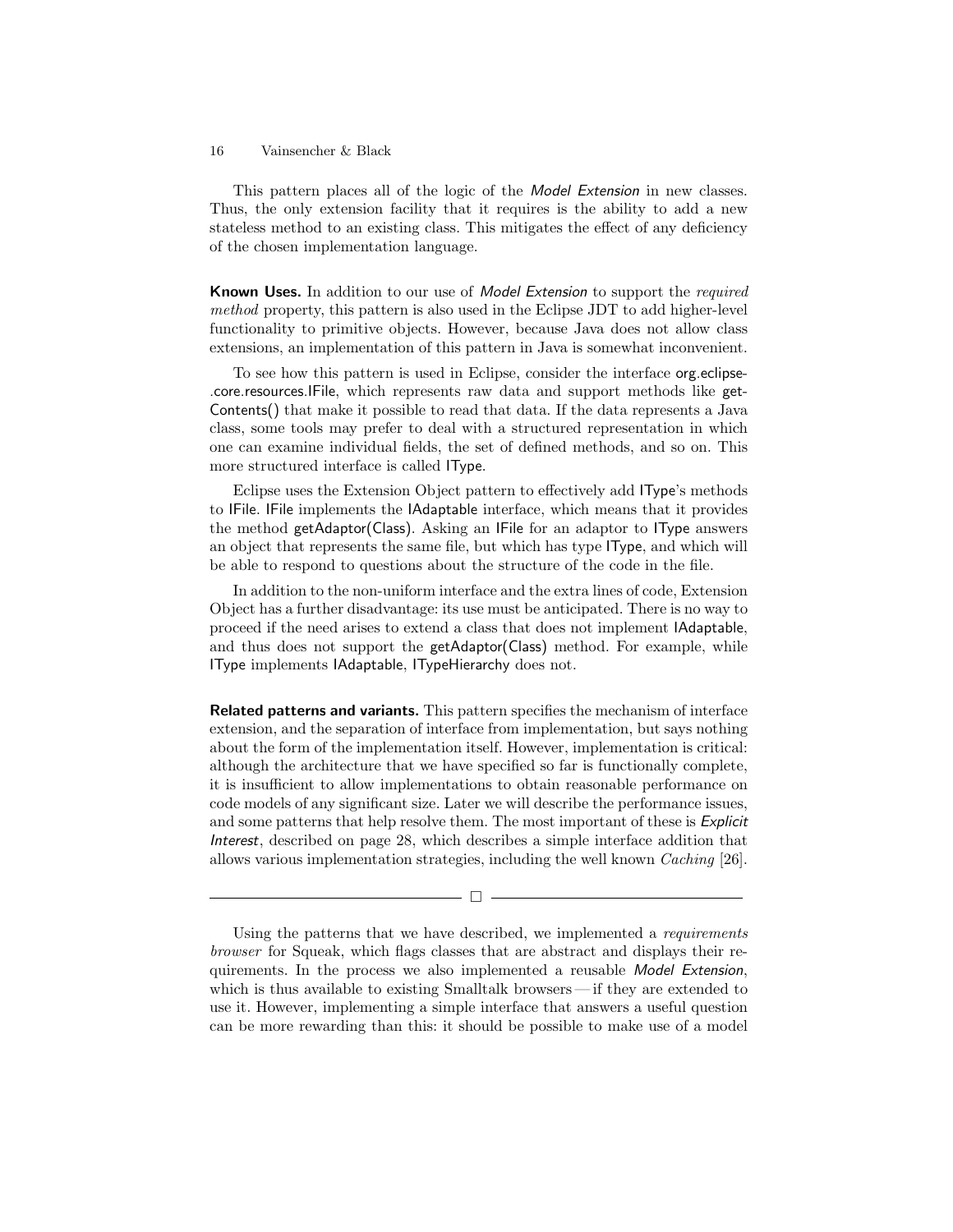extension even without requiring that a tool developer write new tools or modify old ones. From the perspective of the user, discovering the existence and usefulness of a code analysis of which he had not previously been aware should not require him to learn to use a new tool. We can lower the costs of using model extensions to both tool developers and users by providing Generic Tools that are easily adapted to make use of new model extensions.

What do we mean by a "generic tool" and how could one have helped us with the requirements analysis? To answer this question, consider a generalization of the requirements browser. Our requirements browser displays in blue the names of classes that respond positively to the message isAbstract. It could easily be modified to use some other predicate to decide which classes to color. With a little more work, the browser could be made to show users a list of all of the predicates on classes, and allow them to decide which predicate will determine class coloring. Every new model extension that is a predicate would be added to this list automatically, making the extension immediately usable, even before a tool tailored to take advantage of the extension has been written. Even after tailored tools have been developed, any programmer opening the configuration dialog of the generic tool will see all the predicates defined on classes, and can choose to explore their usefulness without having to learn to use the more specialized tools.

Of course, the idea of Generic Tools is not limited to model extensions that are predicates. Ducasse and Lanza [10] describe a tool that allows for the ad hoc definition of code visualizations based on code metrics. In their tool, a code element is represented by a rectangle, and the values of different metrics determine its height, width and color. These metrics can be implemented as model extensions whose values are numeric.

Thus, we see that a new code analysis, if given a sufficiently abstract interface, provides us not just with one new tool or view, but with a new kind of information that can be used from many existing and familiar views and the tools that implement them. We capture this idea in the pattern Generic Tools.

## Generic Tools

Context. A development environment exists, various Model Extensions are implemented, and specialized tools use them.

**Problem.** How can you make the views of the program corresponding to these model extensions accessible without requiring tool-builders to write new tools, and application programers to learn to use them?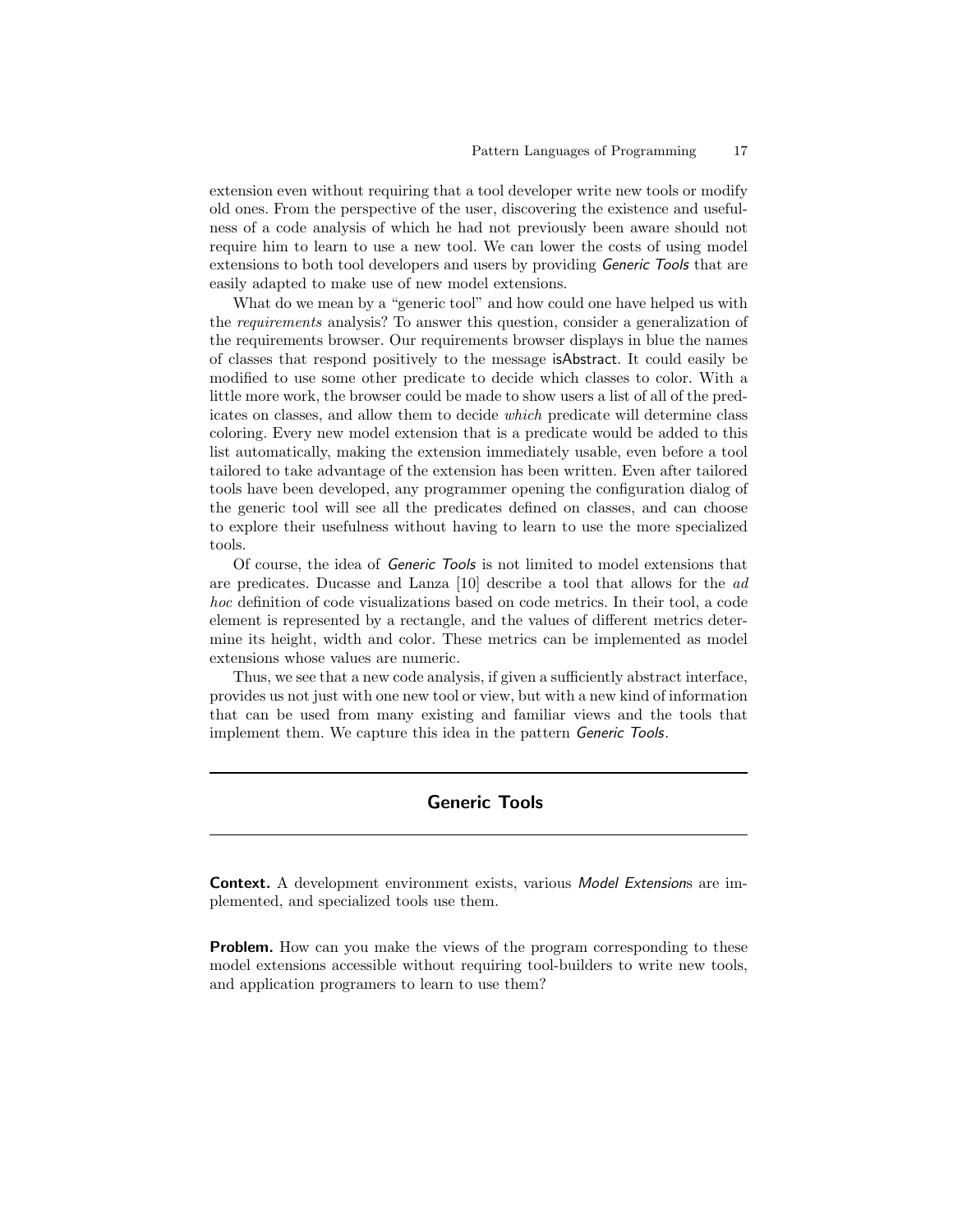Forces. The following forces are in play.

- Many useful code analyses have been devised by experts on static analysis and published in the literature.
- These analyses are understood by few practitioners and used by even fewer even though tools exist to apply them.
- The problem is that activating a specialized tool just to access an analysis takes time; this makes the analysis less valuable. Even more importantly, activating a specialized tool disrupts the programmer's workflow, forcing the programmer to divert her attention from the task at hand. Finally, the specialized tool will be unfamiliar, and the programmer must learn how to use it.
- For the developer of a code analysis, being forced to also create a tool that displays the results of that analysis raises the barrier to entry.
- While some code analyses result in specialized models of the code, many others result in representations of the code in terms of ordinary data types such as booleans, numbers, collections and graphs. Such data can be visualized and manipulated using general-purpose tools that are not dependent on the meaning of the data.

**Solution.** Instead of creating tools that are specialized to show a specific model extension to best effect, create generic tools that allow a programmer to make opportunistic use of a variety of model extensions. Such tools should provide a generally useful mechanism for using information about code. Generic tools should be extensible, that is, they should be able to use information from different sources.

Note that the requirement here is extensibility by a programmer, which can be achieved by different means at different levels. A tool framework might be extended to use a new Model Extension by coding a simple plugin. In some cases, a configurable tool might be extended without any programming, by merely specifying the name of an extension. The main requirement is that the writer of a Model Extension can make it visible from tools with small amounts of effort.

Consequences. A development environment with a suite of Generic Tools encourages the writing of reusable code analyses; exposing the outputs of code analyses also encourages the addition of new specialized tools that make use of them.

Note that Generic Tools are likely to sacrifice some aspects of usability. This is because they give the programmer a generic user interface rather than one specialized to a particular task. We might deduce that generic tools are more likely to complement than to replace more specialized tools. However, the user can be overwhelmed by a plethora of tools: a small number of more powerful, generic tools might actually be more friendly to the user, who is, after all, a practicing programmer.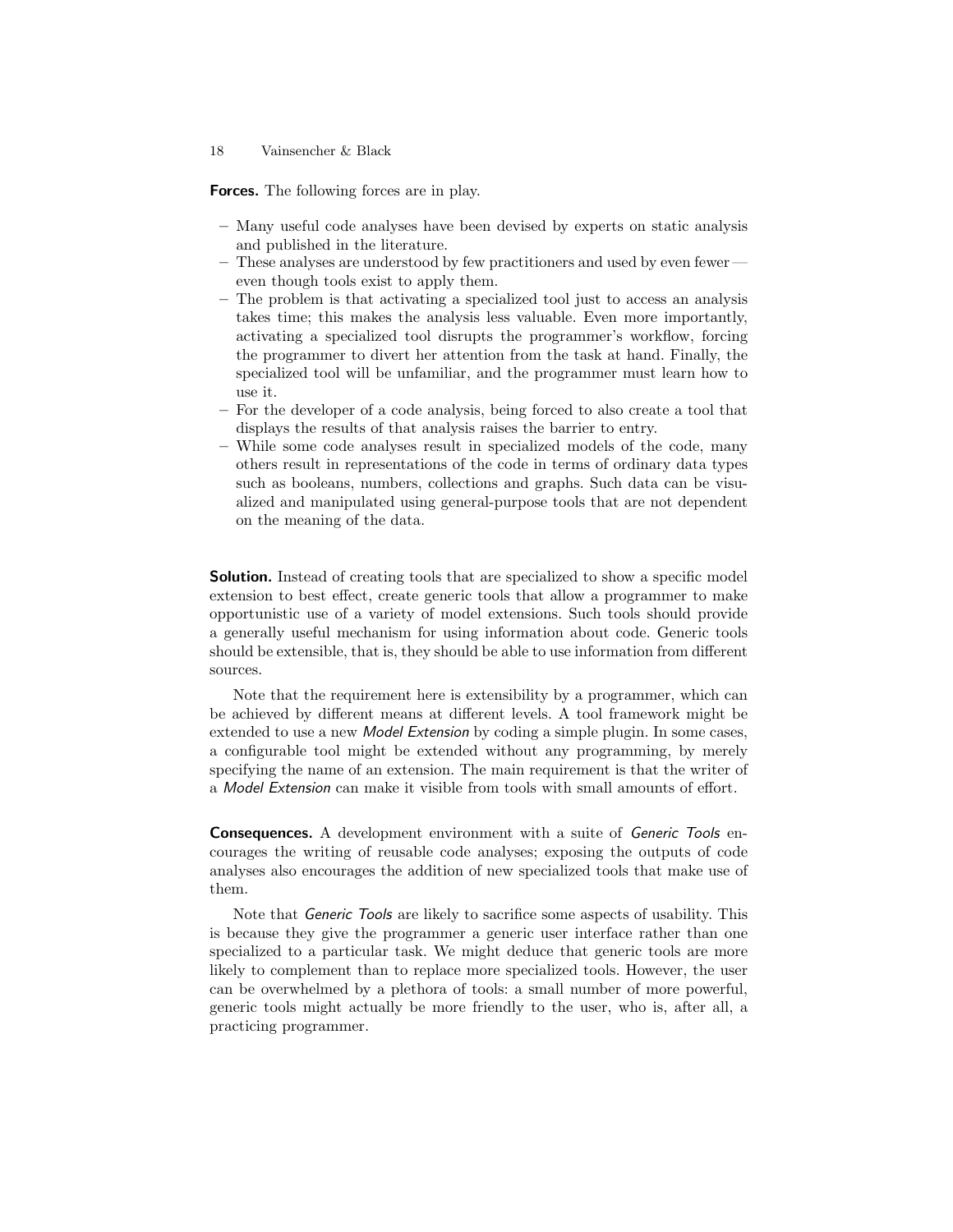**Known Uses.** We present two more examples of *Generic Tools*. First, we observe that a unit testing framework such as SUnit [2] can be thought of as a generic tool. SUnit allows convenient, reproducible checking of assertions about code. The assertions are usually about code functionality, and are checked by running application code on examples with known results. However, the assertions can also be about structural properties of the code, in which case they can be checked by sending messages to the objects in the Shared Code Model. Any new model extension can be used in this way immediately, without writing any new tools.

For example, unless one is building a framework extensible by inheritance, it is reasonable to expect that any abstract classes will have at least one concrete subclass. Leveraging the *requirements* model extensions and SUnit, this assertion can be expressed as follows.

(MyPackage allClasses) do: [ :each | self deny: (each subclasses isEmpty and: [each isAbstract]) ]

A suite of SUnit tests containing assertions like this may be thought of as turning the SUnit test browser into a general tool for maintaining invariants about the structure of the code. Naturally, such structural test suites complement, rather than replace, conventional test suites that check the function of the code.

The second example is the StarBrowser  $[44]$ , which was designed by Wuyts  $et$ al. specifically to allow unanticipated integration of new properties. It displays a tree of nodes that can represent different types of objects, including code model elements. The StarBrowser can be made to display a specific set of child nodes, for example the required methods of a class, in an ad hoc fashion: one passes it an anonymous function that returns the set of nodes. It can also be customized more systematically, by creating a glue class that defines a new menu item on the appropriate node type. The latter kind of customization can be undertaken by a tool integrator who is the author of neither the StarBrowser nor the model extension. Thus, the working programmer can be exposed to the model extension through the StarBrowser without having to do the integration work.

 $-$  0  $-$ 

### 3.2 Applications of Model Extensions

This section presents two general situations in which application of Model Extension (p. 13) can help to resolve a design problem; the patterns discuss the concerns specific to each, and how different Model Extensions may be composed. The discussion is heavy with performance concerns, because experience (both personal and vicarious) shows that performance can be quite critical in development environments that expose deep properties of the code in their views. In each pattern we therefore mention the performance problems typical to each kind of model extension, and point towards solutions. However, the reader might prefer to ignore this discussion on the first reading and focus on the effects of applying each pattern, rather than the details of its efficient implementation.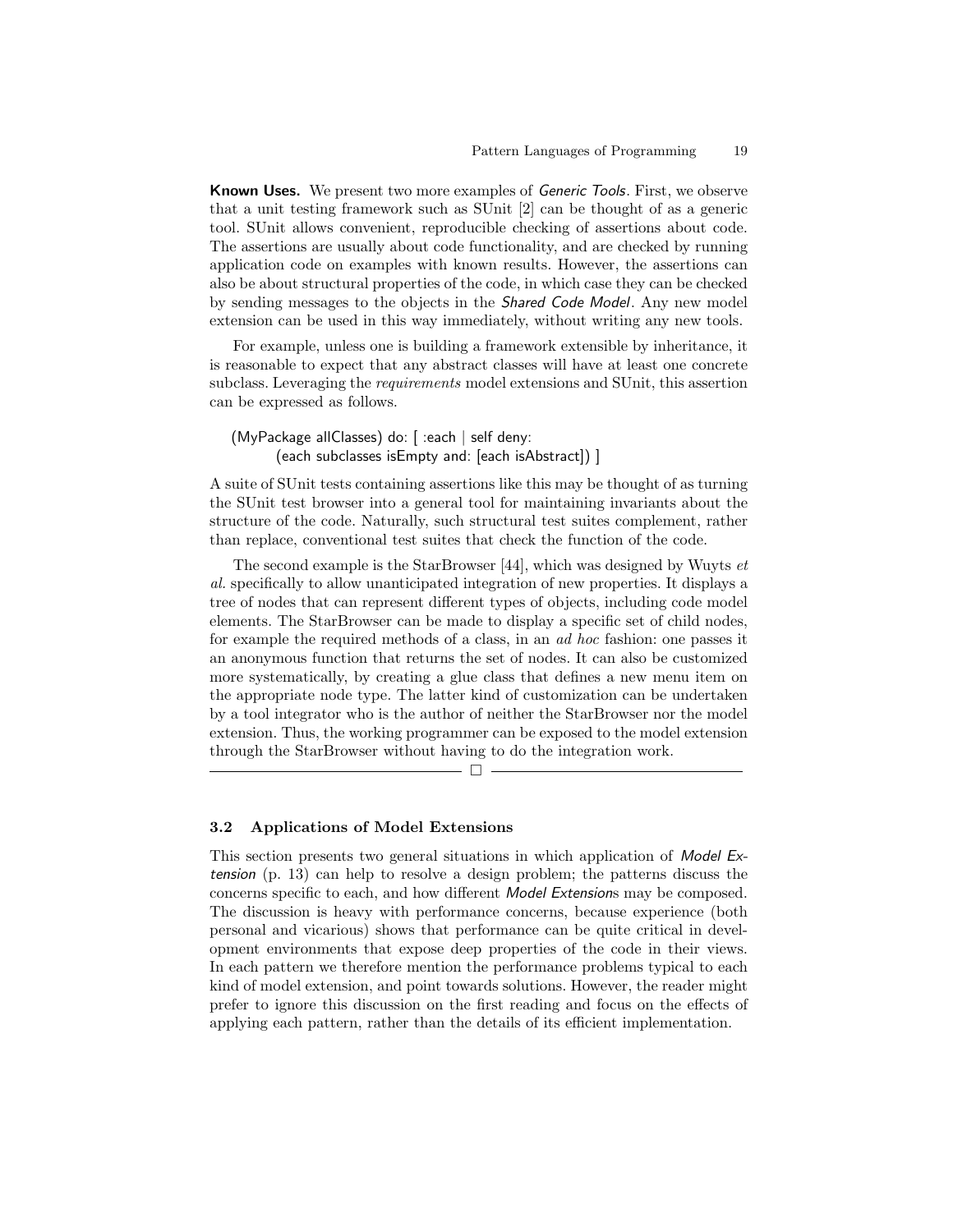## Alternative Representation

**Context.** The development environment has a specific representation for each kind of element in the shared code model.

Problem. This representation is not the most appropriate for the specific tool that you are implementing. For example, the representation of a method might be textual; if you are implementing parenthesis matching, an syntax tree representation would be more convenient.

Forces. The following forces are in play.

- We cannot change the representation of the shared code model to suit our application.
- Because the Shared Code Model is complete, the information that we need is in the model somewhere.
- However, the information that we need is implicit; we would like it to be explicit.

**Solution.** Define the representation that you prefer as a *Model Extension* (p. 13). Calculate it when required in the conventional way, for example, build an abstract syntax tree by running a parser on the textual representation of the code. Efficiency may require the use of Caching [26].

Consequences. There is inevitably a cost in providing an alternative representation: time to compute it when needed, or space if it is to be cached, or possibly code complexity if some more efficient (but elaborate) solution is found. However, some of these costs are inevitable as soon as an IDE needs to expose aspects of the code that are implicit in the primary representation. For example, when implementing parenthesis matching, if we do not introduce the alternative syntax tree representation, we would instead need to do some form of ad-hoc parsing to find the parenthesis. This ad-hoc parsing has an execution cost, may need to be cached, and so on.

As with all Model Extensions, an Alternative Representation can be shared by multiple tools. Thus, this pattern helps to avoid code duplication, and reduces long-term maintenance costs. For example, the ad-hoc parsing code mentioned above would to some extent duplicate the normal parsing code that exists elsewhere.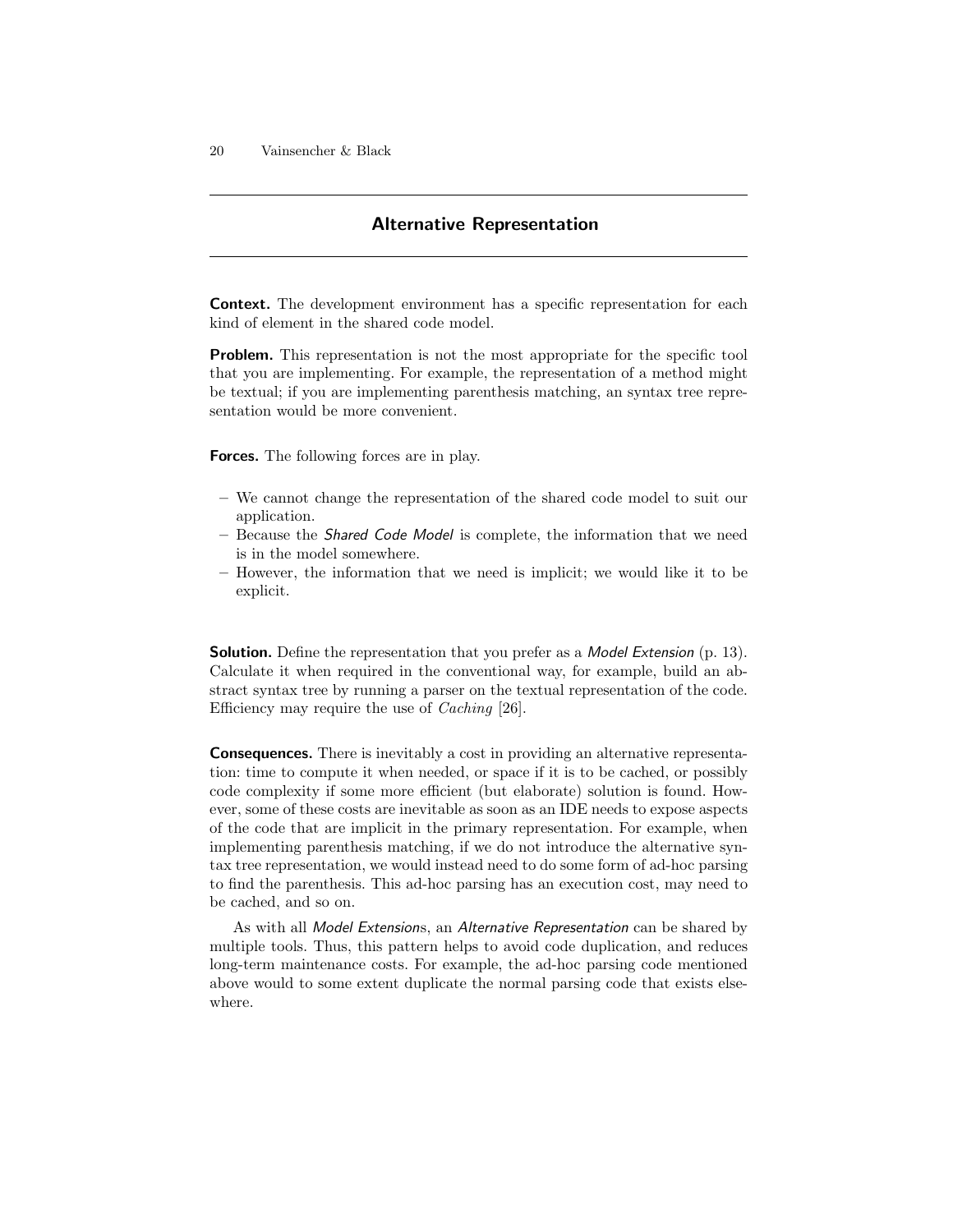Known Uses. The Squeak Shared Code Model represents methods as pointers into a text file kept on disk. This preserves all of the documentary structure of the source code [43], and provides access to the code that is fast enough for editing and browsing. However, an Alternative Representation is clearly needed for execution: Squeak uses bytecode. When the source code is edited (and when new code is read into the environment), it is immediately compiled to bytecode and the compiled methods are cached as objects. Other Smalltalk implementations, such as VisualWorks, compile directly to machine code. However, in all cases the existence of the cached of executable code is hidden from the user of the environment, who is given the consistent illusion of editing and manipulating source code.

Alternative Representations are commonly used by tools internally, even though they may not be exposed to other toolbuilders and users. For example, in addition to their target language, compilers commonly use a variety of intermediate representations, including control flow graphs, dependency graphs, and single static assignment form. These representations might be useful to programmers seeking to better understand their programs, but they are rarely exposed. Even if the compiler provides a way of exporting these representations, most IDEs do not make them readily visible. Compilers are only one source for potentially useful alternate representations; the program analysis literature has many more. Program slices, for example, can be very useful when debugging and transforming code [4].

 $\begin{tabular}{ccccccccc} \multicolumn{4}{c|}{\textbf{1} } & \multicolumn{4}{c|}{\textbf{2} } & \multicolumn{4}{c|}{\textbf{3} } & \multicolumn{4}{c|}{\textbf{4} } & \multicolumn{4}{c|}{\textbf{5} } & \multicolumn{4}{c|}{\textbf{6} } & \multicolumn{4}{c|}{\textbf{7} } & \multicolumn{4}{c|}{\textbf{8} } & \multicolumn{4}{c|}{\textbf{9} } & \multicolumn{4}{c|}{\textbf{1} } & \multicolumn{4}{c|}{\textbf{1} } & \multicolumn{4}{c|}{\text$ 

We now move on to another application of **Model Extension**. We note that a common activity when reading code is navigating through chains of references; for example, in a procedural language, a procedure call is linked to the definition of a procedure by the scoping rules of the language. It is common for IDEs to automate this navigation, allowing the programmer to navigate from the call site to the definition with a single click. In an object-oriented language, an IDE may provide a pop-up menu on a message-send that allows the programmer to choose between the several correspondingly-named method bodies. This functionality is not particularly difficult to implement; it is enough to parse the particular method being browsed (this might be an *Alternative Representation*) and keep track of procedure and method definitions in the program.

Our next pattern is motivated by a related feature: the ability to navigate in the other direction, from a procedure to its call sites or from a method to the senders of the corresponding message. Navigating in this direction is useful when attempting to understand how a procedure or method is used, or when considering a refactoring such as adding a parameter. Note that answering the query in the na¨ıve way (by searching for all calls to the procedure) would be expensive even if the parse tree of whole program were available, so an Alternative Representation is not the solution. Our proposed solution is captured in the next pattern, Inverse Mapping.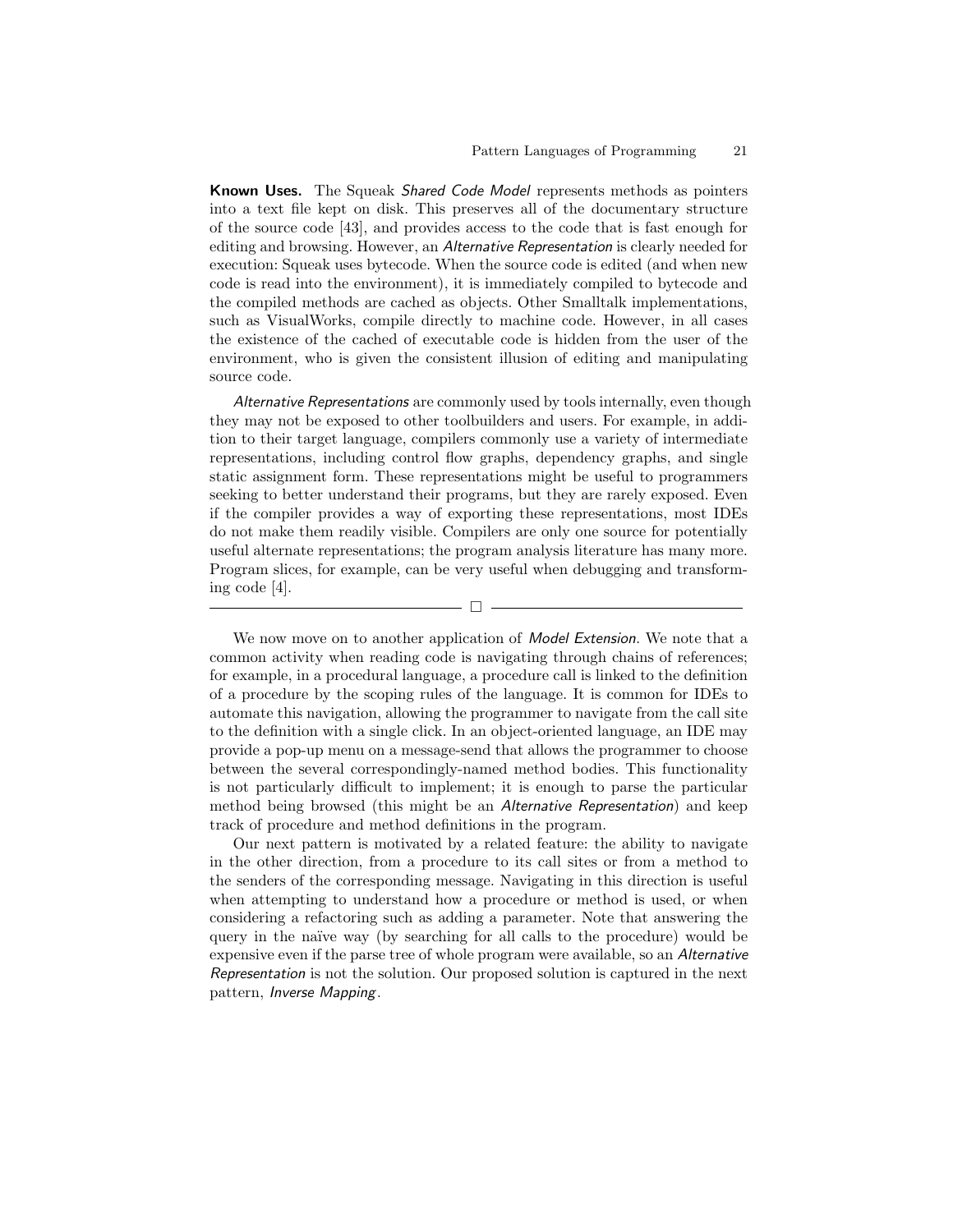## Inverse Mapping

**Context.** The code model contains various natural reference structures. These are accessible via the Shared Code Model or by Alternative Representations, and used by programmers and tools.

**Problem.** How can we allow efficient navigation in the opposite direction?

Forces. The following forces are in play.

- Because the shared code model is minimal, many mappings that it supports directly will be one-way. For example, a class might have a direct reference to its superclass, but not to its subclasses.
- Both end-user tools and higher-level Model Extensions may wish to use these mappings in the other direction.
- Traversing the code base to search for such references is expensive.

Solution. Provide each Inverse Mapping as a Model Extension, so that the mapping is available to clients directly, but the implementation details are hidden.

Efficient implementation of inverse mappings can be complex. The basic difficulty is that finding all references to a code model element is a non-local task: references can be anywhere in the code base. This means that traversing the whole code base at each request is expensive. *Caching* the precomputed inverse mapping allows us to avoid multiple traversals of the whole code base for multiple queries. Then the basic difficulty shows up in a different way: to correctly answer queries about arbitrary reference targets this cached inverse mapping has to be of the whole code model, making it space-intensive for references that are common, such as procedure calls or message sends.

Using a cache also means that the cache must be kept up-to-date. Suppose that a procedure definition is modified, and corresponding changes are made to the appropriate part of the code model. To keep the cache current, we have to remove those entries corresponding to references that the procedure used to make, and add entries for the references that it now makes. The latter is straightforward, but the former poses a potential problem: how do we find the references that the previous version of a procedure used to make?

Sometimes this problem is solved by the change notification mechanism providing access to the previous definition of the changed element as well as to the new one. If this is not the case, it may be necessary to keep a separate record of all references in the forward direction, just for the purpose of cache invalida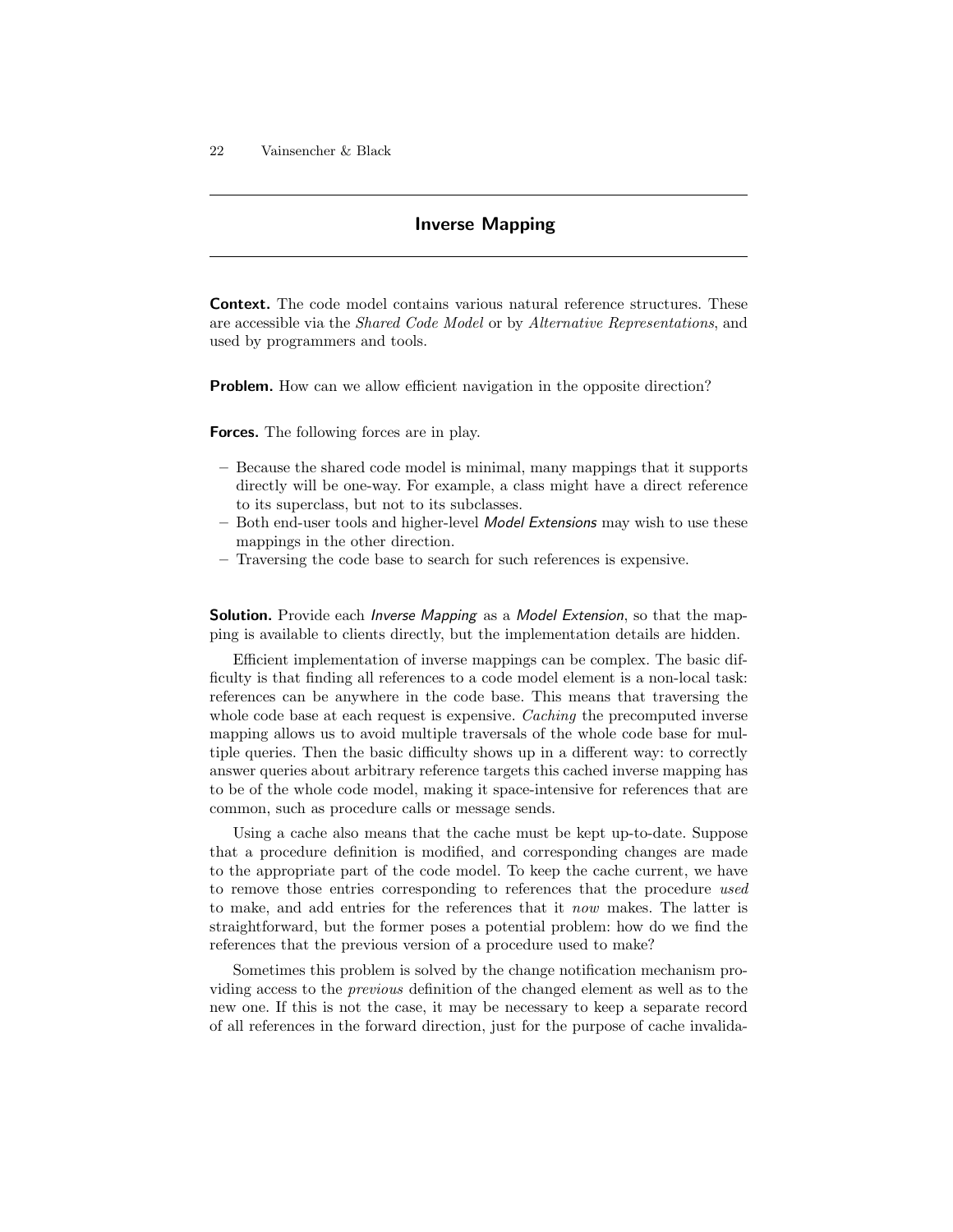tion. In the worst case, it may be necessary to rebuild the cache from scratch by exhaustive search.

Known Uses. Squeak Smalltalk maintains the superclass of each class as an instance variable defined in class Behavior. It also caches the inverse mapping, the set of subclasses, in another instance variable (defined in class Class, a subclass of Behavior). When a class is redefined (possibly changing its superclass) the change notification mechanism provides the model with both the old and the new definitions, so the cache of subclasses can be updated incrementally.

However, Squeak is not always so organized: there are other places where this pattern could be applied, but is not. For example, it is easy to find the set of classes referenced by a class, but harder to find all the classes that reference a particular class. If this pattern were used in a Smalltalk environment, c referencedClasses would answer the set of classes referenced by c; The inverse mapping would be c referringClasses, which would answer all of the classes that refer to c. Whereas referencedClasses can be evaluated locally, by scanning the names referred to by all of c's methods, a naïve implementation of referring-Classes would require a global traversal of all of the classes in the environment, searching for classes that refer to c.

At present, Squeak does not put either enquiry into the code model; instead the functionality to find all references to a class is implemented in the System-Navigation tool (using global search). Another tool, the Refactoring Browser, implements the same functionality again. This illustrates the sort of problem that extensible code models will help to avoid.

**Consequences.** The maintenance of an *Inverse Mapping* might be expensive even with a sophisticated implementation. There is usually a tradeoff between space and time: making an inverse mapping available quickly will usually save time but cost space, because it will necessitate keeping a cache of an inverted index. However, notice that keeping a cache requires that the cache be re-validated when there is a change in any of the information on which it depends. If the revalidation process is very complex, it can also cost time. If maintaining an Inverse Mapping costs both space and time, use of this pattern may not be appropriate.

Related patterns and variants. As we mentioned above, the efficient implementation of an inverse mapping will sometimes require more than just a general cache. Explicit Interest makes it possible to maintain a more selective cache, for example, one that contains information only about references to specific code model elements. Batch Calculation and Lazy Update show us how to take maximal advantage of each non-local scan, particularly when a number of code model elements are updated at one time.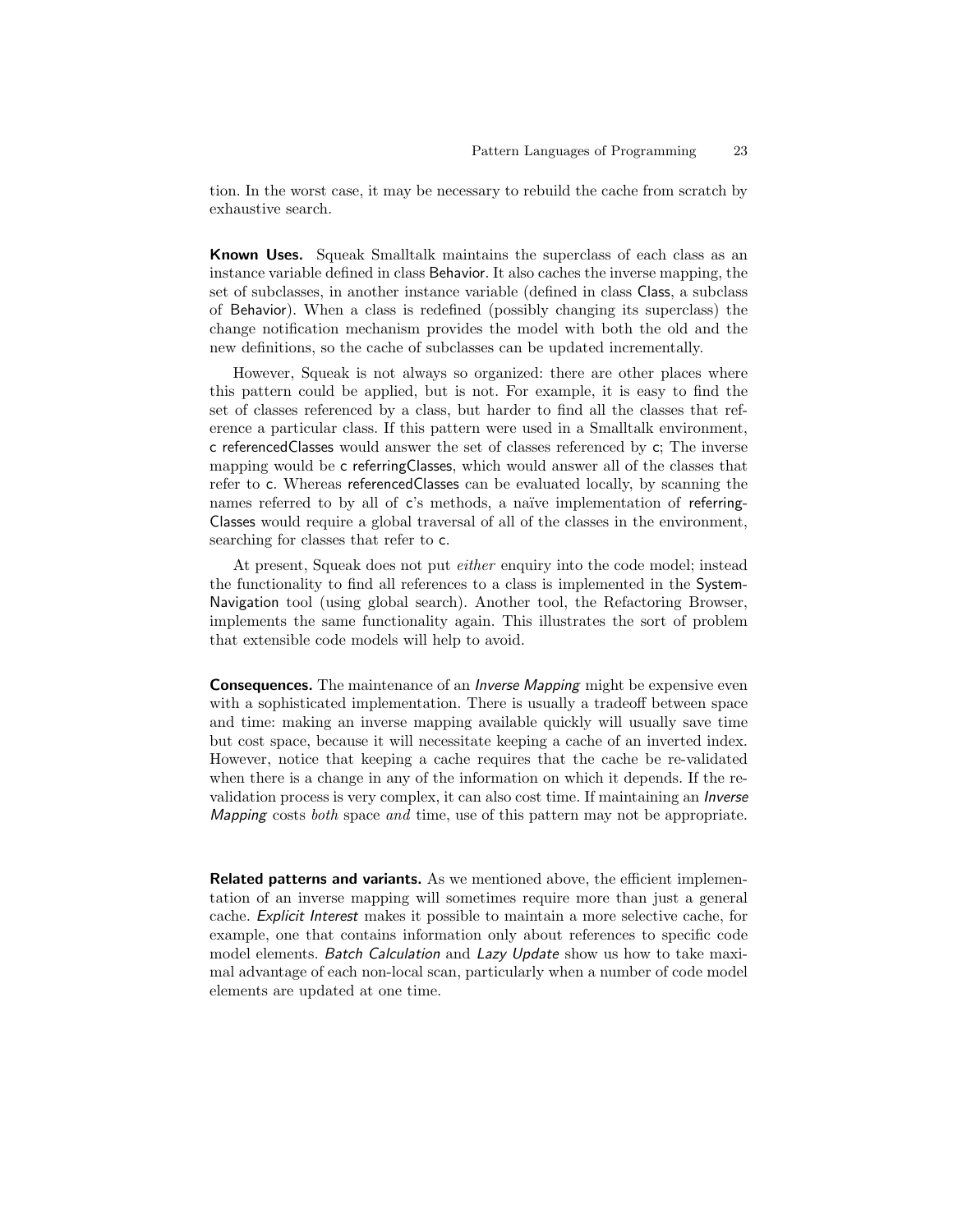When offering examples of inverse mappings, we assumed a knowledge of the references from a method to other classes and messages. These references might be found in an Alternative Representation, created by analyzing the source code or by abstract interpretation of the bytecode.

 $\overline{\phantom{0}}$   $\overline{\phantom{0}}$   $\overline{\phantom{0}}$   $\overline{\phantom{0}}$   $\overline{\phantom{0}}$   $\overline{\phantom{0}}$   $\overline{\phantom{0}}$   $\overline{\phantom{0}}$   $\overline{\phantom{0}}$   $\overline{\phantom{0}}$   $\overline{\phantom{0}}$   $\overline{\phantom{0}}$   $\overline{\phantom{0}}$   $\overline{\phantom{0}}$   $\overline{\phantom{0}}$   $\overline{\phantom{0}}$   $\overline{\phantom{0}}$   $\overline{\phantom{0}}$   $\overline{\$ 

We now return to our motivating example, the task of listing the methods required by a class. This means that we seek to implement a model extension *required methods.* A method  $m$  can be required by a class  $c$  either because  $m$  is explicitly marked as required, or because m is sent to self in a method of  $c$  even though  $m$  is not implemented by  $c$  or its superclasses.

How can we find out whether a particular method is required in a class? The simplest thing that could possibly work would be the following. For every selector s that may be required, scan every method implementation to see if it self-sends s. This defines a mapping self sends from methods to sets of selectors. This is a poor implementation technique: it would scan every method in every class many times. What we need here is the Inverse Mapping self senders of which provides, for each selector, the methods that self-send it. Thus, we find that we have quite naturally partitioned the complex computation of required methods into three layers of Model Extension, each built on a simpler one. This leads us to our next pattern: Layered Extension, described below.

## Layered Extension

Context. You have a definition of an interesting but complex Model Extension.

Problem. How do you implement this Model Extension efficiently, while at the same time promoting reusability?

**Forces.** The following forces are in play.

- Calculating this Model Extension requires as input other, expensive to compute information.
- This other information might itself be useful as a code property, available to other analyses.
- The calculation of the interesting and complex Model Extension can be broken down into a series of smaller, loosely coupled definitions.

Solution. Define each complex Model Extension on top of simpler ones, in layers. A higher-level property expresses Explicit Interest (p. 28) in the lower-level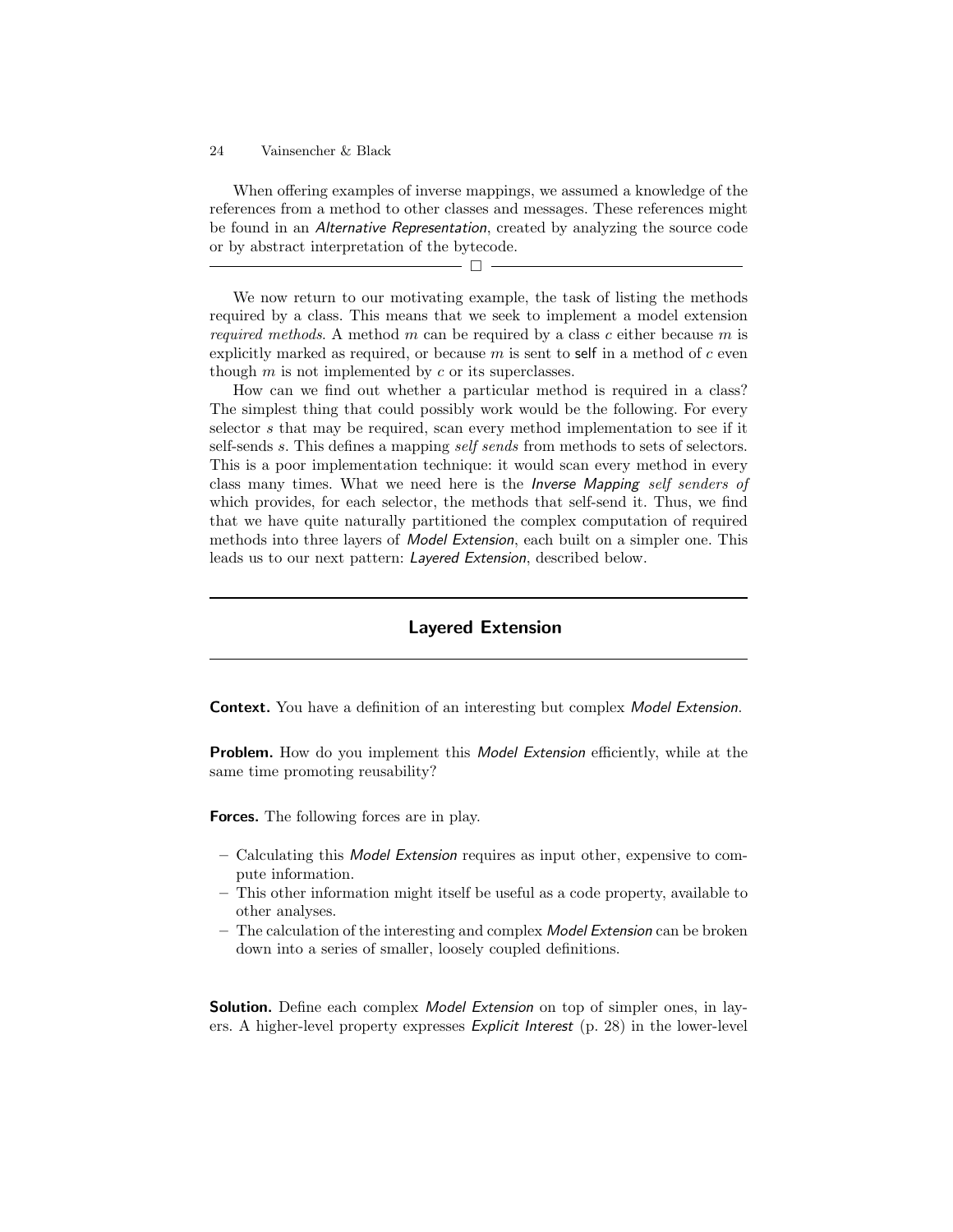extensions that it requires. Note that layering model extensions requires us to be careful in ordering recalculations. For example, we do not want to recalculate the requirements property before we have recalculated the self senders of mapping for the methods in the relevant classes. This ordering constraint can be addressed by Lazy Update, described on page 35.

**Implementation.** When implementing a *Layered Extension*, a number of competing forces come into play. For reusability, it is tempting to break the definition of an extension into small fragments. For performance, one needs to take care that each layer encapsulates a sufficiently expensive calculation to warrant the existence of that layer. For example, we found that in Squeak, caching the information "which superclass of  $C$  implements a method on selector  $s$ " is useless, because the dictionary lookups required to access the cache were about as expensive as traversing the superclass chain to recalculate the information. While this might be regarded as commentary on a specific dictionary implementation, the larger lesson should be clear: application of these patterns complements, rather than replaces, good engineering and performance-oriented design.

**Related patterns and variants.** This pattern is a specialization of the *Layers* pattern [7]. When one Model Extension depends on another, it is important that they are recalculated in the right order. This is easy if the extensions are truly layered. If the dependencies become more complicated, one way to find an update order that respects the dependencies is to use Lazy Update, described on page 35.

In our running example, we created a *Model Extension* for the required methods of a class. We expect that as other code analyses are presented this way, more patterns will emerge, enriching this pattern language for discussing the implementation architecture of program analyses.

 $- \Box -$ 

### 3.3 Making it fast enough

This subsection is devoted to performance, a topic we have mentioned several times, but haven't yet tackled seriously. A very important rule of thumb for optimization, codified in Lazy Optimization [1], is to avoid it until it proves necessary. This rule certainly applies here, and we advocate adhering to it.

Why Performance Matters. Why does performance play such a major role in our pattern language? It is our belief that efficiency considerations are an inherent part of this domain. Before we dive into detail, we will use an analogy to explain why performance is a pervasive problem, and how we alleviate it. The analogy is with the model-view architecture for graphical interfaces and the central role that the Observer pattern plays in making that architecture feasible.

The key idea in the model-view architecture is to decouple the model from the view. In an ideal world, the model will know nothing at all about the various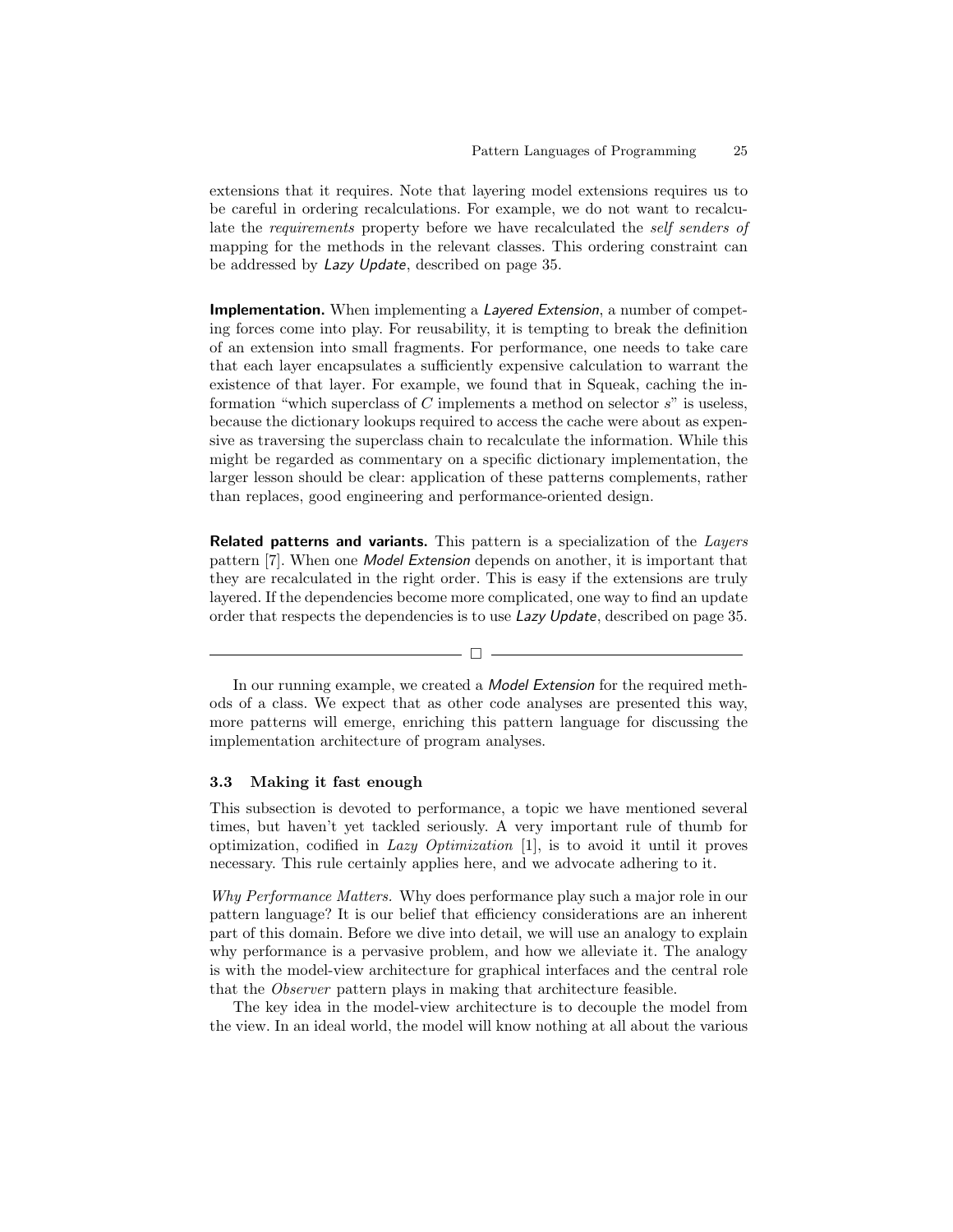views: it will just get on with the business of representing its domain. Whenever a view needs to know some aspect of the state of the model, it asks. The problem with this naïve scheme is that the view needs to redraw itself on every display refresh cycle; it would be hopelessly inefficient to poll the model 60 or 80 times per second, usually to find that nothing has changed. The standard solution is to use the Observer [17] pattern, which requires the model to notify the views of any changes. The model is no longer oblivious to the existence of views, but it knows little or nothing about them beyond the fact that they exist. No description of model-view can be complete unless it shows how to address the performance challenge that arises from the decoupling of model and view.

The key insight to solving the performance problem of extensible program representations is that only a small part of the program is in view at any one time. Thus, the extensions need complete their analyses for that part alone. But how can the extensions know which part?

Explicit Interest, described on page 28, provides a way for a tool to notify the code model that someone is interested in a particular part of the code without the model having to care about who is interested.

The Demands of Interaction. When and how do issues of performance arise when computing a Model Extension  $(p. 13)$ ? The most naïve implementation of an Extension would simply compute the property whenever it is requested. For properties that can be computed cheaply enough, this is a good choice: if computing the property is not much more expensive than retrieving it from a cache, there is no point in precomputing it. However, as properties start to be used in development environments to give interactive feedback to programmers, the meaning of "cheaply enough" is becoming more exacting. For example, whereas matching parenthesis used to be a by-product of the parsing step of a compiler, performed every few minutes, today most environments match parenthesis as they are typed. Similarly, whereas in the past it might have been thought sufficient to report missing "required" methods at release time, our desire to show this information interactively to support new styles of work [38] requires a much more sophisticated implementation. Thus, the frequency of use of an analysis can change from once every few minutes to multiple times per second.

Caching, and other Patterns from the Literature The patterns literature contains quite a few performance-related patterns relevant to implementing a Model Extension. If some values are very common for a particular property, Flyweight [17] might be justified. Beck discusses Caching, and observes that the biggest problem with caches is ensuring that they remain valid. To simplify this problem, he suggests reducing the scope and extent of the variable used for the cache. Thus, while it is usually quite easy to keep a caching temporary variable up to date, it is harder to do so for a caching instance variable [3, p. 44–5]. The variation that is most specifically relevant to us is the caching of Model Extension values between client calls. After all, the fastest way to compute something that hasn't changed since the last time we were asked is probably not to compute it at all, but to cache our last answer.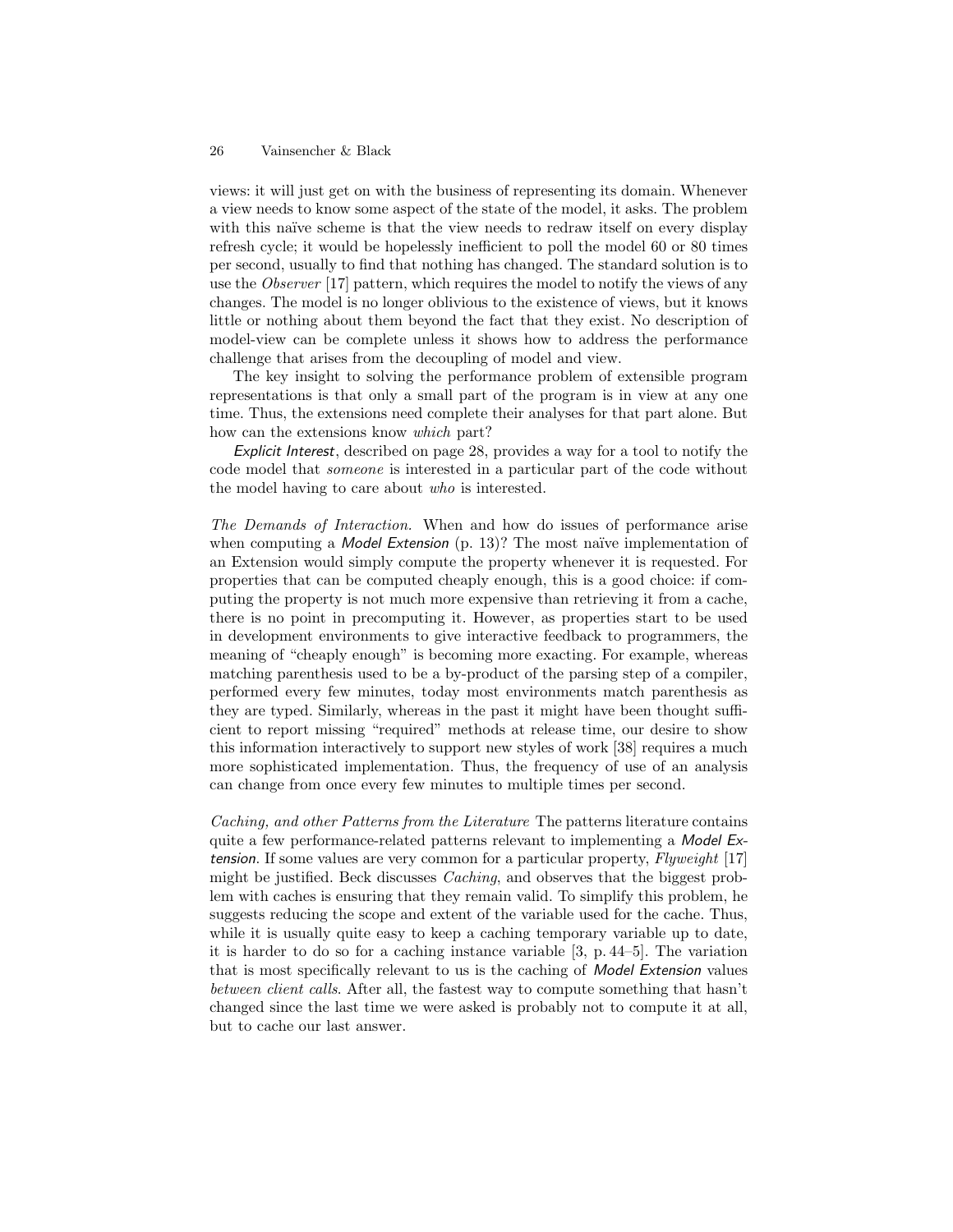While a cache is certainly an important performance tool, caches can also be tricky in the best of cases, and costly in many. So let us examine some techniques for managing caches. Throughout, we assume that the implementation of each Model Extension keeps a cache of property values.

The third volume of Pattern Oriented Software Architecture [26] presents a set of patterns for managing resources efficiently. A cached Model Extension, containing as it does computed results, is not exactly the kind of resource assumed in this volume, but some of the patterns are still relevant. Evictor is a mechanism for ensuring that the elements of a cache are flushed at the appropriate time; it may be useful to us because we want to minimize the memory consumption of cached model extension data, and also prevent these data from being used when they are stale. However, Evictor gives us only the mechanism: how do we find an efficient policy for deciding which Model Extension to evict?

One way to avoid performing unnecessary analyses is to give the implementation of a Model Extension more information about the intentions of its clients. This is not a new idea, indeed, one of the advantages of monolithic programming tools is that usage information is available to their analysis components. However, once we have separated the tools from the model, we need to provide a way for the tools to pass usage information to the analyses. The pattern Explicit Interest, described on the next page, and its specialization Life-long Interest, described on page 30, show how to do this.

Performance issues in the Running Example. We use a Model Extension to give client tools a simple interface for obtaining the requirements of a class. Unfortunately, this simple interface makes it hard for the implementation to achieve good performance. For example, Schärli's algorithm is efficient when it is used to calculate the requirements of a class and its subclasses at the same time. What happens when a sequence of separate requests is made of the model? If the first class requested is the superclass of the others, then queries about the subclasses can be answered from the cache. However, if the tool happens to request subclasses before their superclass, the algorithm would repeatedly calculate the same information. A tool might try to work around this problem by applying the algorithm to some parent of the class in which it is really interested; however, this parent might have many subclasses in which the tool will never be interested, in which case this work would be wasted.

The root cause of the inefficiency is that the calculation mechanism does not know beforehand which classes the tool is going to enquire about. This situation is not specific to the required methods example. Consider the task of computing an Inverse Mapping: the most efficient procedure is to traverse all of the relevant code exacly once, gathering information about references to just those elements that clients will to ask about. We believe that the need to know in advance what will be interesting will be very common when performing a non-local code analysis.

One way of giving the calculation mechanism this extra information about usage would be to provide an additional "batch" interface. For example, we could provide an additional interface for required methods so that the client tool could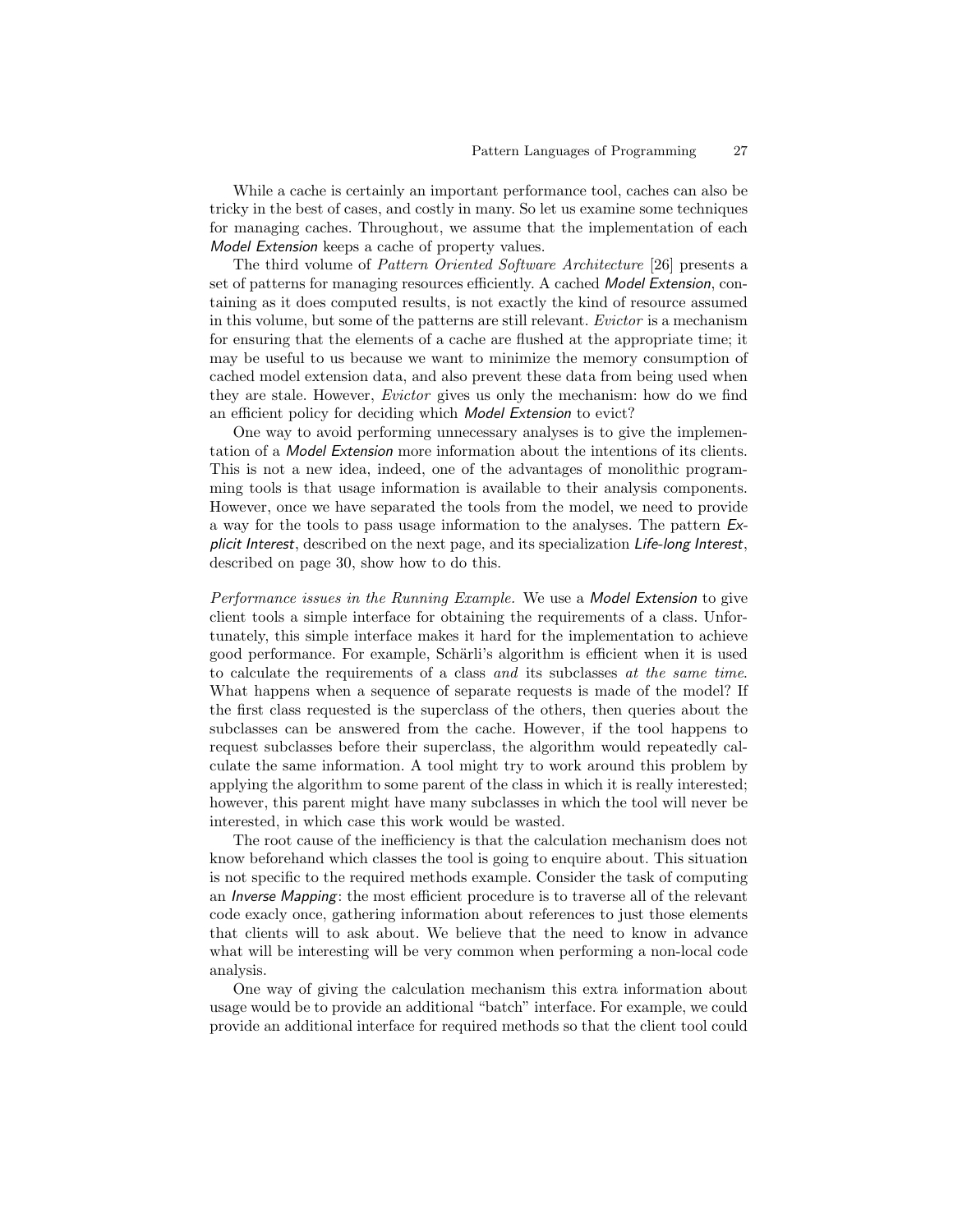ask for the requirements of several classes at once. However, this interface would be inconsistent with the Model Extension pattern. Moreover, since the simple interface and the "high performance" interface would be quite different, the existence of the two interfaces would encourage premature optimization. Therefore we feel that it is better to keep the simple interface unchanged, and to add a separate interface by which the tool can explicitly express an interest in specific classes. The pattern Explicit Interest describes this additional interface, while Batch Calculation (p. 37) describes how to use it to obtain the same advantages as the additional "batch" interface that we just dismissed. Minimal Calculation (p. 32) examines when we can avoid updating the Model Extension at all, while Eager Update (p. 34), and Lazy Update (p. 35) address when to perform the updates that cannot be avoided.

### Explicit Interest

Context. You have a model extension that depends on calculations that are significant enough to require optimization.

**Problem.** How do client tools provide the information necessary to aid the optimizations?

**Forces.** The following forces are in play.

- Real-time display of the code and its properties requires interactive response times, which means 100 ms or better.
- Property calculations may be expensive and non-local, and the code model may be large.
- Caching all model extensions over the whole code model requires too much space, or re-validating such extensive caches after a change to the model requires too much computation, or both.
- The tools that are the clients of a model extension are focussed on only a small part of the whole code base at any given time.
- Having more information about the usage of a property can mean that we are better able to optimize the process of obtaining it.
- The code model is not completely static, because the programmer will occaisonally type in a change, or modify significant parts of the model by loading a new version of parts of the code.
- Any implementation tricks necessary to make the various model extensions fast enough should be hidden from client tools. The interface to each model extension should be as simple and uniform as possible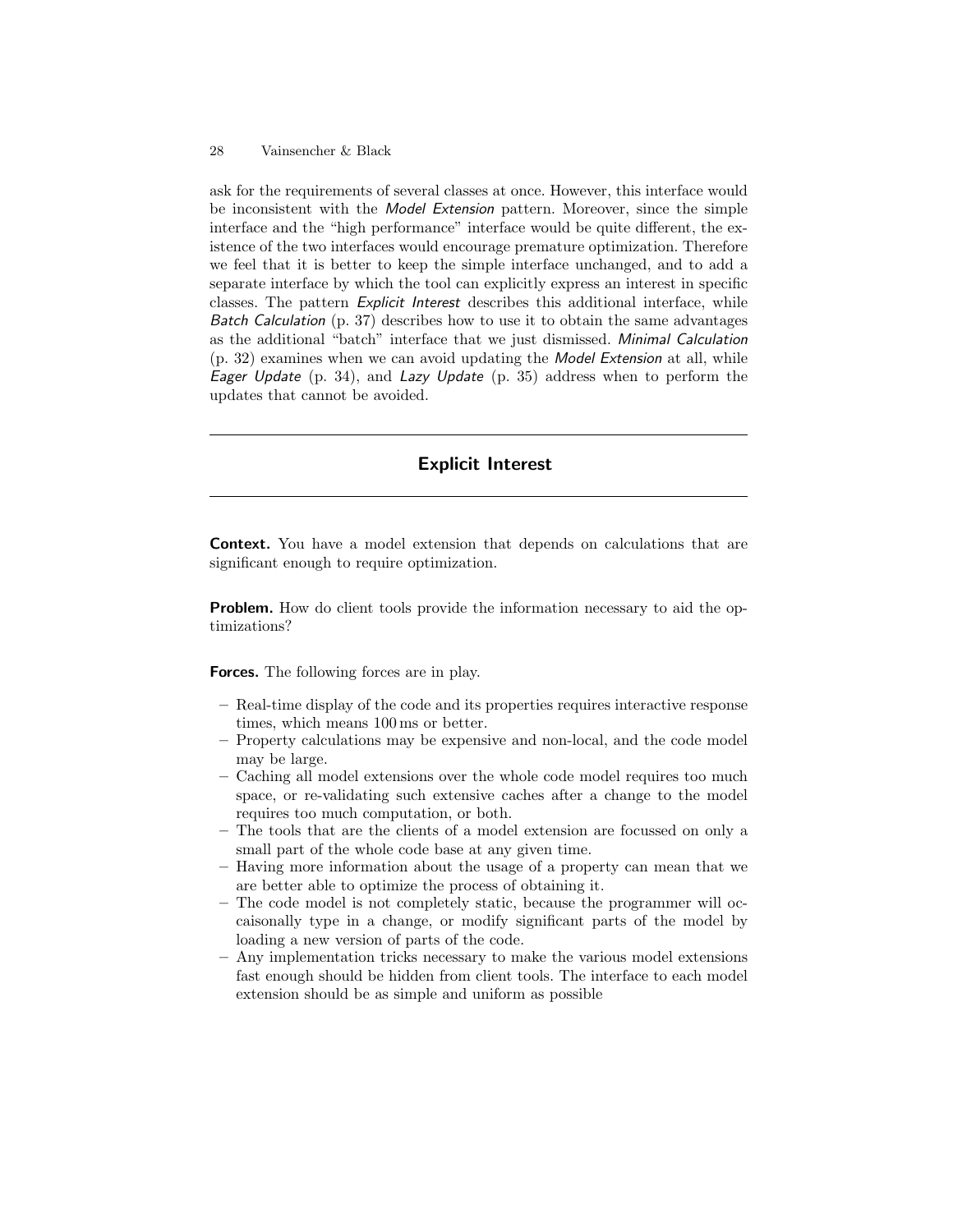**Solution.** Add an interface to the model that allows clients to explicitly declare and retract their interest in a specific model extension for a specific code element. At any time, the parts of the Shared Code Model in which interests are declared are said to be interesting.

This solution is based on the assumption that, although caching the model extensions over the whole model is infeasible, caching them over the interesting parts of the code model is both feasible and cost-effective.

Consequences. Once this pattern has been applied, we may assume that tools will make queries on only the interesting elements of the code model. This assumption provides various opportunities for optimization. For example, caches can be focused on interesting information. This allows the client tools to assume that the space costs of caches are linear in the number of interests that they have registered.

Access to calculated properties of code elements not declared interesting can be either prohibited (useful to ensure that the interest declarations are complete), or merely less efficient (more friendly to tools before they adapt). This choice might also be controlled by a mode switch, to support different stages in the development of tools.

Related patterns and variants. Explicit Interest and Observer may seem similar because both make a model object aware of its clients. However, there are significant differences in the intent, effect, and consequences of the two patterns. An Explicit Interest is an optimization hint given to the provider of information by the consumer. This hint allows the provider more freedom of implementation; if the hint is not needed, it is always correct to ignore it. In contrast, adding an Observer creates the responsibility for the information provider to notify the new consumer of changes; this new responsibility can constrain the implementation, and cannot be ignored. For example, a requirement to include information about the new state in the notification message would force the calculation of that information before the message is sent. Explicit Interest has little consequence on the architecture of the application: declaring an interest does not affect when or how the consumer requests the value of the property. In contrast, Observer affects the control flow by placing initiative with the model, which must call the observer. The final difference is that with Explicit Interest, the model is not concerned with who expresses an interest, but solely with which part of the model is interesting. In contrast, Observer does say who is interested, but does not communicate which part of the model is interesting. In this sense, Observer and Explicit Interest are duals; they manage separate concerns, and can be used together.

Because the model is unconcerned with how many times an interest has been expressed, interests have some similarity to reference counts on the data structures supporting a model extension. As described by Meyers [29, Item 29],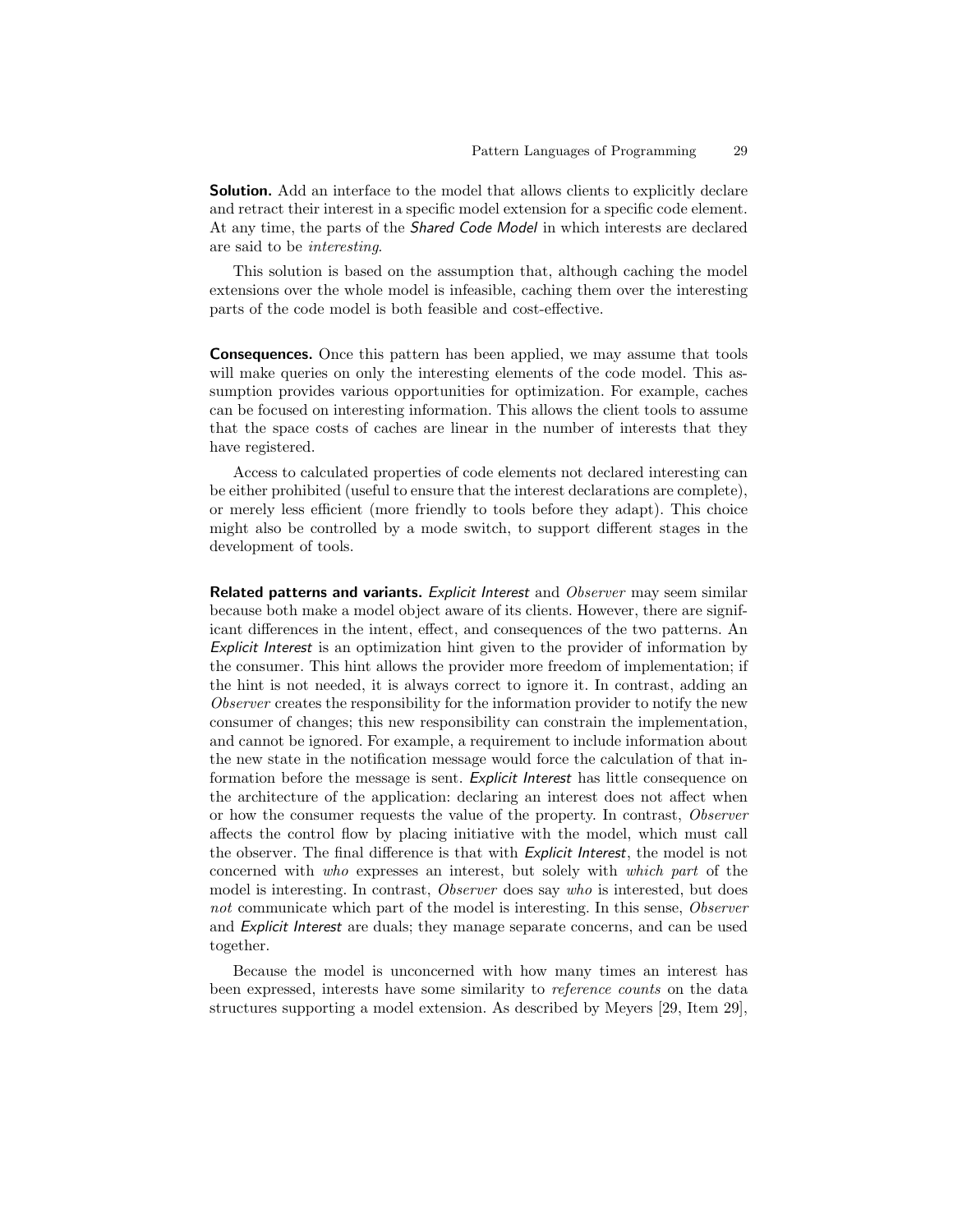reference counting is a pattern used at the application level to ensure that a data structure stays available for as long as it has at least one client. (Murray earlier outlined the same idea, under the name "use counts" [33, §3.2].)

Explicit Interest provides information that could be used by the other implementation patterns mentioned above. For example, Lazy acquisition might be applied only to non-interesting elements, and interest information could be used by an Evictor.

 $\Box$   $-$ 

In applying Explicit Interest (p. 28) we decided that each instance of our code browser will tell the shared code model which classes it is currently displaying. Note that two browsers may display overlapping sets of classes, in which case there will be two registered interests in the requirements of those classes. Maintaining the interest registration requires the browser to declare interests when new classes are first displayed (for example, when a new browser is opened) and remove them later (when a browser is closed, or when the user changes the set of classes being viewed).

As is typical in large software development projects, we did not write this browser from scratch, but instead used an existing framework, the OmniBrowser<sup>4</sup>. The OmniBrowser is highly object-oriented: an OmniBrowser window does not display mere text strings, but model-specific *node* objects, each of which corresponds to (and references) a part of the code model, for example, a class or a method. These node objects have behavior, for example, they can react to mouse-clicks in useful ways.

In our browser, the node object representing a class has a life-span that matches quite precisely the interest of the browser in that class. Whenever a class is displayed, a node object corresponding to the class is created and included in the browser's display list; when the browser is no longer displaying that class, it ceases to reference the node object. We made the creation of a node object register an interest in the corresponding class; we also declare a finalization action, triggered when the node is garbage collected, that de-registers the interest. Thus, the requirements of a class are a Life-long Interest of the node that represents that class in our browser; this pattern is described below.

## Life-long Interest

**Context.** You have a tool that derives its extensibility from being an instance of a framework.

 $^4$  http://www.wiresong.ca/OmniBrowser/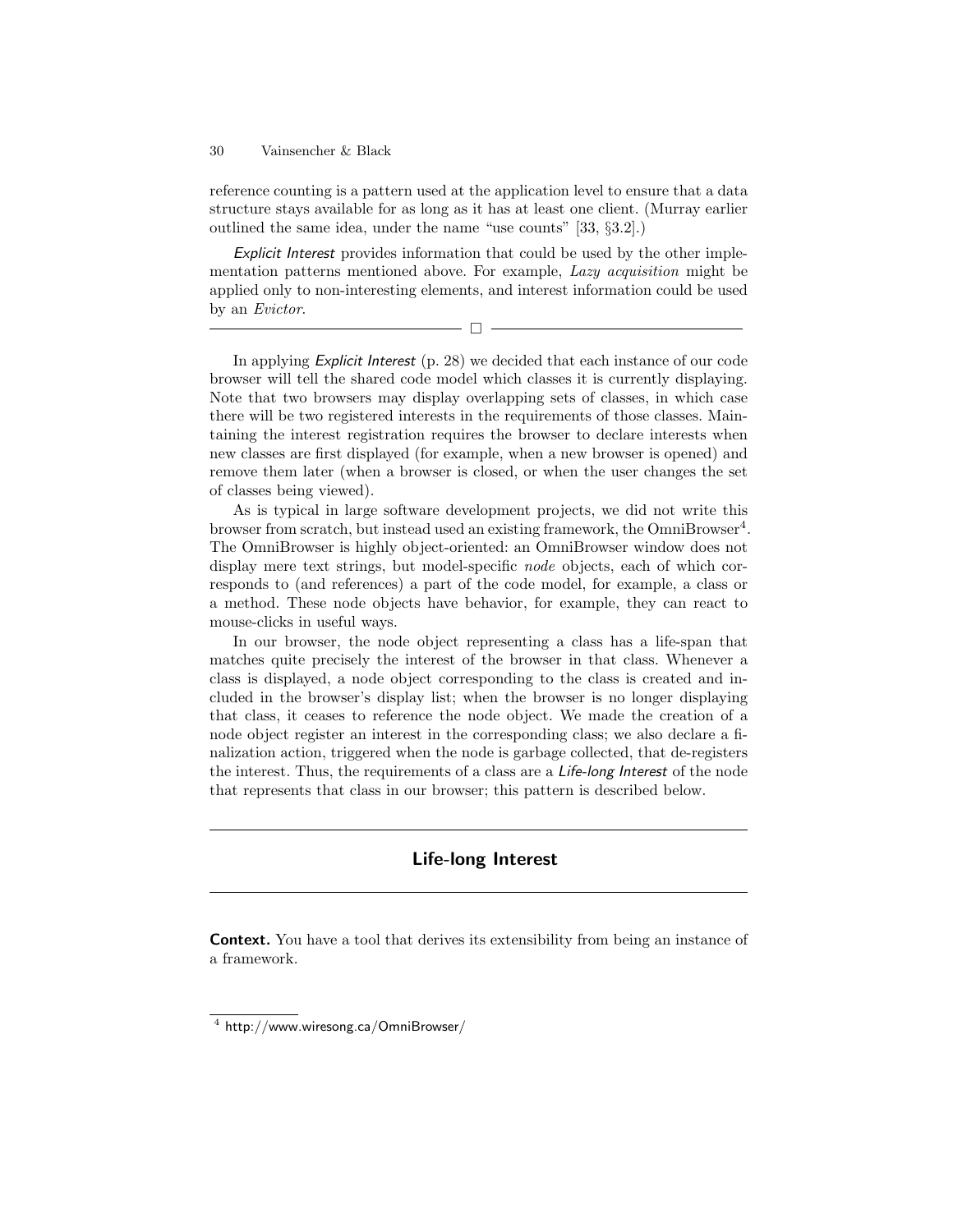Problem. You wish to adapt this tool to present a new property. This property is captured by a Model Extension, so to use it efficiently, you need to express Explicit Interest in parts of the model being presented. How should you do this in a manner consistent with the tool framework?

Forces. The following forces are in play.

- If the framework pre-dates the publication of these patterns, it is unlikely to support Explicit Interest directly.
- To be effective, interests have to be declared before queries are made, and must eventually be retracted, though the timing for retraction is not critical. – Failing to express an interest will hurt performance, possibly making the tool
- unusable.
- Extending a framework in a way that its designers did not anticipate is likely to produce code that is fragile and hard to understand.
- A well-designed object-oriented framework is likely to have objects representing the model elements that are interesting, and is likely to allow for customization by changing or replacing these objects.

**Solution.** Find the framework objects representing the parts of the model that enjoy the new property, and adapt them to express Explicit Interest in the corresponding part of the *Shared Code Model* for the *whole of their lifetime*. This can be achieved by making each of these objects register its interest when it is initialized or constructed, and retract its interest in when it is finalized or destroyed. A life-long interest can also be declared by modifying the factory that creates the representation objects. If we assume that the tool creates the representation objects before using the model extension, the interest declarations will be early enough; the language's object deallocation mechanisms will guarantee that interest is eventually retracted. This gives your objects the desired property, while assuming little about the framework, and making only local and easily understandable adaptations to the code.

Consequences. Life-long Interest is not always applicable: the framework may not have an object with an appropriate lifetime, the object may not be extensible, or its factory may not be available for modification. Using this pattern therefore constrains the implementation freedom of the framework. For example, caching the framework objects, rather than deallocating and reallocating them, will interfere with the use of this pattern.

The exact moment when a declared interest is retracted depends on when the run-time environment runs the garbage collector, and even on the nature of the garbage-colleciton algorithm.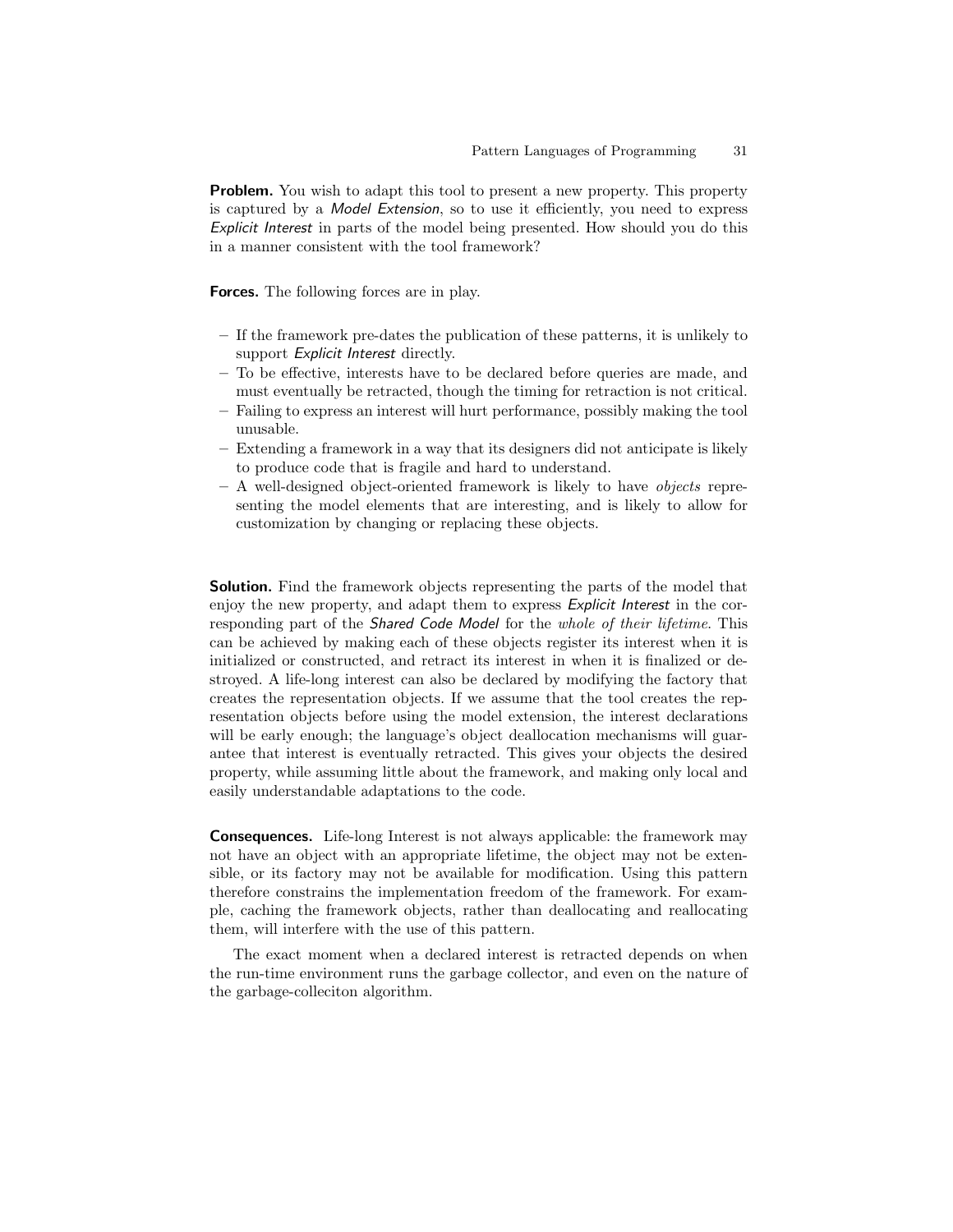**Related patterns and variants.** The  $C++$  idiom Resource Acquisition is Initial*ization* (RAII) can be used to implement this pattern. The  $C++$  constructor will express an interest, and the destructor will retract it [22]. The immediate retraction that is the hallmark of RAII is not needed to implement Life-long Interest, but it does no harm.

 $\Box$   $-$ 

So far we have discussed how to design an interface that encapsulates a code analyis as a model extension, while providing it with information about client intentions. We now resume the discussion of implementing a code analysis efficiently in the context created by these patterns.

Returning to our running example, it is clear that the naïve approach of recalculating the requirements of every class on every request is far too expensive. In order to make calculations efficient, we look more closely at what to calculate, and how and when to do so. These three questions are not completely separable; we present patterns to address each, but they interact and the boundaries between them are not always clear.

Minimal Calculation, described below, is about limiting what we calculate. Eager Update, described on page 34, and Lazy Update, described on page 35, are about when to perform the calculation; each has its advantages and disadvantages. Batch Calculation, described on page 37, tells us when and how to perform the calculation of a non-local property that benefits from economies of scale: not as eagerly as Eager Update, not as lazily as Lazy Update, and all at once.

## Minimal Calculation

**Context.** You have a *Model Extension*, and an interface through which clients express Explicit Interest. You are maintaining a cache to avoid re-calculating the extension.

Problem. When the Shared Code Model changes, how do you avoid unnecessary re-computation of the cached properties in the Model Extension?

Forces. The following forces are in play.

- The code model is large, and ordinary editing operations change only a small part of it.
- However, this is not the case when changes to the code model are mechanized, as happens when a new package is loaded into the development environment, or a global refactoring (such as re-organizing the class hierarchy) is performed. In these situations, many parts of the model can change at the same time.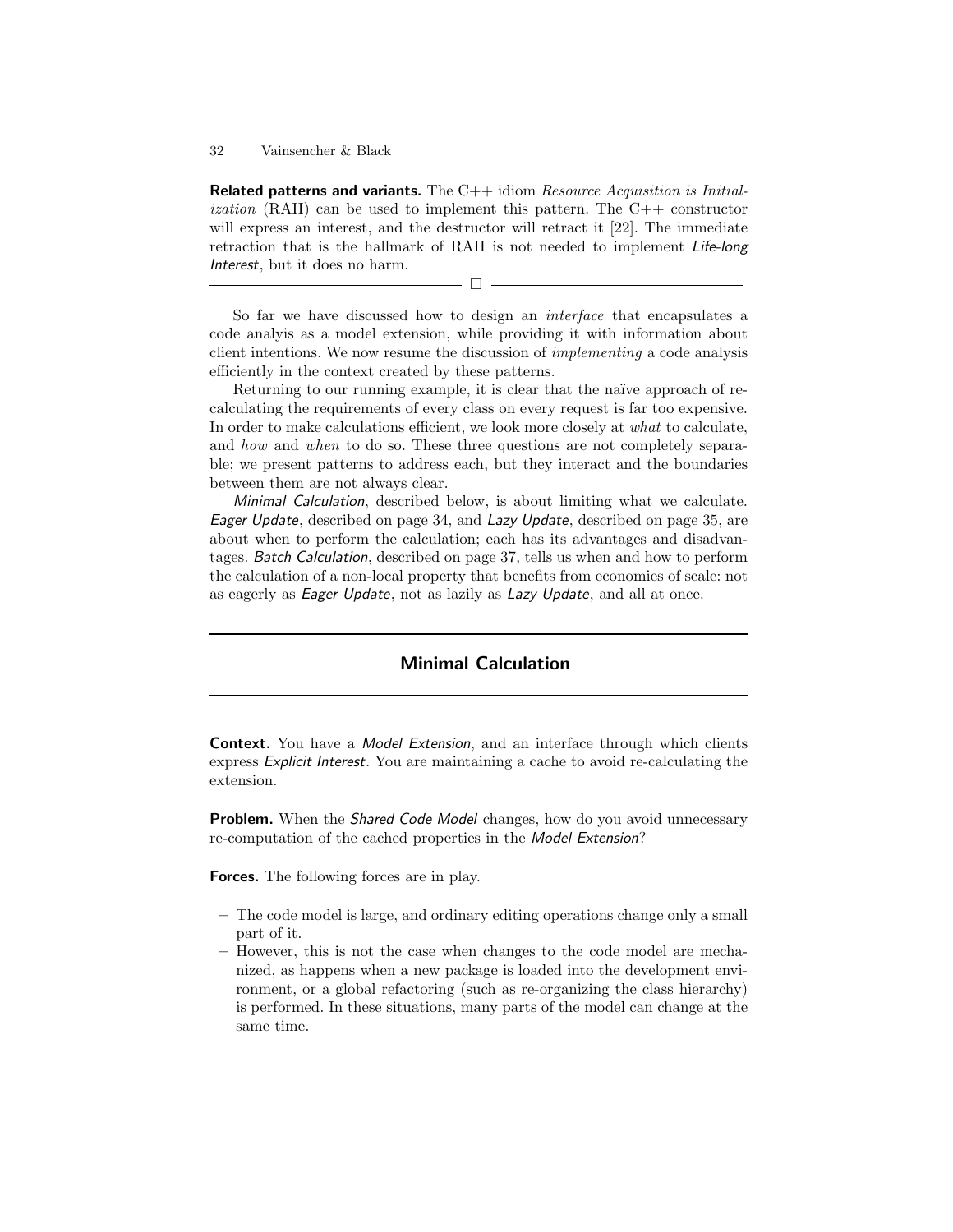– At any particular time, only a small part of the code model affects the user's display.

**Solution.** Update only those model extensions that are both interesting and affected by changes in the code. The first criterion is applied by consulting the Explicit Interests. The latter is calculated using notification of changes to the code model and a knowledge of the dependencies of the property represented by the Model Extension.

**Consequences.** Implicit in the use of this pattern is that queries about *unin*teresting elements of the Model Extension can be answered slowly (or rejected outright). This should not be a problem, because these elements should not be queried often: that is the purpose of requiring a declaration of Explicit Interest. However, correctness requires that a Model Extension employing this pattern must invalidate cached information that is no longer interesting, rather than letting it go stale. (The invalidation might be lazy, that is, it could be done when the cache is queried).

If computing the update is not too expensive, and the frequency of calculations have been sufficiently reduced by the the use of this pattern, then it may be perfectly satisfactory to use Eager Update, described on the next page, to actually perform the computation as as soon as a change is notified. This will often be the case when the first force applies.

When the second force applies, this pattern can help to avoid slowing down the important work (the package load or the refactoring) by not wasting computation on updates to the code model that will not affect the tools that are currently in use.

Related patterns and variants. Even after employing this pattern, the amount of computation required to recalculate a global property may still be great enough that using Eager Update, described on the following page, slows down the important work. Moreover, it does so needlessly, because it repeatedly recalculates properties that will soon be invalidated. In these situations, consider using Lazy Update on page 35. If the computation exhibits economies of scale, also consider Batch Calculation on page 37.

When we have to recalculate the value of an interesting **Model Extension**, we can choose to do the work as soon as possible, or we can try to defer it as long as possible. *Eager Update*, described on the next page, characterizes the first situation, and Lazy Update, described on page 35, characterizes the second. Which is the better choice depends on the forces that apply and their relative strengths.

 $\qquad \qquad \Box$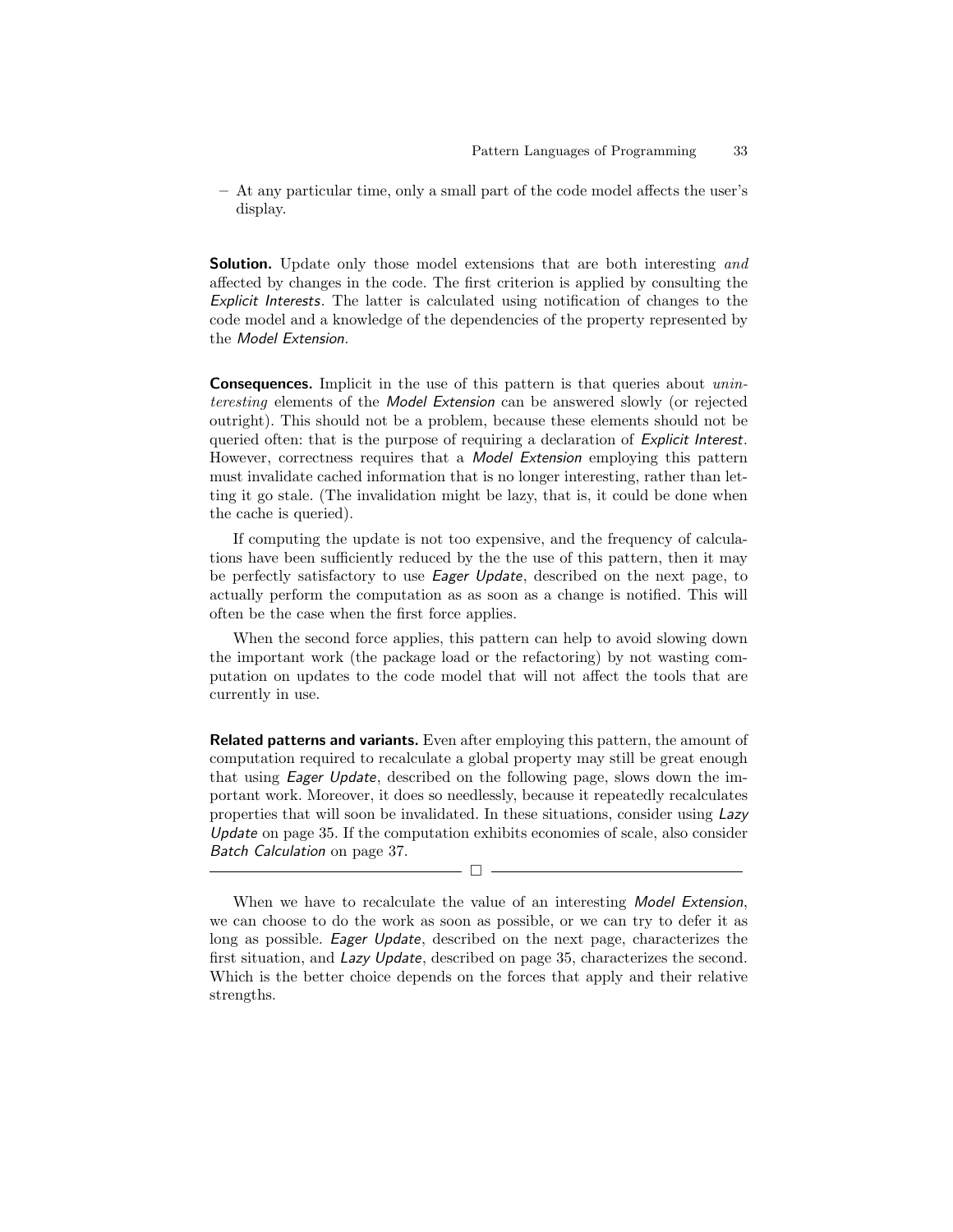## Eager Update

Context. You have defined a Model Extension (p. 13) or a Layered Extension (p. 24) on top of a Shared Code Model (p. 9).

**Problem.** When should the properties that are captured by the Model Extension be recalculated?

Forces. The following forces are in play.

- The Model Extension is an Observer of parts of the Shared Code Model, and is notified when the relevant parts of the model change. Alternatively,
- the Layered Extension is an Observer of a single, lower-layer Model Extension.
- Recalculating the property is a fast, local operation.
- Most of the time, the user wants interactive response. However, bulk changes to the code, such as applying a patch that updates 100 classes, should not be interactive because this will needlessly delay the bulk operation.

Solution. Update the Model Extension eagerly, that is, as soon as you are notified of the change to the Shared Code Model or the lower-layer Model Extension on which it depends.

Consequences. Eagerness has several benefits.

- 1. The code is simple and readable: performing the update calculation is the simplest and most obviously correct response to a change notification.
- 2. The Model Extension will always be up-to-date, and thus client queries can be answered instantly.
- 3. Eager Update supports notification of changes to any tool or Layered Extension that depends on your Model Extension.

However, this pattern also has some disadvantages.

- 1. In the case of a bulk change to the code model, this pattern can be inefficient, because bulk changes may trigger many intermediate updates to the Model Extensions. These updates may be useless because they are almost immediately overwritten, or because the relevant part of the model becomes uninteresting before the user has the opportunity to query them.
- 2. A Layered Extension must not be recomputed until after the update of the lower-layer Model Extension on which it depends. However, if the Layered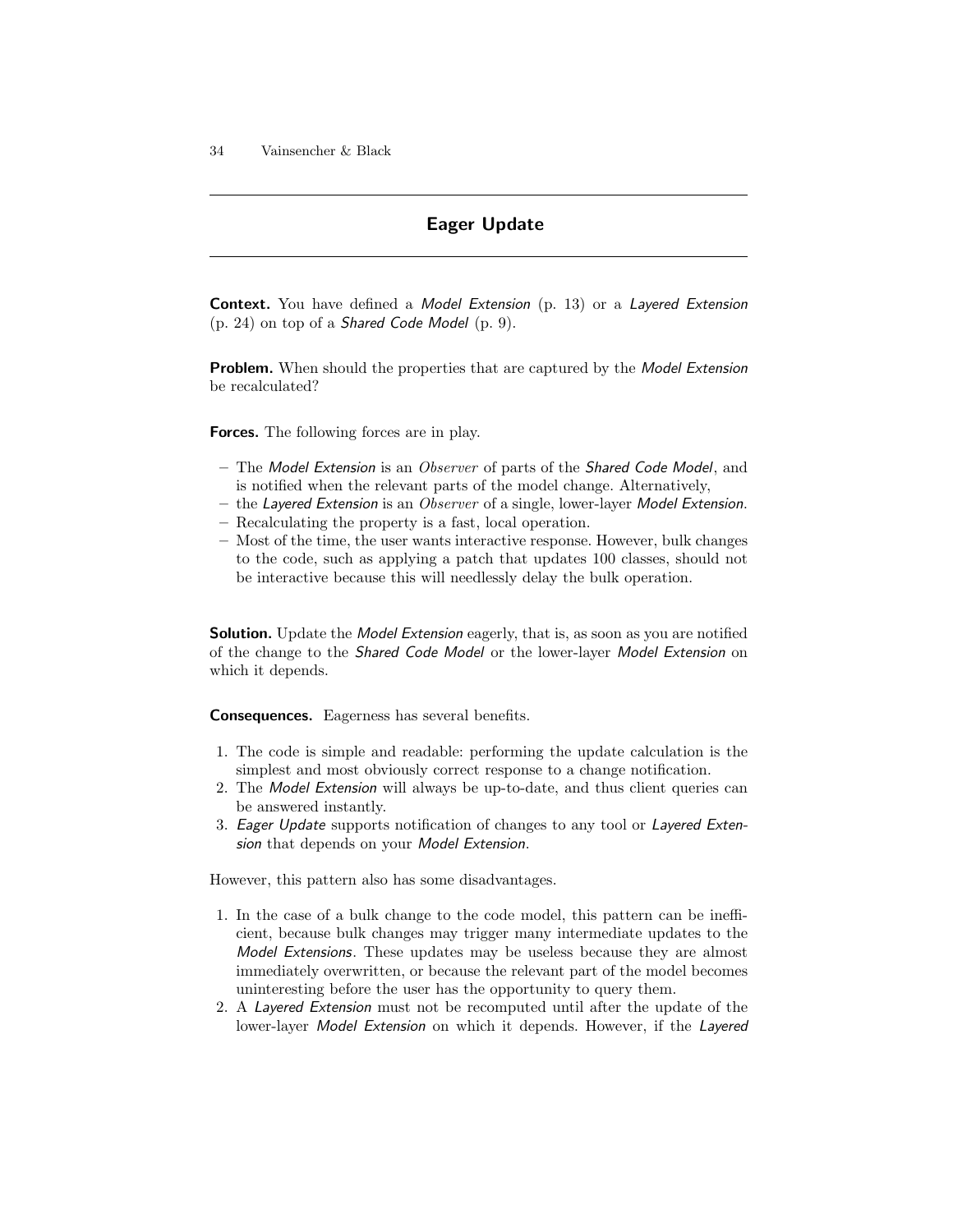Extension is also dependent on the *Shared Code Model* directly, then it may receive a change notification from the model before this update has completed. This can be a source of subtle and hard to find bugs.

 $-\Box$ 

Eager Update earns its place in the pattern language not because it is says anything surprising or unexpected, but because it supplies a name for the simplest thing that could possibly work. In particular, it provides a baseline to contrast with Lazy Update, described below.

## Lazy Update

Context. You have defined a Model Extension (p. 13) or a Layered Extension (p. 24) on top of a Shared Code Model (p. 9). You are maintaining a cache to avoid re-calculating the extension.

**Problem.** When, and in what order, should the cached properties that are captured by the Model Extension be recalculated?

Forces. The forces are similar to those that apply to Eager Update.

- The Model Extension may depend on other Model Extensions as well as on the Shared Code Model, and may be an Observer of all of them.
- The Model Extension will be notified when the relevant parts of the model change. However, the order in which the notifications arrive may be undetermined.
- The interdependencies between properties may be complex. The order in which the various *Model Extensions* are updated should be consistent with the dependencies.
- Recalculating the properties is a fast, local operation.
- Most of the time, the user wants interactive response. However, bulk changes to the code, such as applying a patch that updates 100 classes, should not be interactive because this will needlessly delay the bulk operation.

**Solution.** The *Model Extension* keeps track of all the relevant changes to the code model, but does not recompute its cached properties. Instead, it simply invalidates its cache. The Model Extension is updated lazily, that is, only in response to client queries; the new values are cached at that time.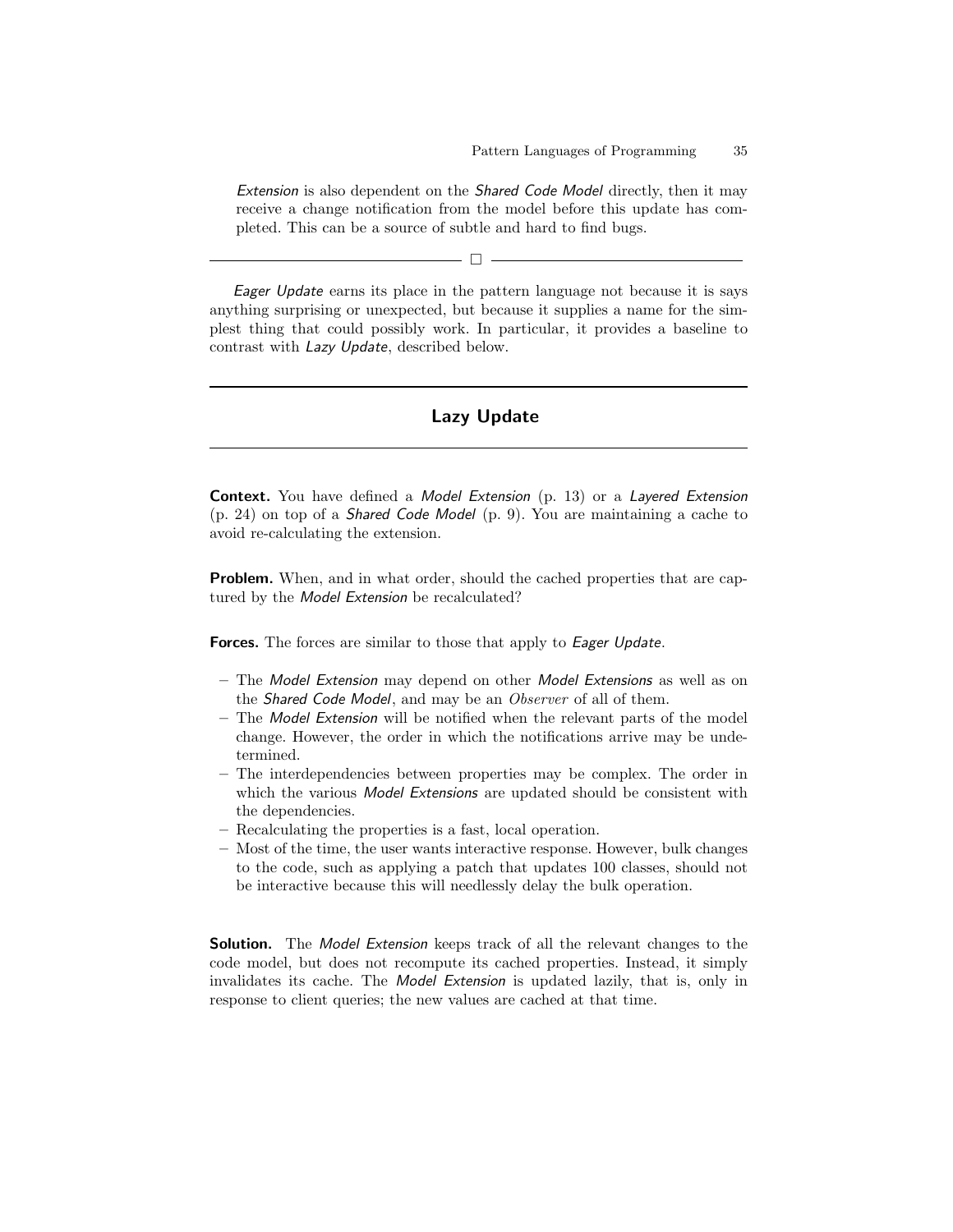Consequences. Laziness has several benefits.

- Model extensions that are not needed are not calculated.
- Batched changes will be executed without useless intermediate updates to the model extensions. The eventual update can be made more efficient using Batch Calculation (p. 37).
- Assuming that the dependencies between different Layered Extensions are not cyclic, their calculation will be performed in an appropriate order. Note that it is perfectly acceptable for the value of a property on one part of the code model to depend on the same property on a different part of the code model, even if both are maintained by the same Model Extension.

However, this pattern also has some disadvantages.

- $-$  The first access to a *Model Extension* after an update will take more time than other accesses. This may be visible to the programmer at the user interface.
- Perhaps the most significant disadvantage, in comparison with Eager Update, is that Lazy Update does not support change notifications on the model extensions.

**Known Uses.** In our running example, we used *Lazy Update* to minimize the set of classes for which we recalculate the required methods.

Related patterns and variants. When used in combination with Batch Calculation, this pattern is not completely lazy, so specific parts of a Model Extension may be calculated in spite of not yet having been requested. However, this is a reasonable tradeoff as long as the interests declared by the tools are sufficiently precise.

The pattern Lazy Acquisition, also from Pattern Oriented Software Architec $ture-Volume 3 [26]$ , suggests that delaying the moment of requesting a resource may improve performance, because sometimes the resource will not be used after all. Lazy Update can been seen as an application of this pattern, under the assumption that the client of the Model Extension does not actually request the resource until it is essential.

 $-$  0  $-$ 

We now turn our attention to performing the calculation of a property as efficiently as possible. The required methods property is non-local — for example, a method selector may be self-sent by some superclass, making the corresponding method required; to find such requirements we need to check the code of all superclasses. This is reflected in Schärli's algorithm, which examines a class before its subclasses. These non-local aspects of the requirements calculation make it attractive to update the model extension in a Batch Calculation, described on the facing page, rather than one class at a time.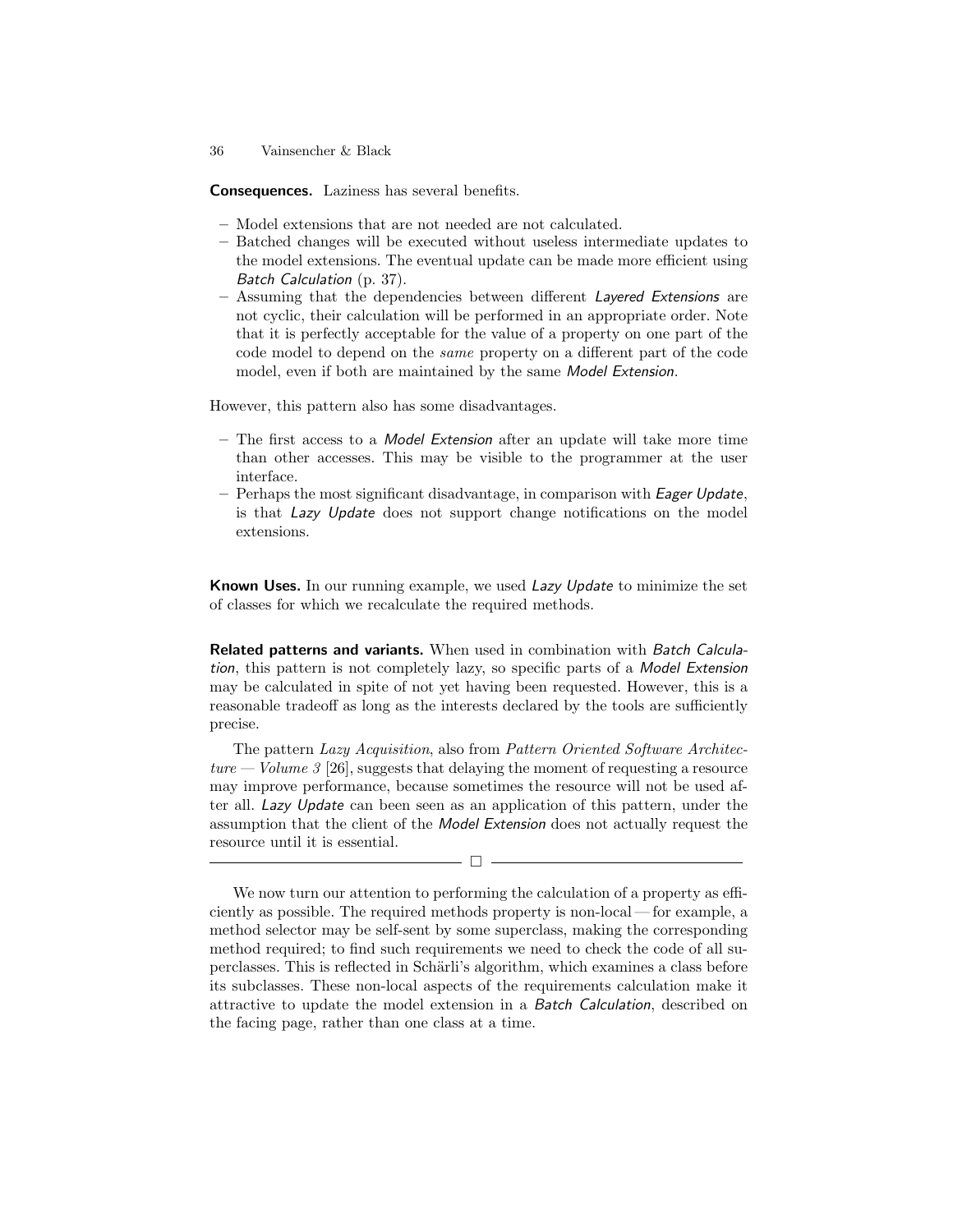## Batch Calculation

Context. You have defined a Model Extension (p. 13) that depends on non-local aspects of the Shared Code Model (p. 9). For example, the value of a property for a class depends on the properties of all of its superclasses. Re-calculating this non-local property will therefore benefit from economies of scale. The interface to the model extension allows clients to express Explicit Interest (p. 28) in parts of the model.

**Problem.** How can you organize the recalculation of the property to take advantage of these economies of scale? In other words, how can you avoid repeated re-calculation of the Model Extension?

Forces. The following forces are in play.

- The properties upon which the Model Extension depends may change severally and repeatedly before the properties of the model extension itself are requested.
- The client of the Model Extension may request the extension's properties for multiple classes in succession.
- On the one hand, deferring updates of the properties until their values are requested, and then naïvely satisfying these requests, would result in multiple traversals of the common parts of the model on which they depend.
- On the other hand, recalculating the properties eagerly means calculating properties that may never be used.

**Solution.** Each *Model Extension* keeps track of all the relevant changes to the code model, but defers acting on them. When the model extension eventually updates its caches of calculated information, all changes are dealt with, and the extension properties are calculated for all interesting code elements, all at the same time. This makes it possible to use each traversal optimally.

Consequences. Batch Calculation reduces the number of traversals of the common parts of the model. However, it also means that for a period of time, the properties maintained by a Model Extension are invalid. Steps must therefore be taken to prevent clients seeing this invalid data.

This pattern tells us to defer acting on updates, but does not tell us when to stop procrastinating and get to work!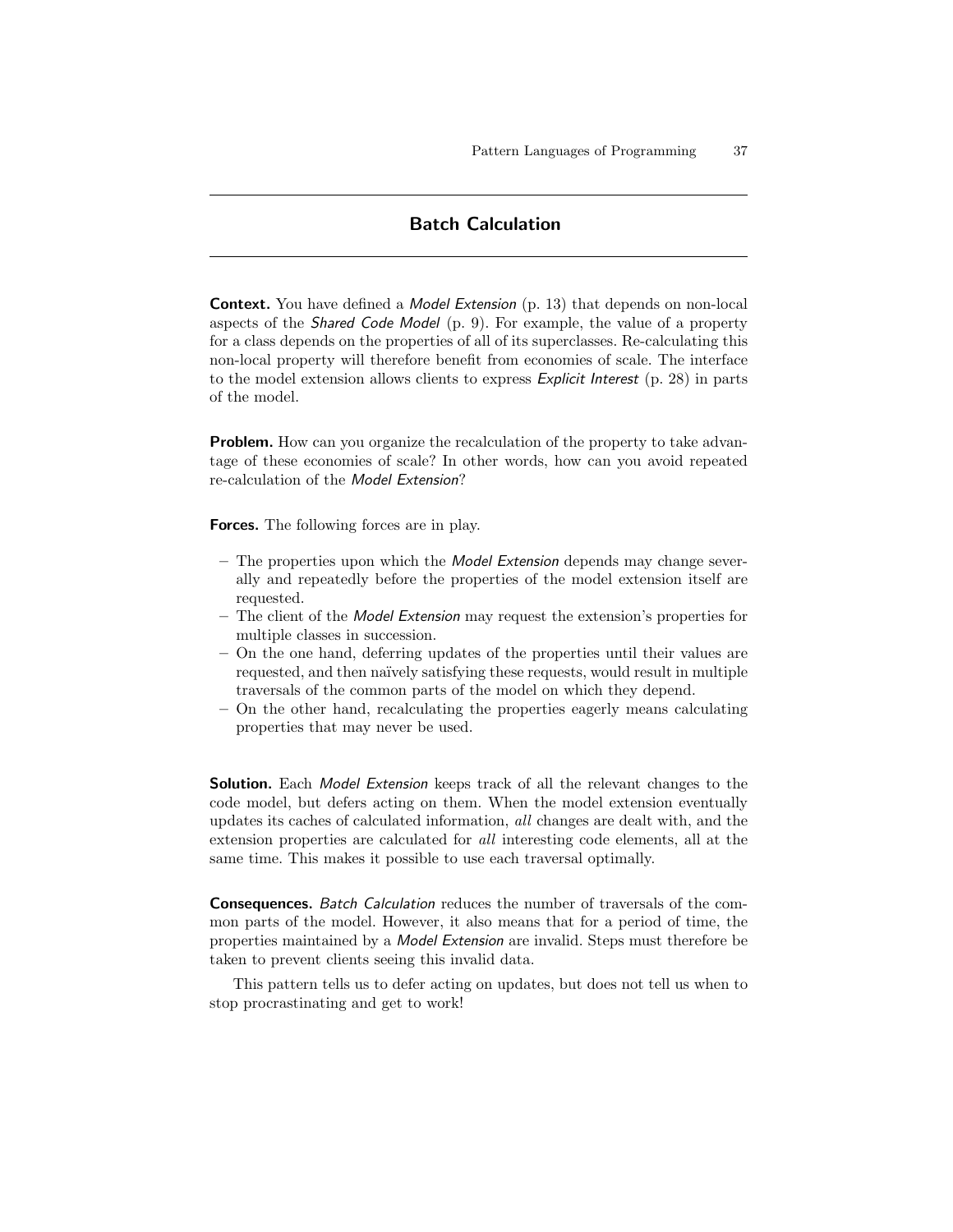**Known Uses.** We applied this pattern in our implementation of the requirements browser for Squeak. Batch Calculation allowed us to use Schärli's algorithm as it was designed to be used: to compute in one pass a batch of requirements for classes that have an inheritance relationship.

Related patterns and variants. The timing and ordering of the deferred recalculation may be determined by Lazy Update, described on page 35. When this pattern is used in combination with *Lazy Update*, the computation of the *Model* Extension will not be completely lazy. Specific parts of the Model Extension may be calculated earlier than necessary, that is, before they are actually requested by a client. However, this is a reasonable tradeoff. As long as the interests declared by the tools are sufficiently precise, it is likely that those parts of the Model Extension that are calculated earlier than necessary will be requested by a client in the near future. Moreover, the economies of scale that accrue from Batch Calculation are likely to outweigh any inefficiency caused by computing a few properties that are never used.

The problem of displaying code properties maintained by a Model Extension is incremental in two different ways. First, requests for the property values are made incrementally. Second, changes to the code model are often small and spread over time.

 $\Box$   $-$ 

Consider the timing of the recalculation of a property. Eager Update performs the calculation as early as possible: as soon as the new model elements on which it depends have been established. Lazy Update performs the calculation as late as possible: if it were left any later, a client request could not be answered. Between these extremes there may be a significant interval of time: Batch Calculation performs the recalculation somewhere in this interval. In its laziest form, it defers a batch of updates until the effects of one of them must be considered in order to satisfy a client request; at that time it eagerly processes the whole batch. A more eager alternative might be to wait until the CPU is idle, and then process the whole batch, ahead of the first client request.

When we implemented the requirements browser for Squeak, we used Lazy Update to order the updating of the *required methods* Layered Extension with the updating of the *self senders of Model Extension* that it uses. In its turn, the implementation of self senders of uses a combination of Batch Calculation and Lazy Update — the cache for a class is invalidated when the class is modified, and recalculated when it is requested. Lazy Update restricts the re-computation of self senders of to the specific class requested, rather than all interesting classes. This is sufficient for this particular model extension because the self senders of mapping is local to each class.

The complex interactions that result from these optimization patterns should cause you to delay optimization until you know that you need to do it, and then to reflect on the issues of correctness mentioned in the next subsection.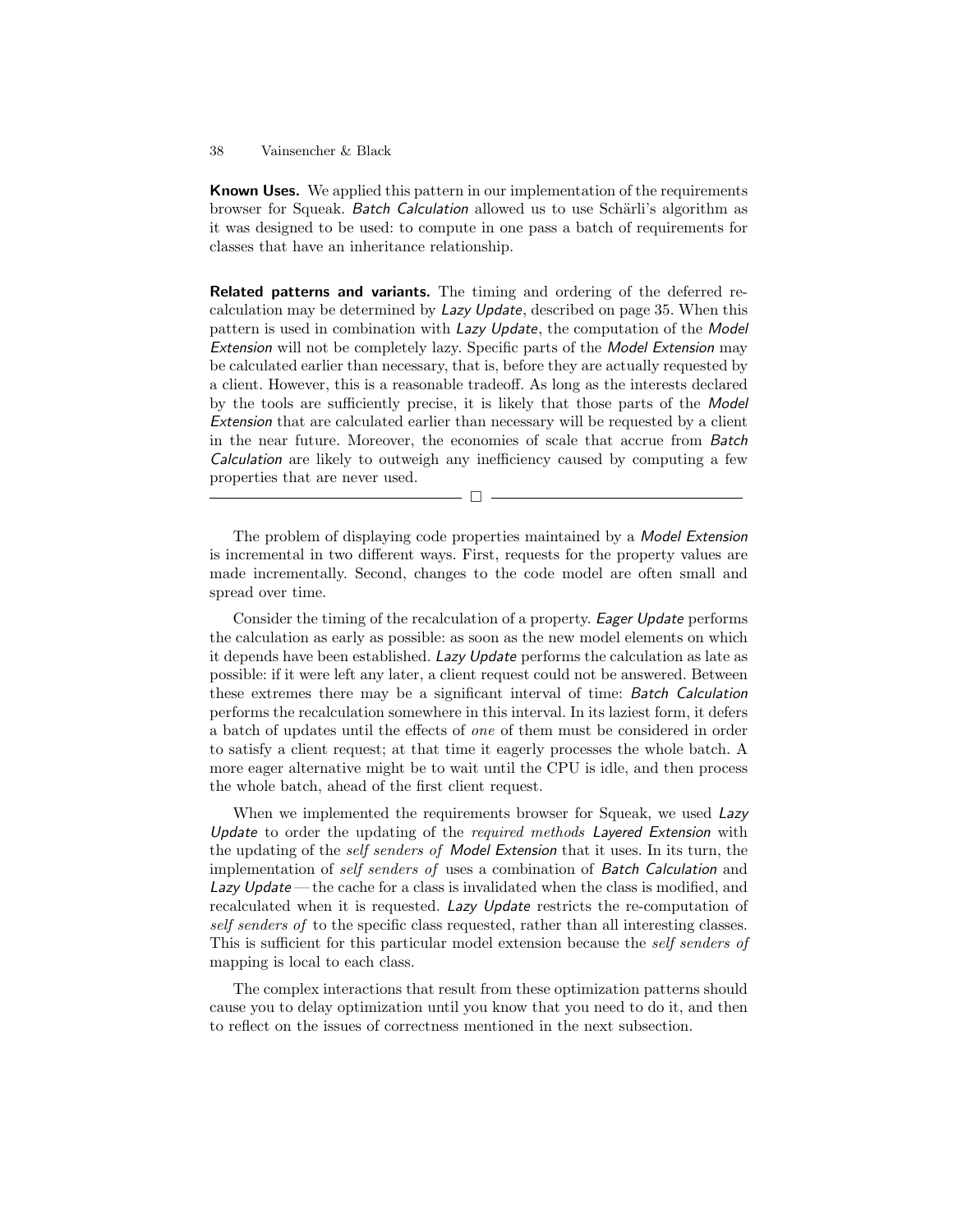### 3.4 Correctness Concerns

As performance concerns drive the code implementing a model extension towards greater complexity, the code becomes more difficult to understand, and it becomes harder to avoid inserting bugs during maintenance and revision. How can we remain confident in the correctness of the implementation? Our answer is to test it against a Canonical Implementation, described below.

## Canonical Implementation

Context. You have implemented a useful model extension. You believe that the definition of the extension will be obvious to programmers familiar with the language supported by your environment, but the simple and obvious implementation based on the definition is not fast enough.

**Problem.** How do you improve performance while remaining confident of correctness?

Forces. The following forces are in play.

- Programmers normally have a good mental model of their programming language, so definitions rooted in that model are easy for them to understand.
- The calculation of a model extension must be fast enough for interactive use; this often necessitates optimizations that make the code deviate from that mental model, add complexity, and make it harder to verify.
- The model extension must provide correct information if users and tool builders are to trust it.
- Hand-written unit tests check only what their authors thought of testing.

**Solution.** Before proceeding to complicate the implementation with optimizations, take the simplest possible implementation and encapsulate it as the Canonical Implementation. Now you can freely create an independent implementation with better performance; this is the implementation that will actually be used by client tools. Write tests that compare the results of the two implementations over large existing code bases to gain confidence in the optimized implementation.

Consequences. Tests comparing the two implementations complement handbuilt unit tests, because the data over which the tests run are independent of the assumptions in the efficient implementation.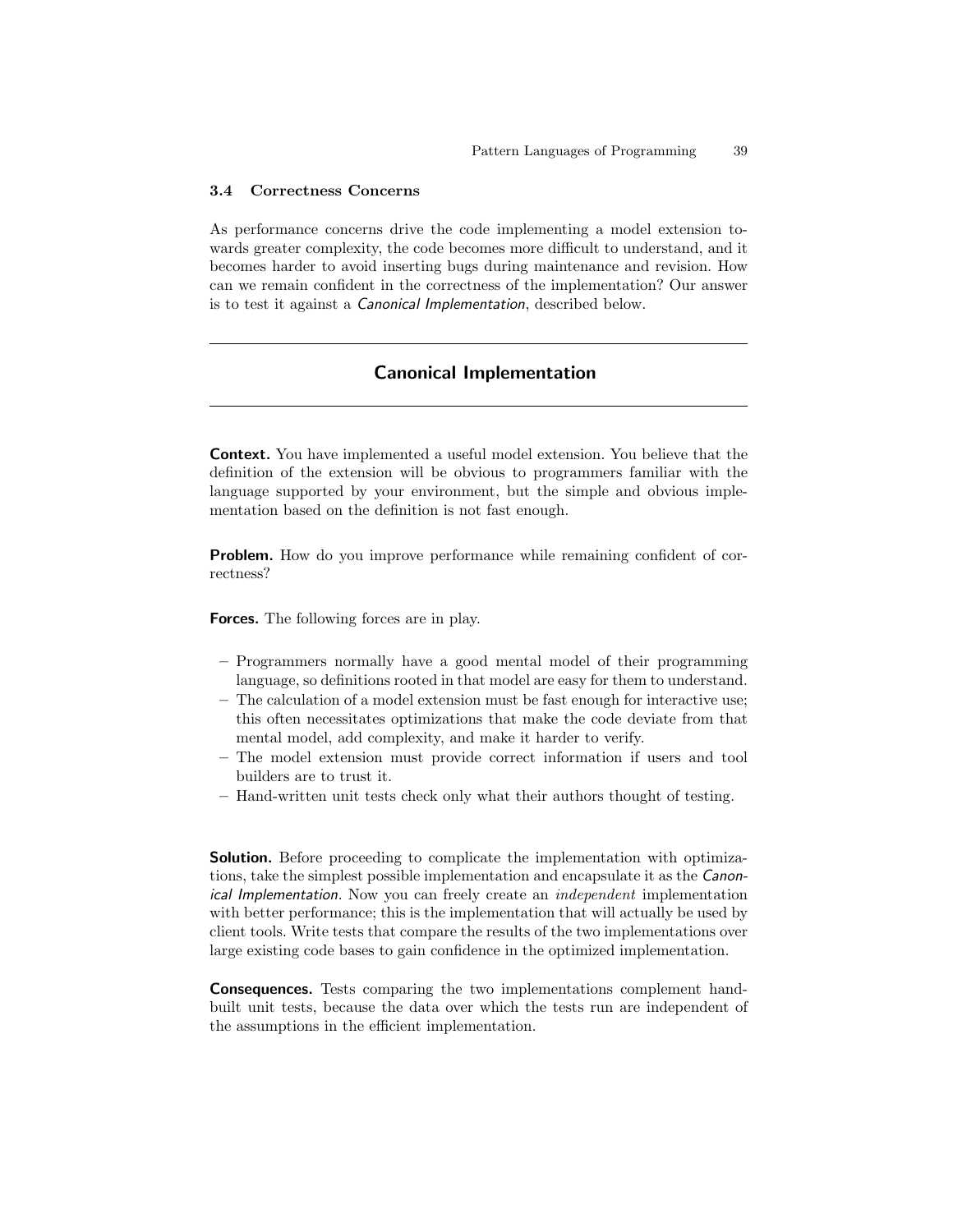For this pattern to be useful, the Canonical Implementation should be more likely to be correct than the optimized implementation, and should be more likely to stay correct. Why should these things be so?

- 1. Performance is not a concern for the Canonical Implementation, so you can use well-known, high-level libraries instead of hand-tuned code.
- 2. The Canonical Implementation need not read from or maintain any caches.
- 3. The Canonical Implementation can make use of data objects that support the semantics of the desired mathematical operations (e.g., sets) rather than efficient ones (e.g., arrays).
- 4. The Canonical Implementation is used only a test oracle for the fast implementation. This puts fewer constraints on its interface, so it can correspond more closely to a *Formal Definition* (p. 41).
- 5. You might choose to write the canonical implementation in a higher-level or more appropriate programming language than that chosen for the fast implementation.
- 6. The canonical implementation is not modified to meet performance or other pragmatic requirements, but only to fix bugs or follow changes in the formal definition. Therefore its code will change much more slowly, and bugs will be introduced into it less frequently, than will be the case for the fast implementation.

Implementation. Realistically, the need for this pattern will not become apparent until after some optimizations have already been applied, and the cost of debugging them has started to show. Thus, finding a good canonical implementation might require using version control to retrieve the simplest version that ever existed, and simplifying it a bit further.

Sometimes the course of development provides you with two different implementations, even though neither of them is canonical. This happened to us when collecting the self-sent messages of a method. The obvious implementation was to analyze the source code, which turned out to be so slow that it was necessary to cache the set of self-sent messages for every method in the system, and to rebuild the cache for a method whenever it was re-compiled. This in turn was found to use excessive memory, so the cache was cleverly compressed.

Some time later, one of us realized<sup>5</sup> that it ought to be possible to obtain the self-send information from the compiled byte-code using abstract interpretation. While debugging the abstract interpreter, we ran tests over every method in the system, comparing the results from the abstract interpreter to the cached results from the most recent compilation. We eventually arrived at a situation where there was a single method on which the two implementations differed— and concluded that the implementation that parsed the source code was less accurate. For this reason we hesitate to give it the name "canonical implementation."

 $^5$  Following a conversation with John Brant.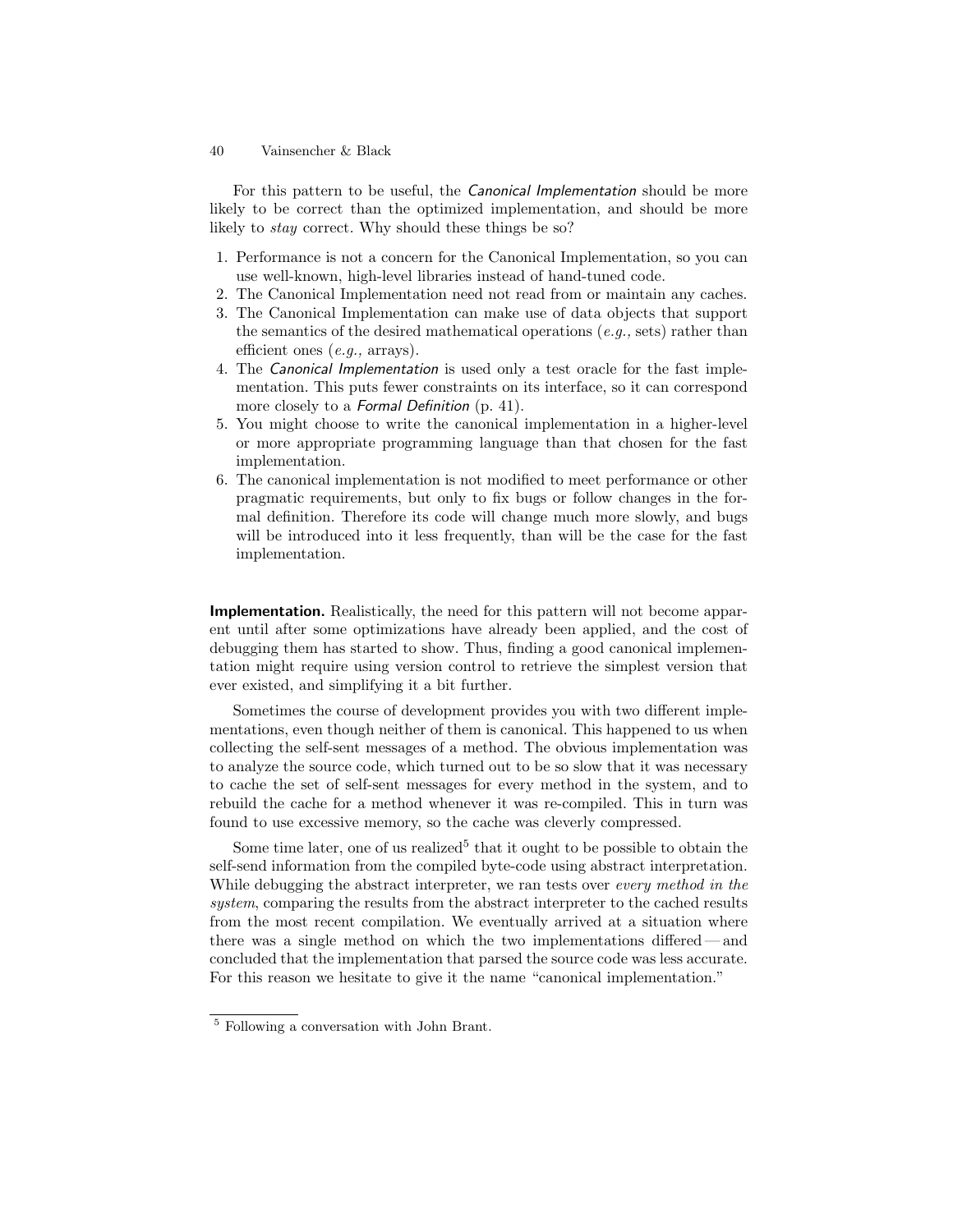Related patterns and variants. A canonical implementation can help you maintain confidence in the correctness of the optimized version. Sometimes a Formal Definition is also needed, in which case the canonical implementation can act as a bridge between the non-executable, but maximally clear, formal definition, and the efficient implementation used in practice.

 $- \Box$ 

While using the Minimal Calculation pattern, we came to believe that we could run the requirements algorithm less frequently if we took into account which classes had been modified and which classes implemented or self-sent each method selector. However, we found it difficult to be certain of the correctness of this optimization. What we needed was to prove a claim of the form: "if class C requires a method named s, then one of the following statements must be true about the code. . . "

Proving this kind of theorem would be possible only if we had a formal definition of the requirements property. Some relevant formal definitions already existed [11] but were not particularly well-suited to our task. We found it useful to create a minimal Formal Definition based on just the concepts relevant to the requirements calculation: method lookup, explicit requirements, reachability through self- and super-sends, and required selectors. We used this definition to prove some necessary conditions for a message selector to be a requirement. In particular, we proved that if a selector is not defined in a class, not self-sent in the class, and not a requirement of its superclass, then it cannot be a requirement of the class.

These proofs allowed us to run the requirements extraction algorithm only when the necessary conditions hold. Because these conditions are cheap to check, and hold only rarely, performance was improved significantly, because we ran the costly algorithm much less often. This process is captured in the pattern Formal Definition, described below.

## Formal Definition

Context. You have thought of a property that is useful, but complex.

**Problem.** How can you be sure that the property is well-defined in all cases? How can you figure out what implementation shortcuts are possible, and convince yourself that they are correct?

Forces. The following forces are in play.

– The programming language that your IDE supports includes baroque features and corner cases that are rarely encountered in ordinary programs, but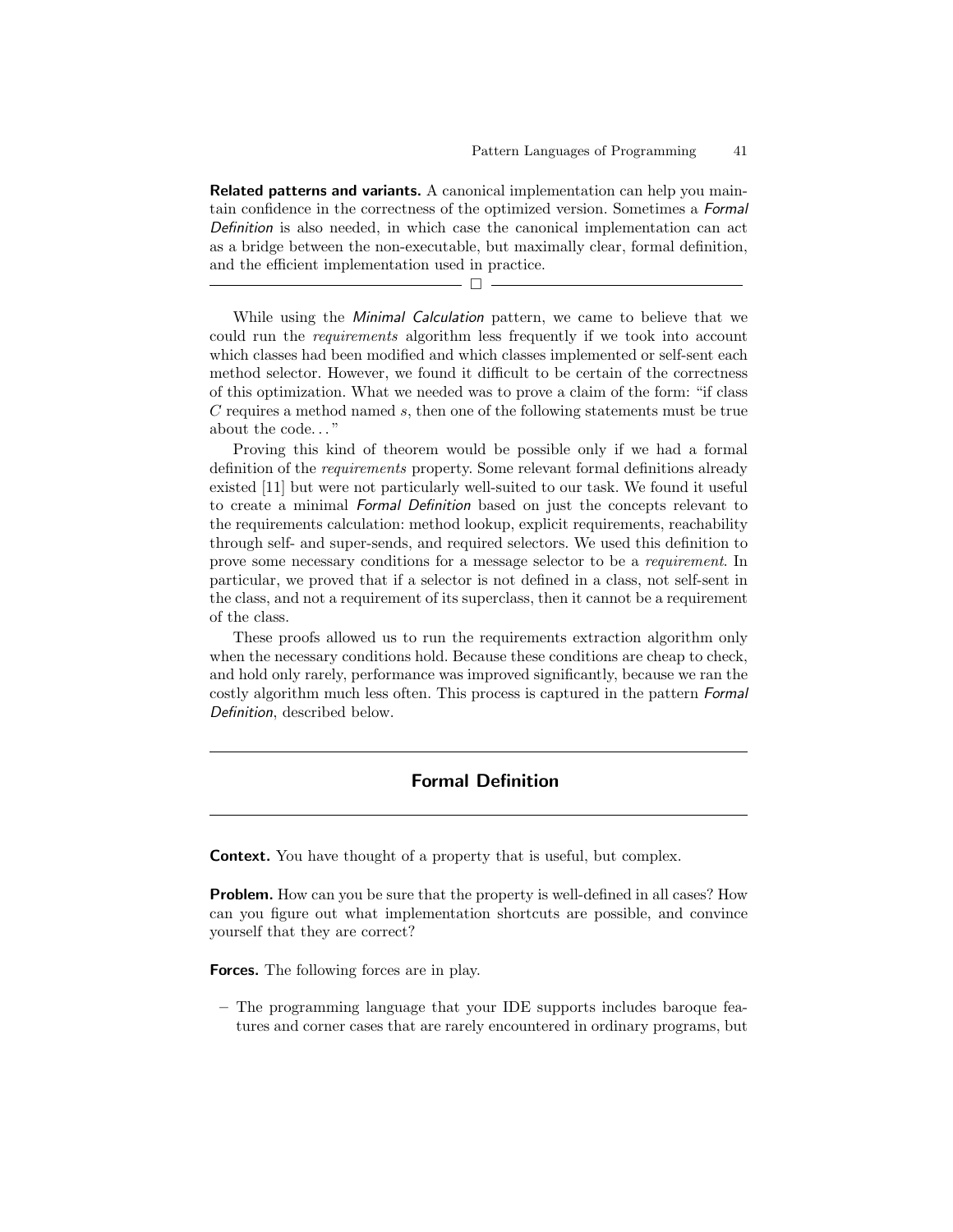which are nevertheless represented in the *Shared Code Model* and over which your property must be defined.

- Informal language is often imprecise when defining a property in such corner cases.
- To improve performance, you will want to refrain from examining parts of the program that cannot affect the value of the property. This implies that you need a way to be sure that a part of the program is always irrelevant to the property of interest.
- There may already be a formal system describing part of the language, such as a grammar, or a type system, or a formal semantics.

**Solution.** Use mathematical language — for example, sets, relations, and constraints — to define the property formally, in terms of primitive facts about the programming language and simpler properties. If possible, base your formal definition on an existing formalization of the programming language. When an optimization relies on a non-trivial claim about the property, prove the claim from the formal definition.

Consequences. Although it is still possible that the proof is incorrect and the optimization introduces a bug, the probability of this has been reduced. Moreover, unit testing of the optimized algorithm is likely to expose such a bug early, because the formal definition specifies the test result.

Related patterns and variants. The Formal Definition, translated into your programming language of choice without regard for efficiency, can become a Canonical Implementation (p. 39). For example, the canonical implementation might be written in terms of sets and relations in a functional style that mimics the mathematics.

 $\Box$   $-$ 

## 4 Pattern Language Summary

We conclude our description of the pattern language with a quick overview of our solution to the problem of building a extensible, modular architecture for representing a program in Squeak Smalltalk.

One important property of the Smalltalk programming environment is that it has a *Shared Code Model* (p. 9) on which we could build. Since the shared code model does not maintain the required methods of a class, we implemented a Model Extension (p. 13) that exposes the required methods as if they were part of the code model. We realized that the Squeak shared code model is not minimal, but in fact includes an Alternative Representation (p. 20) for methods.

Calculating the required methods for every class in a large application would be prohibitively expensive, and much of the effort would be wasted because programmers are interested in studying only a few classes at a time. The model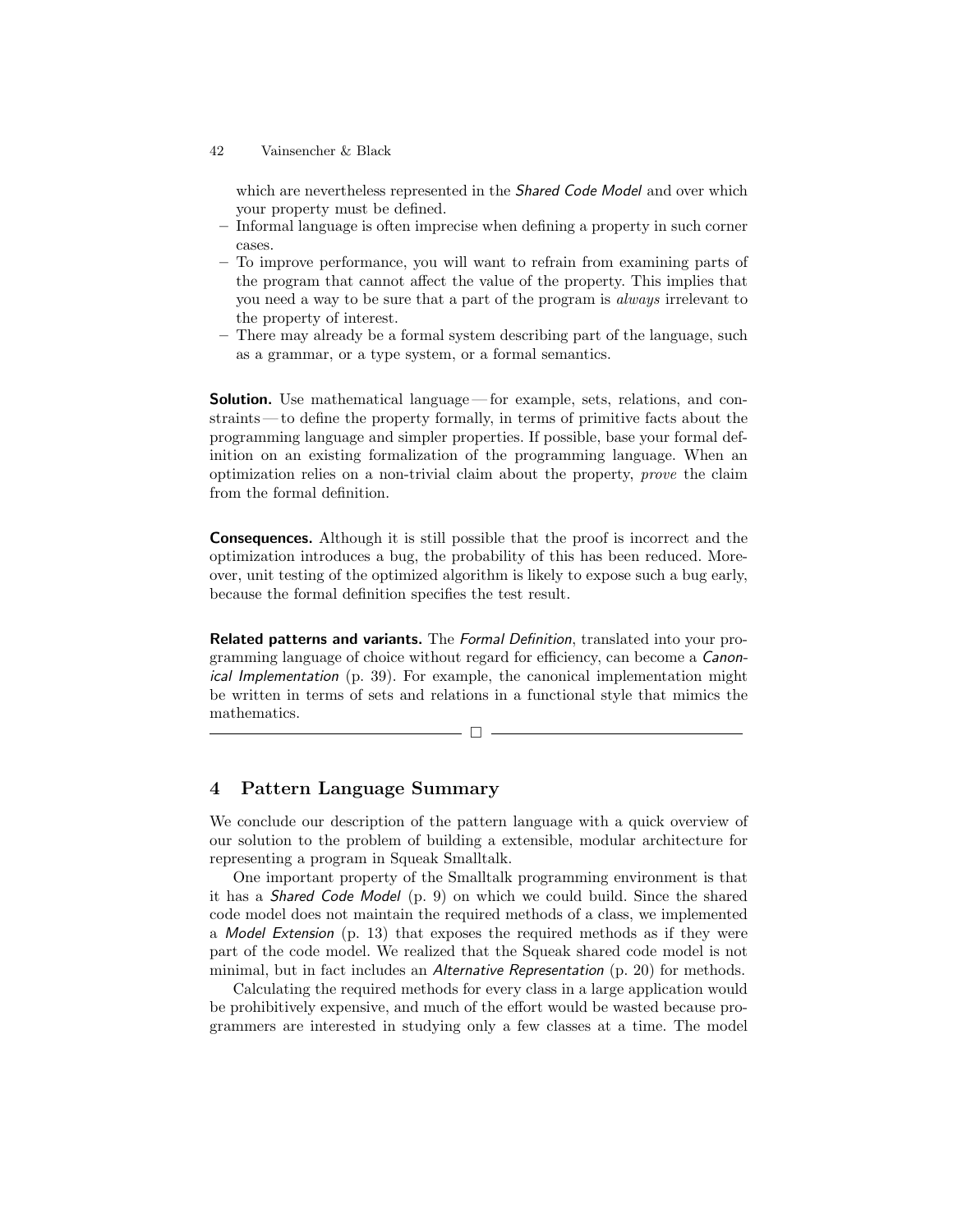extension therefore allows tools to express Explicit Interest (p. 28) in the properties of a specific class.

In the browser development framework in which we were working, we found that a simple way of adapting the browser to express Explicit Interest was Lifelong Interest (p. 30), in which a particular object's interest endures until it is garbage collected. Knowledge of the "interesting" classes creates a context in which various optimization strategies are applicable; two optimizations that we consider are Minimal Calculation (p. 32) and Batch Calculation (p. 37). Lazy Update (p. 35) complements them by determining when recalculation of a property should take place after a model change.

To prevent this preoccupation with efficiency from coming at the expense of understandability and correctness, we used a Formal Definition (p. 41) and a Canonical Implementation (p. 39) as a test oracle. We found that the (rather complicated) requirements property depends on two simpler properties, which led us to Layered Extension (p. 24). One of those properties turns out to be useful both as an intermediate layer for a higher-level calculation and also to the end user. It is an *Inverse Mapping*  $(p, 22)$ , and as such exemplifies a class of properties that are frequently useful to programmers using the IDE, to analysts, to architects building more complex extensions, and to toolsmiths.

These patterns make it easier to write a second tool that uses an existing analysis, and also make it easier to adapt an existing tool to make use of a new analysis. Generic Tools (p. 17) represent the limit of this second case tools designed to make use of any property of the code model exposed by an extension, and thus to lower the barrier to using a new analysis.

## 5 Review of the Running Example

A pattern language is useful if it leads to an improvement in the architecture, functionality, performance or reusability of software that adopts it. In this section we return to the Requirements Browser example, and consider how the application of this pattern language has improved it as a product.

The original version of the Requirements Browser [39] was implemented as part of an incremental programming environment. One of the principal goals of this environment is to show the programmer in real time the actual state of the code being developed; this includes what methods are still missing, and which classes are incomplete. Meeting this goal demands responsiveness during typical browsing activities, and the constant display of requirements information. These are difficult demands to satisfy, because the requirements calculation is non-local, and potentially quite expensive.

As we mentioned on page 40, in the initial prototype, all of the self-send information for every method in the image was calculated eagerly and cached in a compressed form. The super- and class-send information was also cached, adding to the space cost. This cache was subsequently replaced by a custom abstract interpreter that computed the send information from the bytecode on demand. However, achieving responsiveness still required that the Inverse Mapping self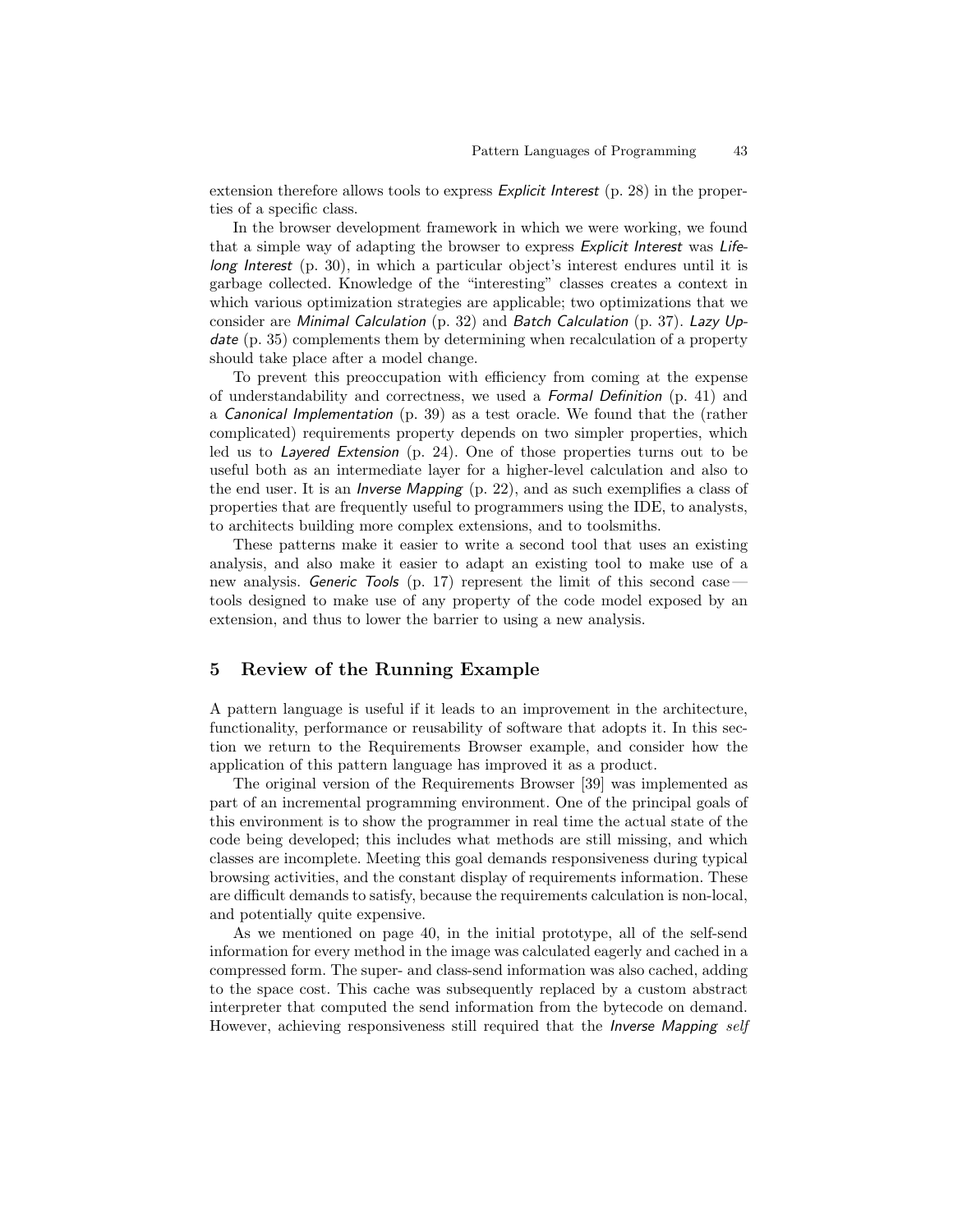senders of be cached. This cache, and a global cache of requirements information for every class in the system, were updated eagerly whenever a method changed. What were the performance and deployment implications of these caches?

Our measurements showed that the total memory footprint of these caches was around 2 MB, for a code model (class objects and bytecoded methods) of 4 MB. The cache was updated at every change of any method. This worked reasonably well for interactive changes to single methods, but negatively affected bulk recompilations, such as those caused by loading a new version of a package. This was true even if the package being loaded had no effect on the requirements being displayed. Building this cache from scratch, as was required to deploy the requirements browser on a Squeak image for the first time, took tens of minutes.

The patterns described in this article made it easier to overcome these problems. By caching information only for those classes in which there was Explicit Interest, we reduced the cache size to be proportional to the amount of code being displayed, rather than the amount of code loaded in the system. Lazy Update removed any need for long re-computations when installing the system, and speeded up bulk package loads. Some of the optimization required to make the incremental computations efficient were quite complex, but *Canonical Implemen*tation and Formal Definition greatly increased our confidence in their correctness.

The original Requirements Browser prototype added the implementation of the required methods property directly to the Shared Code Model; the use of a Model Extension allowed us to avoid this modification of the core system classes, which had proved to be a packaging and maintenance problem.

Applying the pattern language presented in this article thus made available for reuse a complex code analysis that was originally buried in a particular tool. At the same time, the analysis became more practical from the point of view of performance, and less intrusive in the code model. We note that while the particular example that we chose — abstract classes — is commonly part of the explicit code model in statically typed languages, global analyses and the enhanced models that they require are not specific to latently typed languages.

## 6 Historical context

The idea of multiple-view software development environments has been studied at least since 1986 [19], when David Garlan published the work that led to his doctoral thesis [20]. The Field environment constructed at Brown University in the early 1990s by Steve Reiss and his students was a landmark in the development of such systems. A 1992 study by Meyers and Reiss [31] examined novice users of Field and concluded that multiple views, or at least the particular set of views that Field supported, did indeed help programmers to perform maintenance tasks.

However, Field was constructed as a loose collection of separate tools that communicated using what we would now call a publish and subscribe system (Meyers called it "Selective Broadcast" [28]). Although this made it quite easy to write new tools and add them to Field, each tool duplicated the core data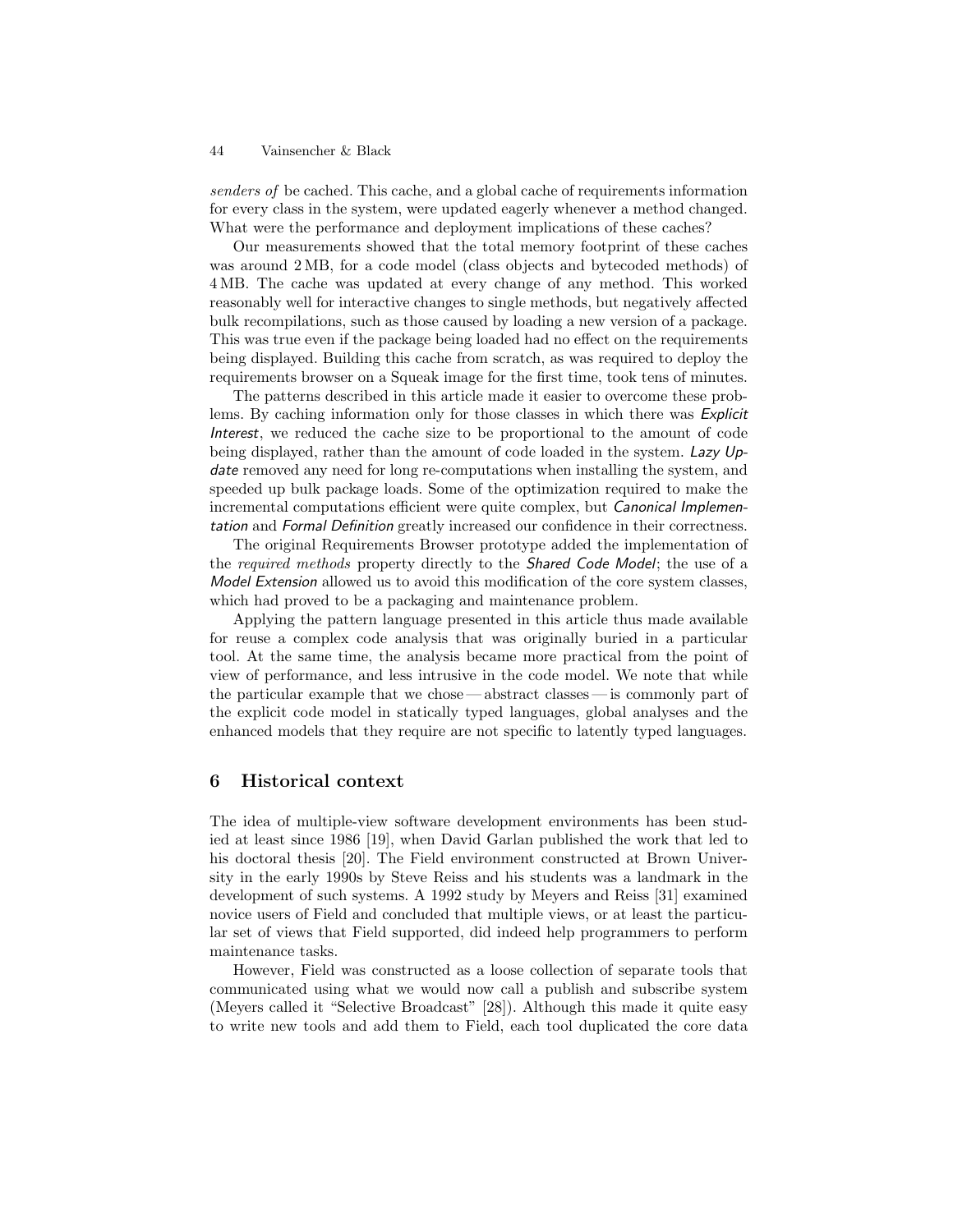of the system, making it hard to maintain consistency, contributing to high latency when attempting to keep simultaneous views up-to-date, and inevitably forcing programmers to introduce redundancy between the tools. The approach to consistency that we are taking in Multiview is close to what Meyers called "Canonical representation", which seemed then to be an unattainable dream.

Since 1991, the amount of core memory available on a typical development workstation has expanded from 16 MB to 2 GB. This has made it possible to keep all or most of the representation of even quite large software systems in core memory, and this permits the use of more flexible data structures than are supported by a database and, perhaps more importantly, allows the parts of these data structures to link to each other directly. Nevertheless, it is still the case that "no representation has yet been devised that is suitable for all possible tools". The idea of an extensible architecture for code models and the pattern language described in this article is a response to the (belated) recognition that no such representation will ever be devised a priori.

From a review of previous research, Meyers concludes that a Canonical Representation based on abstract syntax trees (ASTs) is insufficient. Marlin [27] presents an architecture (also called MultiView, but written in CamelCase) that takes this approach, and concludes that at least part of the problem is that the AST "shows through" in the form of the syntax-structured editor. The hybrid style of Smalltalk's Shared Code Model avoids this difficulty by representing method bodies as text. Experience has shown that textual views have advantages over structured views at the method-level: textual views keep white space and indentation which, while semantically useless, are important documentation [43]. Editing text also makes it easier for the programmer to transform the code by permitting it to pass through syntactically illegal intermediate states.

Meyers and Reiss [30] describe another problem with ASTs: they do a poor job of supporting views that are unrelated to the program's syntax. In their search for a "single canonical representation for software systems", they present their own Semantic Program Graphs (SPGs), which support a range of views directly. Meyers and Reiss themselves note that SPGs do not faithfully represent all aspects of a program; one of their solutions is to allow clients to annotate them.

The architecture that we propose in this article combines the advantages of a Canonical Representation with those of multiple specialized representations connected by message passing. The Shared Code Model solves consistency problems by being the unique modifiable representation, but additional representations can be made available (as Model Extensions) to help support disparate views. Thus, the research into advanced representations such as SPGs can be leveraged by using these representations as model extensions.

## 7 Coda

It used to be that conducting research in program development tools required either settling for a mediocre user interface (making it unlikely that the ex-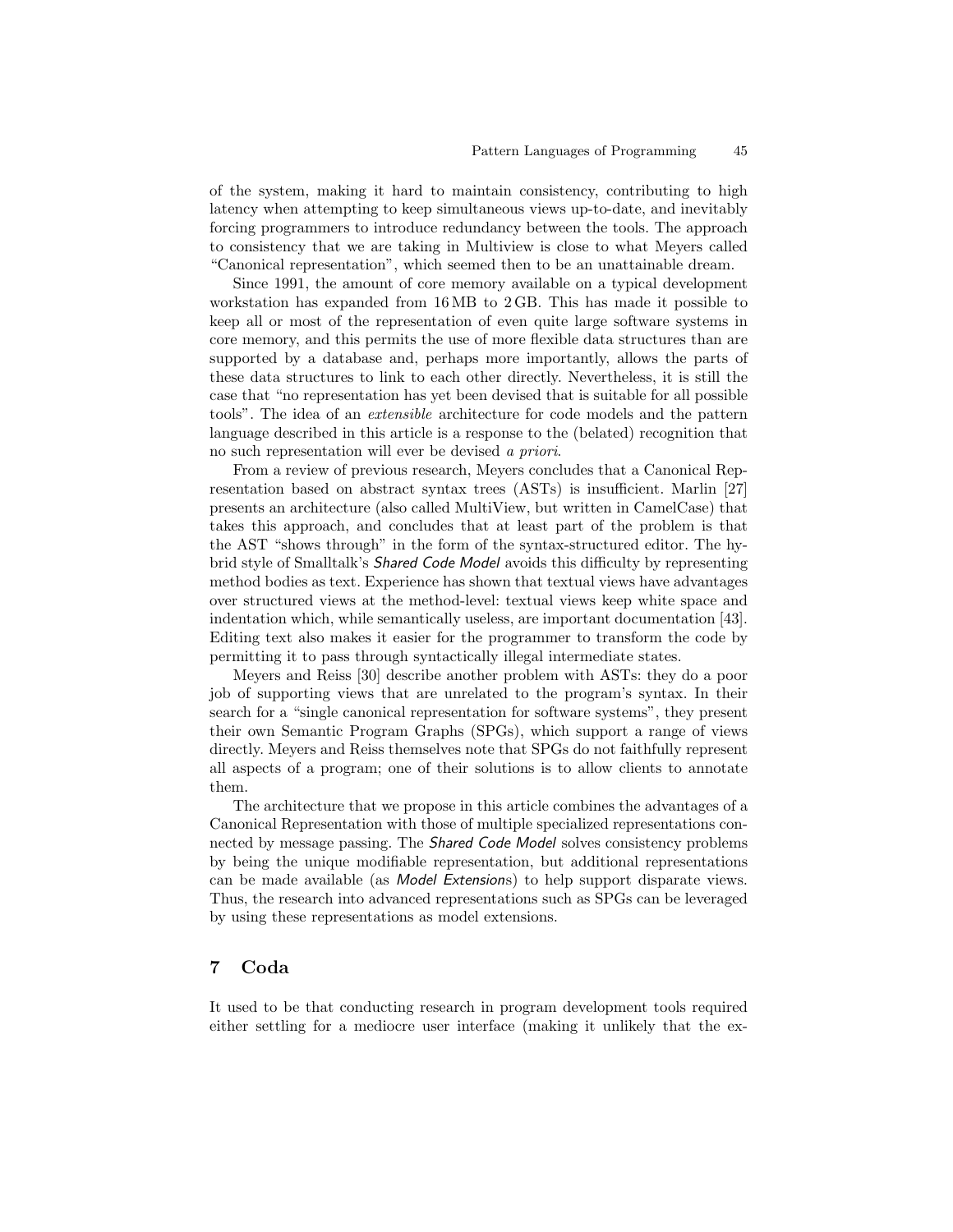perimental tool would be widely adopted) or creating an environment in which to embed the tool, a larger investment than most research projects could support. Fortunately, extensible development environments, such as Eclipse, are now available: these environments are creating ecosystems in which IDE architects, toolsmiths and program analysts can support each others' work. In such an IDE, the investment required to move from the idea for an analysis to a usable tool is reduced. Because these environments are widely used, tools embedded in them are more likely to be used than standalone tools. The extensibility of these IDEs make it possible for them to include capabilities beyond their architects' initial planning and priorities; if users are likely to find a tool useful, sooner or later the toolsmiths will respond to that demand.

The patterns presented in this article are intended to facilitate this process. A development environment is made extensible by the frameworks it provides and by the idioms it promotes for sharing code between extenders. The patterns that we have described support the use of a Shared Code Model to which code analyses can be added systematically. These analyses can then be shared between different extenders of the development environment, so that not only tools but other analyses can build on them.

The early patterns, particularly Shared Code Model and Model Extension, are known to exist in Squeak, and in some form in Eclipse; we do not know how widespread they are. Some of the later patterns may not have been used other than in our own tools. Thus the architecture that we propose must be considered preliminary, and it seems likely that some of the proposed patterns will change, and possibly more will be added, as more architects, analysts and toolsmiths gain experience with it.

Our confidence that these patterns will be found useful is based on the same reasoning that argues for the usefulness of the object-oriented paradigm itself. Objects facilitate reuse when they represent entities in the real world. As a consequence, different applications that manipulate the same concerns in the real world are likely to be able to reuse the corresponding objects in an objectoriented design. Of course, these objects may need to be extended— but this is also something that the paradigm supports.

In a program development environment, the "real world" that is the meeting place for the various tools and analyses is the program under development. The representation of that program— the *Shared Code Model* — is highly reusable because every tool builder and analyst understands the subject programming language and the properties of its elements. For example, anyone who knows Java would assume that a code-model element that represents a Java class will provide a method or attribute to access its superclass — and they would be right to do so. In contrast, properties that are available only by running an analysis and building a separate result graph, which the client must then worry about keeping up to date, are much less likely to be reused.

We are aware that there are some flaws in this argument. While many analyses do indeed create new properties of existing elements in the Shared Code Model, there are code analyses in the literature that create new entities that are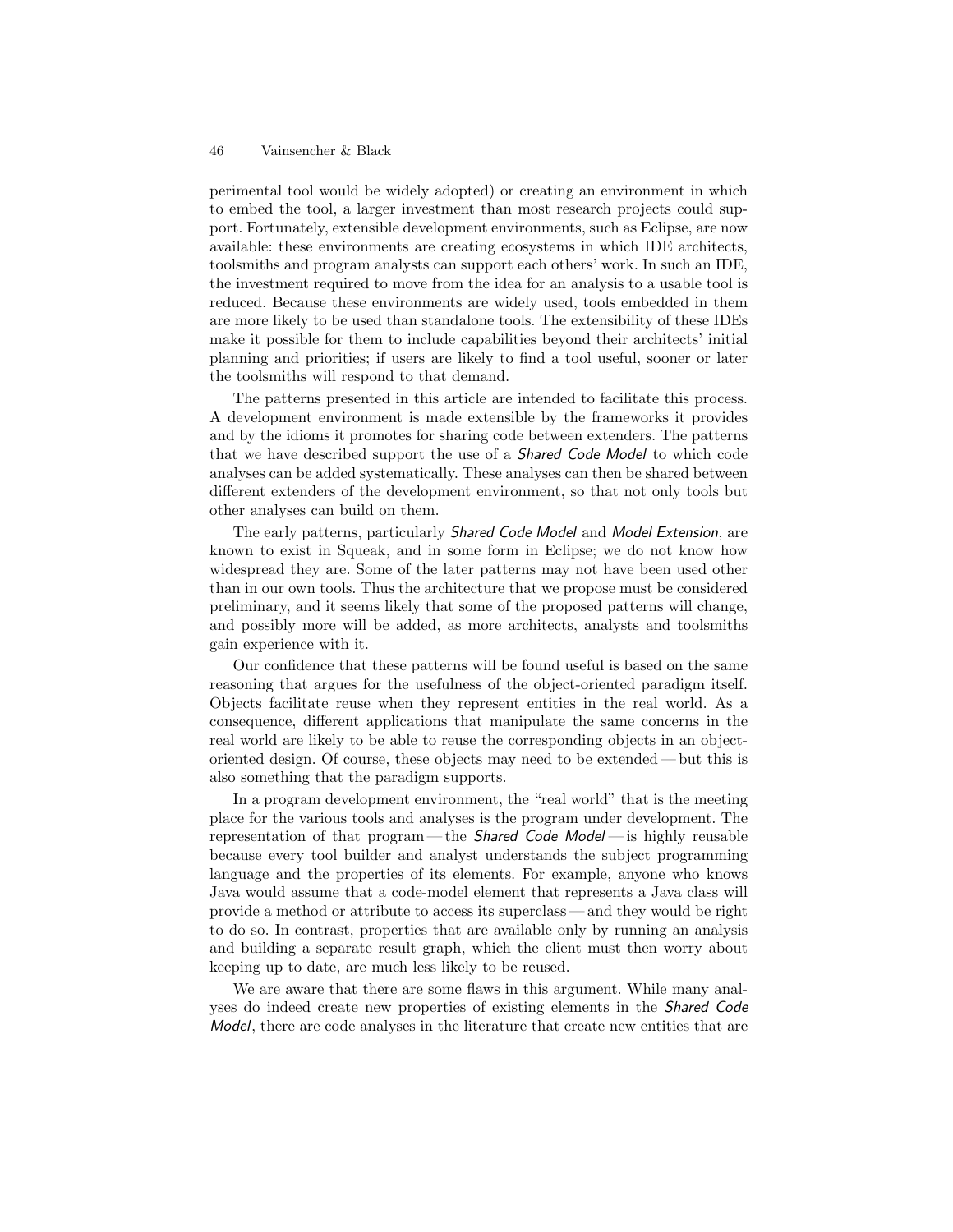not local to any such element. One example is finding cyclicly dependent sets of classes [42]. While the results of this analysis can be mapped back on to the Shared Code Model, that is not the "obvious" way of looking at the them. Also, the tradeoff between *Lazy Update* and *Eager Update* is worthy of more study; we advocated Lazy Update for performance, but Eager Update has the benefit of allowing a element of a Model Extension to be observable.

In spite of these issues, we feel that we have made enough progress with this architecture to expose it to the scrutiny of the programming environment community. A demonstration of our implementation is available as a Squeak image at http://www.cs.pdx.edu/∼black/goodies/TraitsBeta3.0/TraitsBeta3.02.tgz. It has begun to solve the very real problem first identified by Meyers in 1991 [28], and has done so in a way that enables us to build useful tools for Squeak. We hope that others will be encouraged to critique and expand on these patterns, and to report their findings.

### Acknowledgments

This work was partially supported by the National Science Foundation of the United States under awards CCF-0313401 and CCCF-0520346. We also thank Emerson Murphy-Hill and Philip Quitslund for motivational discussions, John Brant for help in building the abstract interpreter, and Colin Putney for his willingness to adapt the OmniBrowser to our needs.

We are indebted to an anonymous OOPSLA referee for information about the Cadillac system, to our PLOP 2006 shepherd Peter Sommerlad for his extensive advise and useful comments, and to the many members of our PLOP writers workshop, particularly Ademar Aguiar. The anonymous referees for this journal also provided numerous suggestions that have improved the article.

### References

- 1. Ken Auer and Kent Beck. Lazy optimization: patterns for efficient smalltalk programming. In Pattern languages of program design 2, pages 19–42. Addison-Wesley Longman Publishing Co., Inc., Boston, MA, USA, 1996.
- 2. Kent Beck. Simple Smalltalk testing: With patterns. http://www.xprogramming. com/testfram.htm.
- 3. Kent Beck. Smalltalk Best Practice Patterns. Prentice-Hall, 1997.
- 4. D.W. Binkley and K.B. Gallagher. Program slicing. In M. Zelkowitz, editor, Advances of Computing, volume 43, pages 1–50. Academic Press, 1996.
- 5. Andrew P. Black and Mark P. Jones. The case for multiple views. In Workshop on Directions in Software Engineering Environments, ICSE 2004, pages 96–103, May 2004.
- 6. Andrew P. Black and Nathanael Schärli. Traits: Tools and methodology. In Proceedings ICSE 2004, pages 676–686, May 2004.
- 7. Frank Buschmann, Regine Meunier, Hans Rohnert, Peter Sommerlad, and Michael Stal. Pattern-Oriented Software Architecture  $-A$  System of Patterns. John Wiley & Sons, Inc., New York, NY, USA, 1996.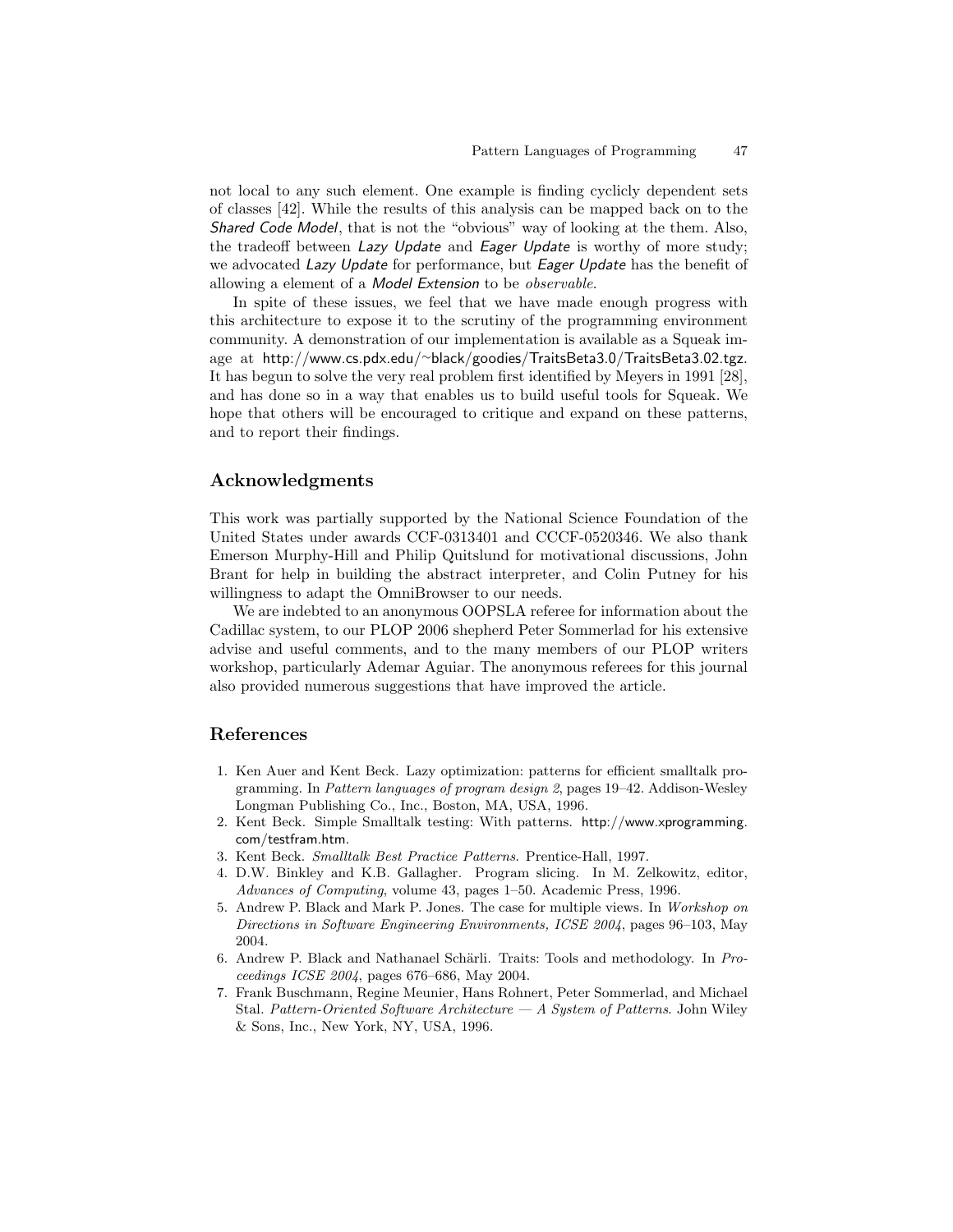- 48 Vainsencher & Black
- 8. Curtis Clifton, Gary T. Leavens, Craig Chambers, and Todd Millstein. MultiJava: Modular open classes and symmetric multiple dispatch for Java. In OOPSLA 2000 Conference on Object-Oriented Programming, Systems, Languages, and Applications, pages 130–145, 2000.
- 9. Curtis Clifton, Todd Millstein, Gary T. Leavens, and Craig Chambers. Multijava: Design rationale, compiler implementation, and applications. ACM Trans. Program. Lang. Syst., 28(3):517–575, 2006.
- 10. St´ephane Ducasse and Michele Lanza. Towards a methodology for the understanding of object-oriented systems. Technique et science informatiques, 20(4):539–566, 2001.
- 11. Stéphane Ducasse, Oscar Nierstrasz, Nathanael Schärli, Roel Wuyts, and Andrew Black. Traits: A mechanism for fine-grained reuse. ACM Transactions on Programming Languages and Systems, 28(2):331–388, March 2006.
- 12. Eclipse Foundation. JavaDoc page for Interface ITypeHierarchy. http: //help.eclipse.org/help32/topic/org.eclipse.jdt.doc.isv/reference/api/org/eclipse/ jdt/core/ITypeHierarchy.html.
- 13. Richard P. Gabriel. Lisp: Good news, bad news, how to win big. In First European Conference on the Practical Applications of Lisp, Cambridge University, Cambridge, England, 1990. (keynote address).
- 14. Richard P. Gabriel, Nickieben Bourbaki, Matthieu Devin, Patrick Dussud, David N. Gray, and Harlan B. Sexton. Foundations for a C++ programming environment. In Proceeding of  $C++$  at Work, September 1990.
- 15. Erich Gamma. Extension object. In Pattern languages of program design 3, pages 79–88. Addison-Wesley Longman Publishing Co., Inc., Boston, MA, USA, 1997.
- 16. Erich Gamma and Kent Beck. Contributing to Eclipse. Addison Wesley, 2003.
- 17. Erich Gamma, Richard Helm, Ralph Johnson, and John Vlissides. Design Patterns: Elements of Reusable Object-Oriented Software. Addison Wesley, Reading, Mass., 1995.
- 18. Erich Gamma, Richard Helm, John Vlissides, and Ralph E. Johnson. Design patterns: Abstraction and reuse of object-oriented design. In Oscar Nierstrasz, editor, Proceedings ECOOP '93, volume 707 of LNCS, pages 406–431, Kaiserslautern, Germany, July 1993. Springer-Verlag.
- 19. David Garlan. Views for tools in integrated environments. In Proceedings of an International Workshop on Advanced Programming Environments, pages 314–343, London, UK, 1986. Springer-Verlag.
- 20. David Barnard Garlan. Views for Tools in Integrated Environments. PhD thesis, Carnegie Mellon University, Pittsburgh, PA, January 1988.
- 21. Adele Goldberg and David Robson. Smalltalk 80: the Language and its Implementation. Addison Wesley, Reading, Mass., May 1983.
- 22. Jon Hanna. The RAII programming idiom. http://www.hackcraft.net/raii/, accessed January 2007.
- 23. Dan Ingalls, Ted Kaehler, John Maloney, Scott Wallace, and Alan Kay. Back to the future: The story of Squeak, A practical Smalltalk written in itself. In Proceedings OOPSLA '97, ACM SIGPLAN Notices, pages 318–326. ACM Press, November 1997.
- 24. Ron Jeffries, Ann Anderson, and Chet Hendrickson. Extreme Programming Installed. Addison Wesley, 2001.
- 25. Gregor Kiczales, Erik Hilsdale, Jim Hugunin, Mik Kersten, Jeffrey Palm, and William G. Griswold. An overview of AspectJ. In Proceeding ECOOP 2001, number 2072 in LNCS, pages 327–353. Springer Verlag, 2001.